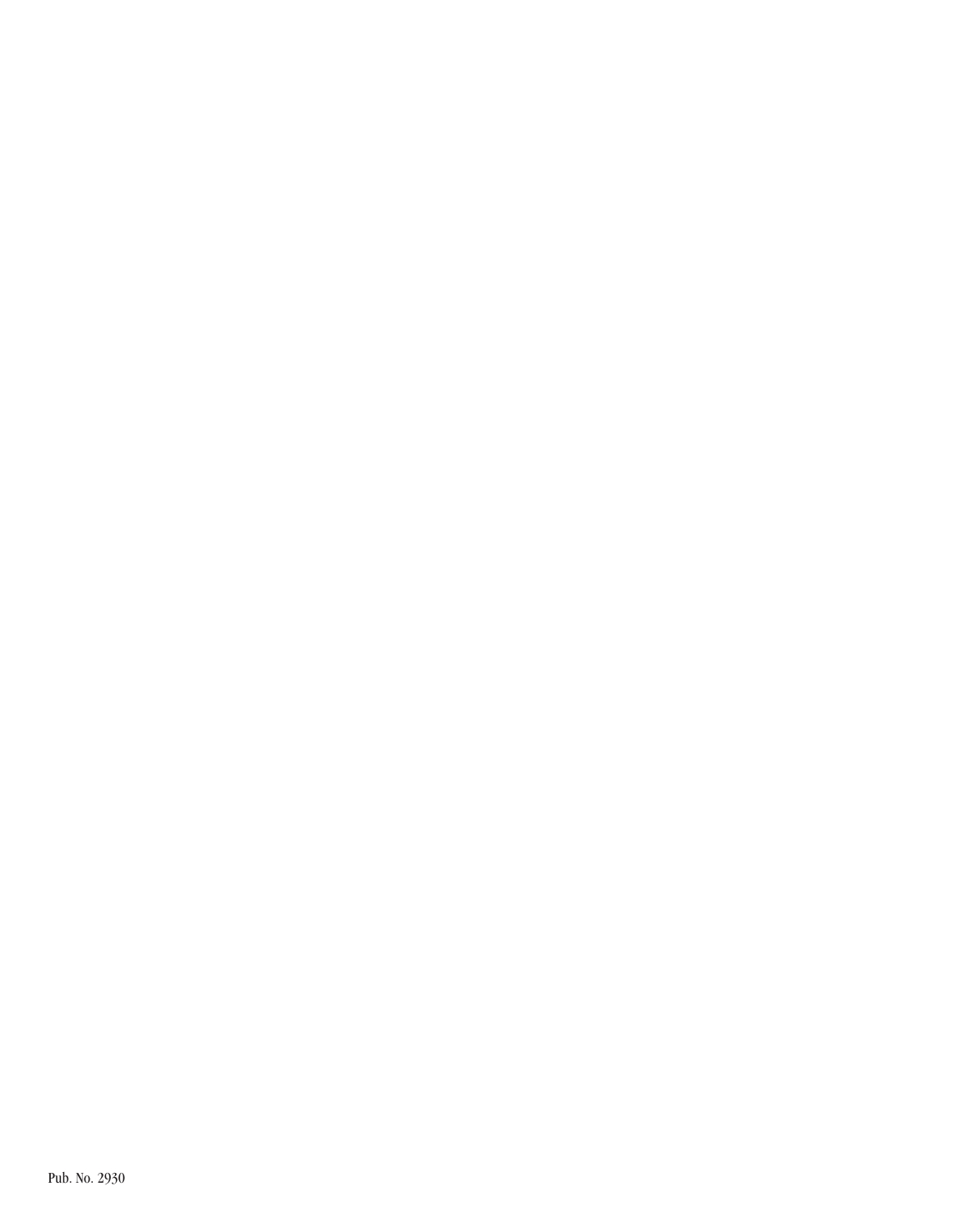

# **Policy Options for Reducing CO2 Emissions**

February 2008

The Congress of the United States Congressional Budget Office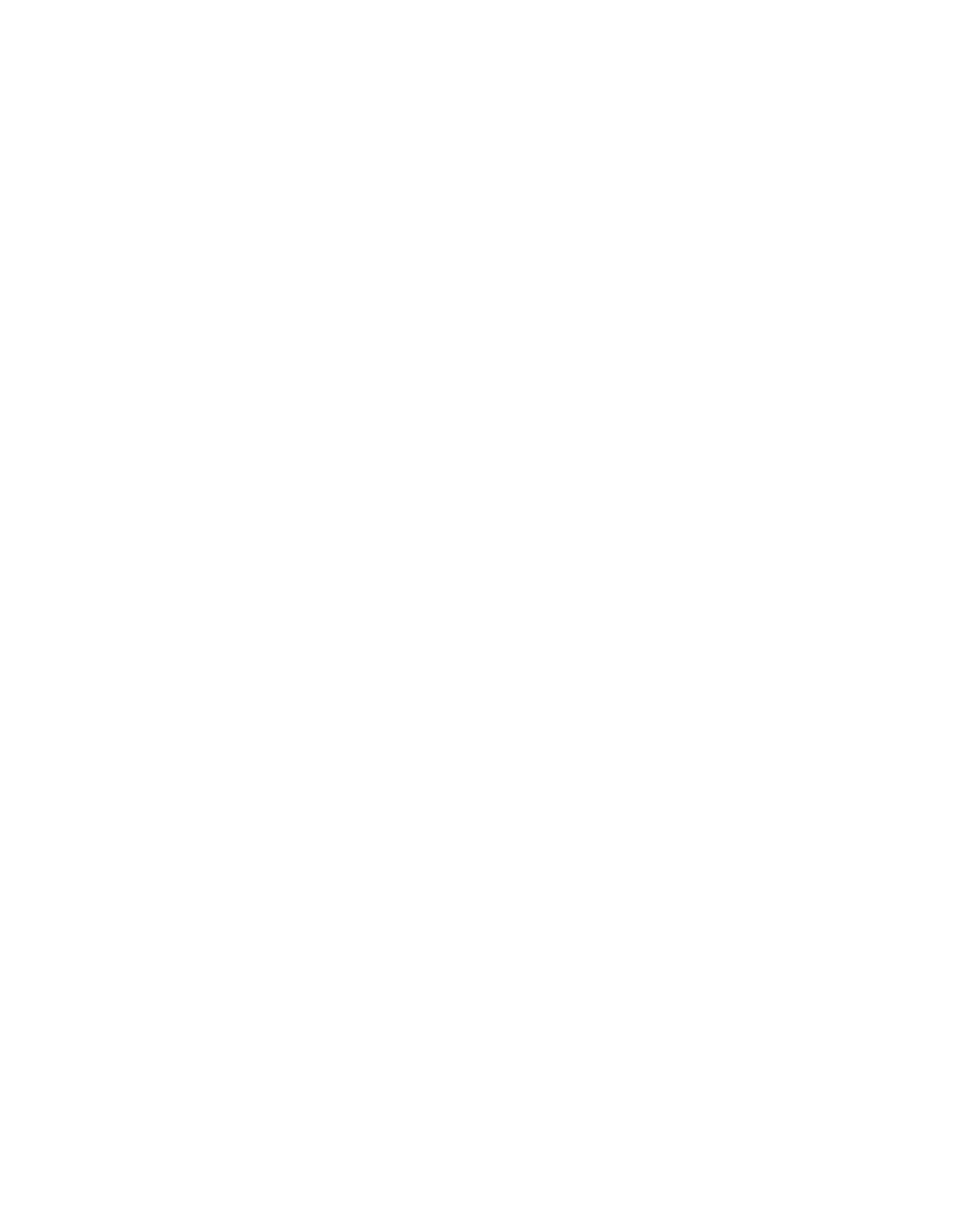

**T**here is a growing scientific consensus that rising concentrations of carbon dioxide  $(CO<sub>2</sub>)$  and other greenhouse gases, which result from the burning of fossil fuels, are gradually warming the Earth's climate. The amount of damage associated with that warming remains uncertain, but there is some risk that it could be large and perhaps even catastrophic. Reducing that risk would require restraining the growth of  $CO<sub>2</sub>$  emissions—and ultimately limiting those emissions to a level that would stabilize atmospheric concentrations—which would involve costs that are also uncertain but could be substantial.

The most efficient approaches to reducing emissions of  $CO<sub>2</sub>$  involve giving businesses and households an economic incentive for such reductions. Such an incentive could be provided in various ways, including a tax on emissions, a cap on the total annual level of emissions combined with a system of tradable emission allowances, or a modified cap-and-trade program that includes features to constrain the cost of emission reductions that would be undertaken in an effort to meet the cap. This Congressional Budget Office (CBO) study prepared at the request of the Chairman of the Senate Committee on Energy and Natural Resources—compares those policy options on the basis of three key criteria: their potential to reduce emissions efficiently, to be implemented with relatively low administrative costs, and to create incentives for emission reductions that are consistent with incentives in other countries. In keeping with CBO's mandate to provide objective, impartial analysis, the report contains no recommendations.

The study was written by Terry Dinan of CBO's Microeconomic Studies Division under the guidance of Joseph Kile and David Moore. Robert Dennis, Douglas Hamilton, Robert Shackleton, and Thomas Woodward provided comments. Outside CBO, William Pizer of Resources for the Future, Reid Harvey of the Environmental Protection Agency, and Martin Weitzman of Harvard University provided comments. (The assistance of external reviewers implies no responsibility for the final product, which rests solely with CBO.)

Christine Bogusz and Christian Howlett edited the study, Sherry Snyder proofread it, and Angela McCollough prepared the final draft of the manuscript. Maureen Costantino prepared the study for publication, designed the cover, and took the photograph of the traffic on the cover. Lenny Skutnik printed copies of the study, Linda Schimmel handled the distribution, and Simone Thomas prepared the electronic version for CBO's Web site (www.cbo.gov).

Poth A Clung

Peter R. Orszag Director

February 2008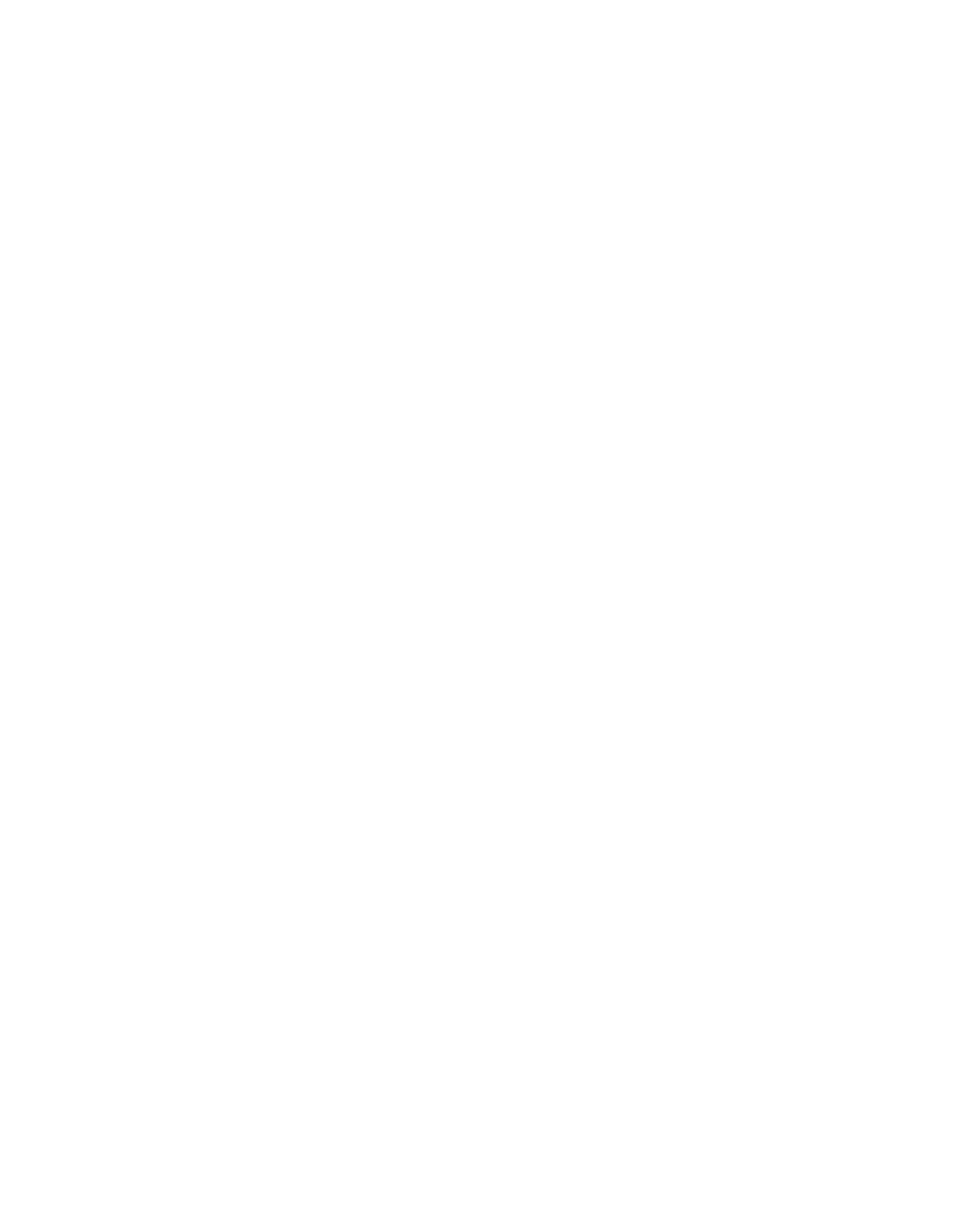

*[Summary](#page-8-0)**vii*

**[1](#page-16-0) [Efficiency Implications of Different Policy Designs](#page-16-1)** *<sup>1</sup>* [A Carbon Dioxide Tax Versus an Inflexible Carbon Dioxide Cap](#page-17-0) *2* [Flexible Cap Designs](#page-23-0) *8*

**[2](#page-30-0) Implementation Considerations for Different Policy Designs** *15*<br>A Carbon Dioxide Tax Versus an Inflexible Carbon Dioxide Cap<br>Flexible Cap Designs *17* [A Carbon Dioxide Tax Versus an Inflexible Carbon Dioxide Cap](#page-30-2) *15* [Flexible Cap Designs](#page-32-0) *17*



## **1[3](#page-34-0)** [International Consistency Considerations for Different](#page-34-1) <br>
Policy Designs *19*<br> [A Carbon Dioxide Tax Versus an Inflexible Carbon Dioxide Cap](#page-34-2) *19* **[Policy Designs](#page-34-1)** *19*

[Flexible Cap Designs](#page-36-0) *21*



**[A](#page-38-0) [Current and Proposed Cap-and-Trade Programs in the](#page-38-1)  [United States and Europe](#page-38-1)** *23*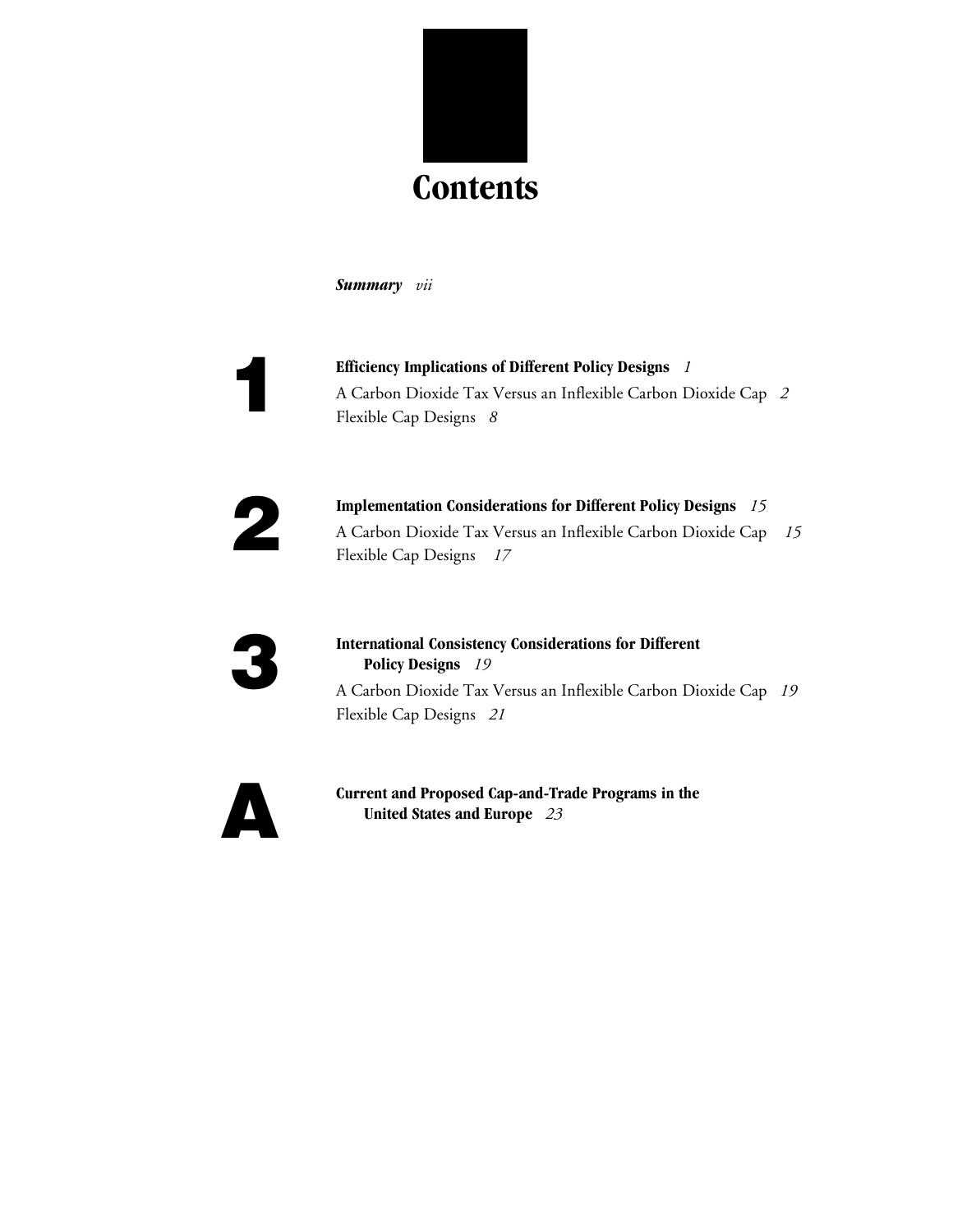#### **Table**

| $S-1$ .        | Comparison of Selected Policies for Cutting $CO2$ Emissions                     |  |  |
|----------------|---------------------------------------------------------------------------------|--|--|
|                |                                                                                 |  |  |
| <b>Figures</b> |                                                                                 |  |  |
| $1-1.$         | Illustrative Comparison of Various Policies to Reduce CO <sub>2</sub> Emissions |  |  |

|        | <b>Under Different Cost Conditions</b>                                                                                               | $\mathcal{Z}$ |
|--------|--------------------------------------------------------------------------------------------------------------------------------------|---------------|
| $1-2.$ | Relative Economic Efficiency of Various Policies to Reduce CO <sub>2</sub> Emissions,<br>When Cost Uncertainty Is Taken Into Account | 6             |
| $1-3.$ | Volatility of SO <sub>2</sub> Allowance Prices and Selected Other Prices, 1995 to 2006                                               |               |
| $1-4.$ | Illustrative Range of Net Benefits for a Cap with a Safety Valve<br>Compared With a Tax or an Inflexible Cap on $CO2$ Emissions      | 9             |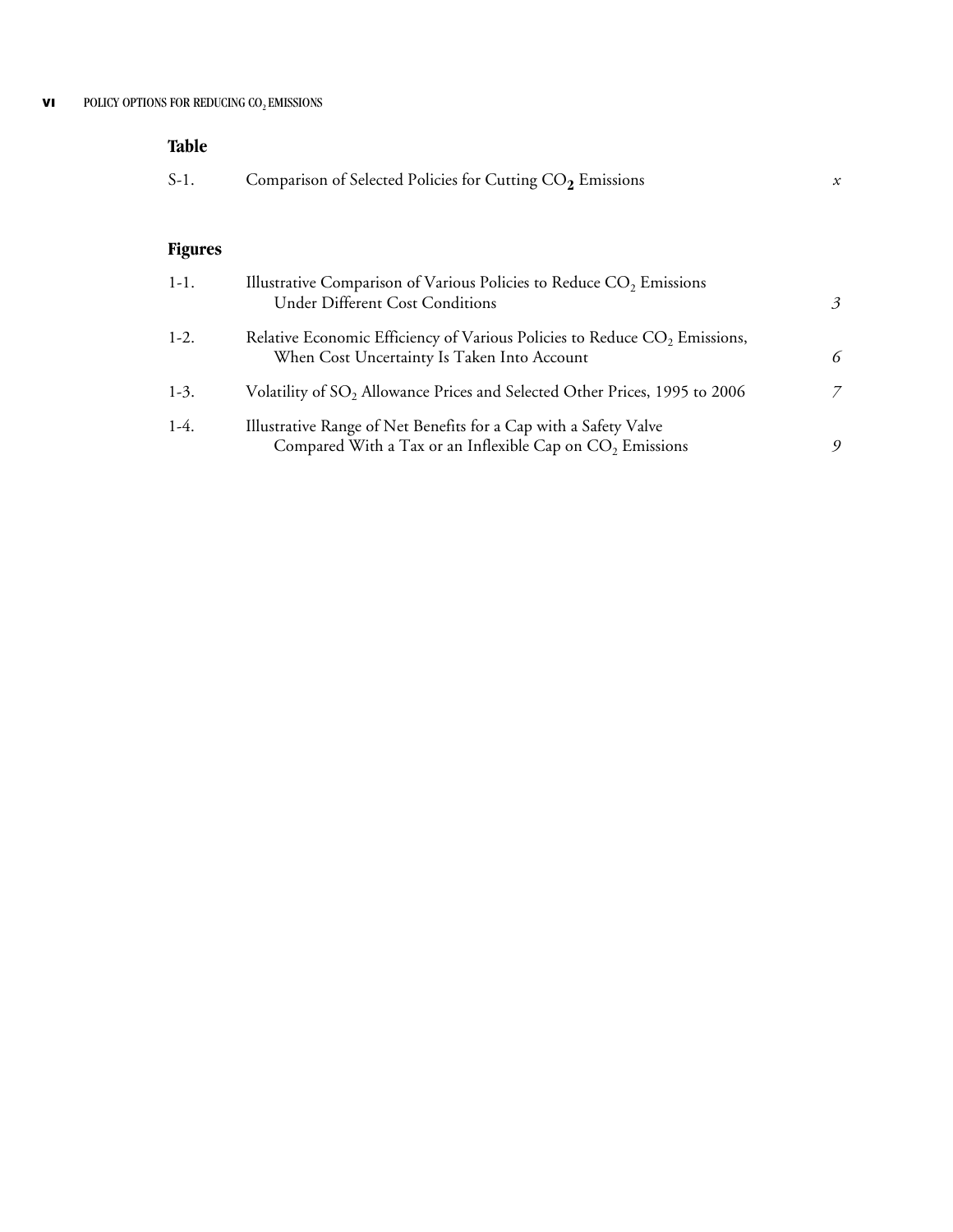

## **Summary**

<span id="page-8-0"></span>lobal climate change is one of the nation's most significant long-term policy challenges. Human activities are producing increasingly large quantities of greenhouse gases, particularly carbon dioxide  $(CO<sub>2</sub>)$ , which accumulate in the atmosphere and create costly changes in regional climates throughout the world. The magnitude of such damage remains highly uncertain, but there is growing recognition that some degree of risk exists for the damage to be large and perhaps even catastrophic. Reducing greenhouse-gas emissions would be beneficial in limiting the degree of damage associated with climate change. However, decreasing those emissions would also impose costs on the economy—in the case of  $CO<sub>2</sub>$ , because much economic activity is based on fossil fuels, which release carbon in the form of carbon dioxide when they are burned. Most analyses suggest that a carefully designed program to begin lowering  $CO<sub>2</sub>$  emissions would produce greater benefits than costs.

The most efficient approaches to reducing emissions involve giving businesses and individuals an incentive to curb activities that produce  $CO<sub>2</sub>$  emissions, rather than adopting a "command and control" approach in which the government would mandate how much individual entities could emit or what technologies they should use. Incentive-based policies include a tax on emissions, a cap on the total annual level of emissions combined with a system of tradable emission allowances, and a modified cap-and-trade program that includes features to constrain the cost of emission reductions that would be undertaken in an effort to meet the cap. In this study, the Congressional Budget Office (CBO) compares these incentivebased approaches, focusing on three key criteria:

- **B** Efficiency in maintaining a balance between the uncertain benefits and costs of reducing  $CO<sub>2</sub>$ emissions,
- **Ease or difficulty of implementation, and**

**B** Possible interactions with other countries' policies for curbing  $CO_2$ —that is, the potential to ensure that U.S. and foreign policies produce similar incentives to cut emissions inside and outside the United States.

Other criteria could be of interest to policymakers in determining how best to address concerns about climate change. For example, the efficiency criterion addresses how well policies might function to minimize the cost of reducing emissions over a period of several decades; however, policymakers may choose to place more emphasis on providing certainty about the amount of emissions at specific points in time. Similarly, policymakers may also wish to focus on how different policy designs affect different segments of society.

### **Policy Options for Reducing Emissions**

Incentive-based approaches can reduce emissions at a lower cost than more restrictive command-and-control approaches because they provide more flexibility about where and how emission reductions are achieved.

Under a tax, policymakers would levy a fee for each ton of  $CO<sub>2</sub>$  emitted or for each ton of carbon contained in fossil fuels. The tax would motivate entities to cut back on their emissions if the cost of doing so was less than the cost of paying the tax. As a result, the tax would place an upper limit on the cost of reducing emissions, but the total amount of  $CO<sub>2</sub>$  that would be emitted in any given year would be uncertain.

In contrast, under a cap-and-trade program, policymakers would set a limit on total emissions during some period and would require regulated entities to hold rights, or allowances, to the emissions permitted under that cap. (Each allowance would entitle companies to emit one ton of  $CO<sub>2</sub>$  or to have one ton of carbon in the fuel that they sold.) After the allowances for a given period were distributed, entities would be free to buy and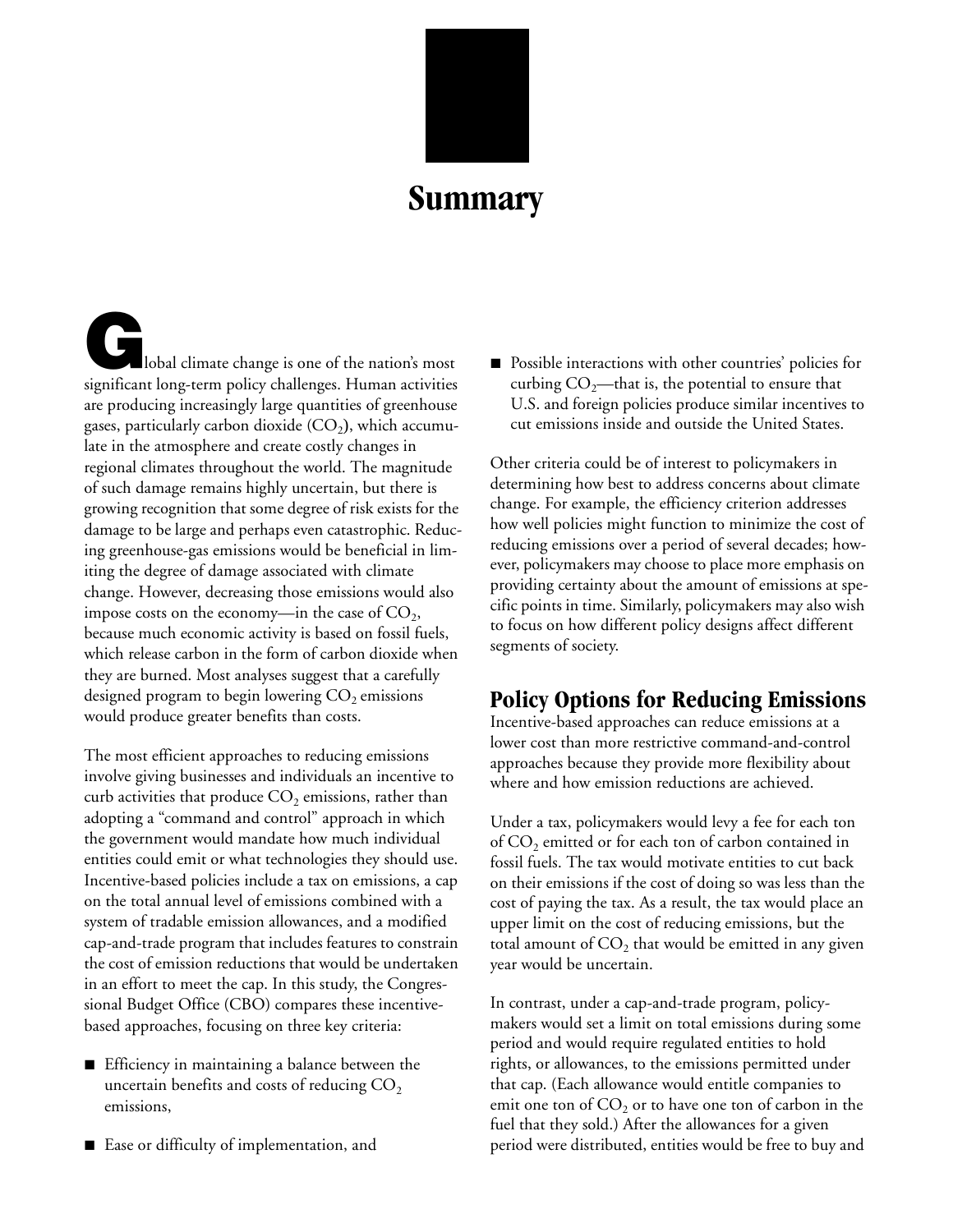sell the allowances among themselves. Unlike a tax, a capand-trade program would place an upper limit on the amount of emissions, but the cost of reducing emissions would vary on the basis of fluctuations in energy markets, the weather (for example, an exceptionally cold winter would increase the demand for energy and make meeting a cap more expensive), and the technologies available for reducing emissions.

Given the gradual nature of climate change, the uncertainty that exists about the cost of reducing emissions, and the potential variability of the cost of meeting a particular cap on emissions at different points in time, a tax could offer significant advantages. If policymakers chose to specify a long-term target for cutting emissions, a tax could be set at a rate that could meet that target at a lower cost than a comparable cap. In addition, if policymakers set the tax rate at a level that reflected the expected benefits of reducing a ton of emissions (which would rise over time), a tax would keep the costs of emission reductions in balance with the anticipated benefits, whereas a cap would not.

There is significant interest, however, in a cap-and-trade approach (which has been used in the United States to reduce emissions that cause acid rain and is currently being used in the European Union to limit  $CO<sub>2</sub>$  emissions).<sup>1</sup> This study therefore explores ways in which policymakers could preserve the structure of a cap-and-trade program but achieve some of the efficiency advantages of a tax. Specifically, policymakers could take one or more of these steps:

- $\blacksquare$  Set a ceiling—typically referred to as a safety valve—or a floor on the price of emission allowances. The government could maintain a ceiling by selling companies as many allowances as they would like to buy at the safety-valve price. The government could maintain a price floor by selling a significant fraction of allowances in an auction and specifying a reserve price.
- **Permit firms to transfer emission-reduction require**ments across time—by "banking" allowances in one year for use in future years or by "borrowing" future allowances for use in an earlier year. Firms would have an incentive to bank allowances when the cost of cut-

ting emissions was low (relative to anticipated future costs) and to borrow allowances when costs were high.

 $\blacksquare$  Modify the stringency of the cap from year to year on the basis of the price of allowances. Policymakers could loosen the cap if the price of allowances rose too high, or they could tighten the cap if the price fell too low. Some analysts have suggested the use of a "circuit breaker" that would halt the gradual tightening of the cap if the price of allowances exceeded a specified trigger price. The cap would resume its decline if the price of allowances eventually fell below the trigger price. Loosening or tightening the cap could be achieved indirectly by altering conditions under which firms could bank or borrow allowances.

#### **Results of CBO's Analysis**

The policy options described above differ in their potential to reduce emissions efficiently, to be implemented with relatively low administrative costs, and to create incentives for emission reductions that are consistent with incentives in other countries. CBO draws the following conclusions:

- $A$  tax on emissions would be the most efficient incentive-based option for reducing emissions and could be relatively easy to implement. If it was coordinated among major emitting countries, it would help minimize the cost of achieving a global target for emissions by providing consistent incentives for reducing emissions around the world. If other major nations used cap-and-trade programs rather than taxes on emissions, a U.S. tax could still provide roughly comparable incentives for emission reductions if the tax rate each year was set to equal the expected price of allowances under those programs. (See [Summary](#page-11-0)  [Table 1](#page-11-0) for a qualitative comparison of selected policies.)
- $\blacksquare$  An inflexible annual cap (one whose level was not affected by the price of emission allowances and under which firms would not be allowed to bank or borrow allowances) would be the least efficient option among those considered here, although it could be relatively easy to implement, depending on key design features. Linking the cap-and-trade programs of various countries could create significant concerns, however: Nations would give up sovereignty over the price of the allowances traded in their programs and the extent

<sup>1.</sup> For more information about U.S. cap-and-trade programs for sulfur dioxide and nitrous oxide and about the European Union's program for carbon dioxide, see the appendix.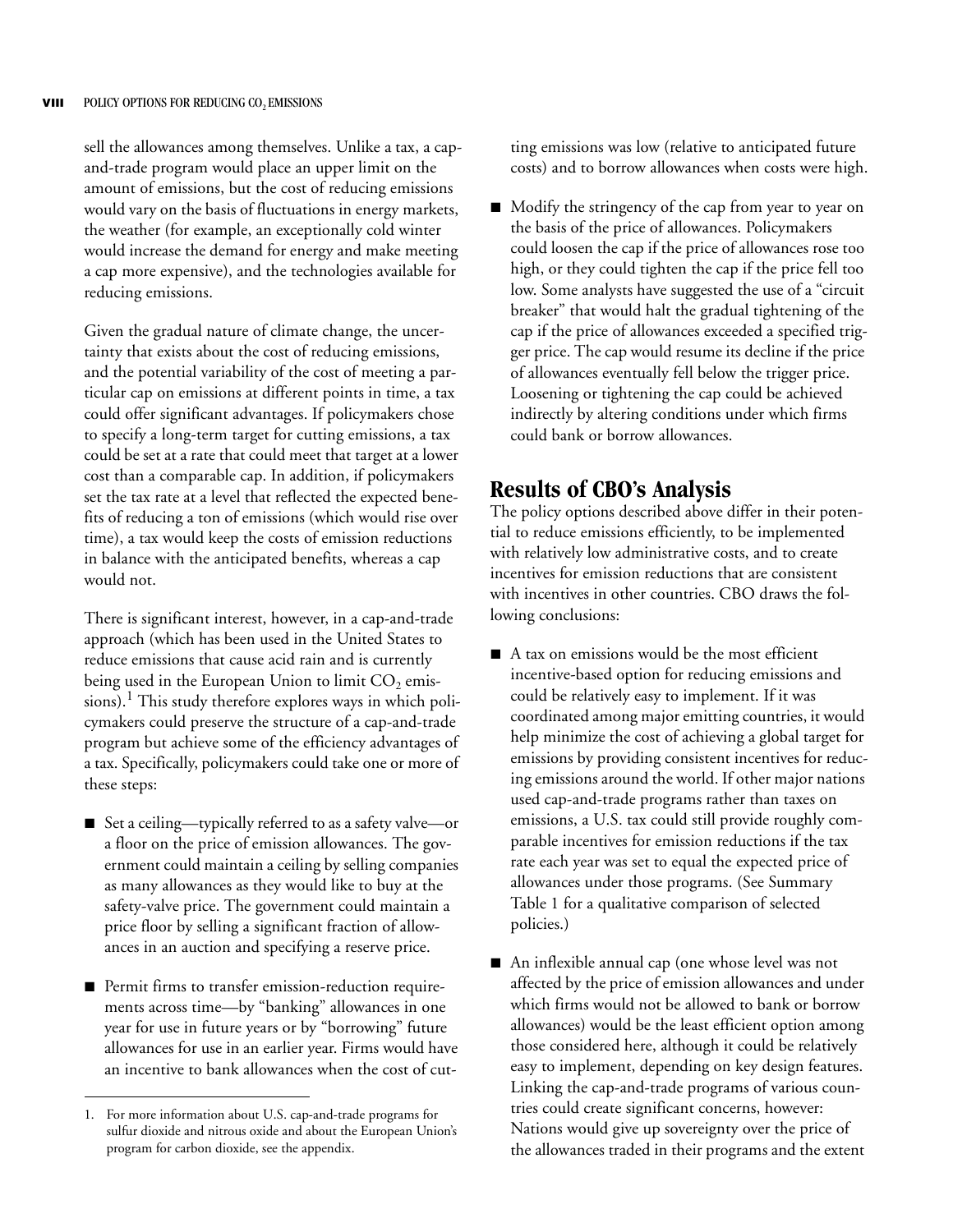to which emissions were reduced in ways that met their programs' criteria.

- $\blacksquare$  A cap-and-trade program that included a price ceiling (safety valve) and either a price floor or banking provisions could be significantly more efficient than an inflexible cap, although somewhat less efficient than a tax. It might also be relatively easy to implement, depending on specific design decisions. If major emitting countries agreed to establish such programs—and to set their safety valves at roughly the same level they could create similar incentives to reduce emissions without formally linking their cap-and-trade programs. Alternatively, if other developed countries taxed  $CO<sub>2</sub>$  emissions, a safety valve in a U.S. cap-andtrade program could be set at a level consistent with that tax.
- $\blacksquare$  Moderating the price of allowances by altering the stringency of a cap—or the extent to which firms could use banked and borrowed allowances—would be considerably more difficult to implement than setting a price floor or ceiling directly. Price volatility in the allowance market could make it difficult for policymakers to know when to alter the supply of allowances and would mean that no particular price outcome could be guaranteed. One particular form of price-sensitive cap—a cap-and-trade program with a circuit breaker—could be more efficient than an inflexible cap. However, such a program would be less efficient than the other policy options that CBO examined.

#### **Comparison of Policies' Efficiency**

The most efficient policy tool for decreasing  $CO<sub>2</sub>$  emissions is the one that can best balance the costs and benefits of the reductions, even when both are uncertain. The features that make a policy tool most efficient would also enable it to minimize the cost of achieving a given target, even if that target was not explicitly chosen to balance costs and benefits.

**A Tax Versus an Inflexible Cap.** Analysts generally conclude that a tax would be a more efficient method of reducing  $CO<sub>2</sub>$  emissions than an inflexible cap. The efficiency advantage of a tax stems from the contrast between the long-term cumulative nature of climate change and the short-term sensitivity of the cost of emission reductions. Climate change results from the buildup of  $CO<sub>2</sub>$  in the atmosphere over several decades; emissions in any

given year are only a small portion of that total. As a result, limiting climate change would require making substantial reductions in those emissions over many years, but ensuring that any *particular limit* was met in any *particular year* would result in little, if any, additional benefit (avoided damage). In contrast, the cost of cutting emissions by a particular amount in a given year could vary significantly depending on a host of factors, including the weather, disruptions in energy markets, the level of economic activity, and the availability of new lowcarbon technologies (such as improvements in windpower technology).

Relative to a cap-and-trade program with prespecified emission limits each year, a steadily rising tax could better accommodate cost fluctuations while simultaneously achieving a long-term target for emissions. Such a tax would provide firms with an incentive to undertake more emission reductions when the cost of doing so was relatively low and allow them to reduce emissions less when the cost of doing so was particularly high. In contrast, an inflexible cap-and-trade program would require that annual caps were met regardless of the cost, thereby failing to take advantage of low-cost opportunities to cut more emissions than were required by the cap and failing to provide firms with leeway in years when costs were higher.

The efficiency advantage of a tax over an inflexible cap depends on how likely it is that actual costs will differ from what policymakers anticipated when they set the level of the cap. Given the uncertainties involved, such differences are likely to be large—and, therefore, analysts generally conclude that the efficiency advantage of a tax is likely to be quite large. Specifically, available research suggests that in the near term, the net benefits (benefits minus costs) of a tax could be roughly five times greater than the net benefits of an inflexible cap.<sup>2</sup> Put another way, a given long-term emission-reduction target could be met by a tax at a fraction of the cost of an inflexible cap-and-trade program.

<sup>2.</sup> See, for example, William A. Pizer, "Combining Price and Quantity Controls to Mitigate Global Climate Change," *Journal of Public Economics,* vol. 85 (2002), pp. 409–434; Michael Hoel and Larry Karp, "Taxes and Quotas for a Stock Pollutant with Multiplicative Uncertainty," *Journal of Public Economics,* vol. 82 (2001), pp. 91–114; and Richard G. Newell and William A. Pizer, "Regulating Stock Externalities Under Uncertainty," *Journal of Environmental Economics and Management,* vol. 45 (2002), pp. 416–432.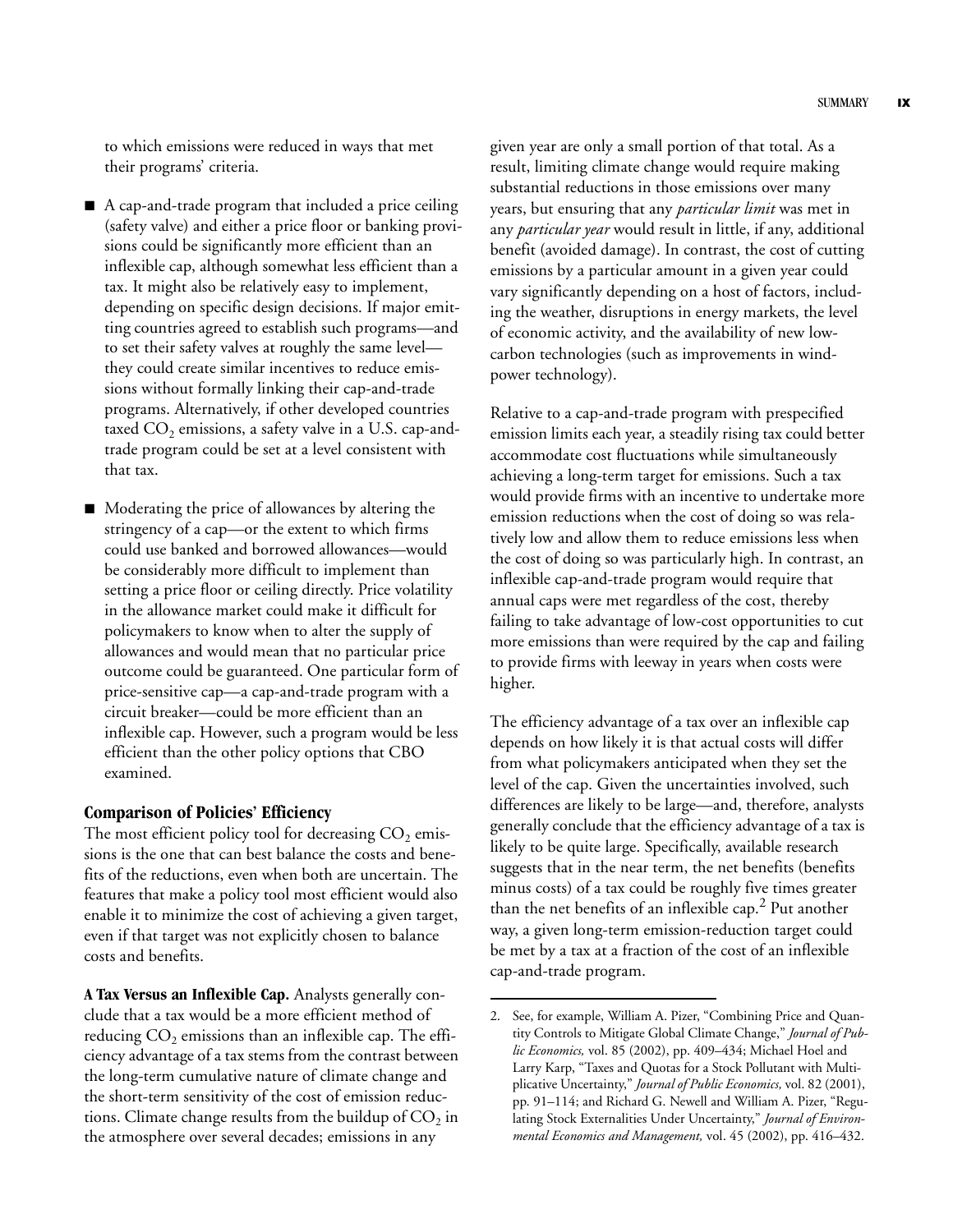#### <span id="page-11-0"></span>**Summary Table 1.**

## <span id="page-11-1"></span>**Comparison of Selected Policies for Cutting CO<sub>2</sub> Emissions**

 $\sim$   $-$ 

|                                                                      |         | <b>Efficiency</b>                                                                                                                                                                                                                                                                                                                                                                                                                                                                                                                                                                                               | Implementation                                                                                                                                                                                                                                                                                                                                                                                                                                                                                                                                                                                | <b>International Consistency</b>                                                                                                                                                                                                                                                                                                                                                                                                                                                                                                                                                                                                                                                                                                                                                                                                |
|----------------------------------------------------------------------|---------|-----------------------------------------------------------------------------------------------------------------------------------------------------------------------------------------------------------------------------------------------------------------------------------------------------------------------------------------------------------------------------------------------------------------------------------------------------------------------------------------------------------------------------------------------------------------------------------------------------------------|-----------------------------------------------------------------------------------------------------------------------------------------------------------------------------------------------------------------------------------------------------------------------------------------------------------------------------------------------------------------------------------------------------------------------------------------------------------------------------------------------------------------------------------------------------------------------------------------------|---------------------------------------------------------------------------------------------------------------------------------------------------------------------------------------------------------------------------------------------------------------------------------------------------------------------------------------------------------------------------------------------------------------------------------------------------------------------------------------------------------------------------------------------------------------------------------------------------------------------------------------------------------------------------------------------------------------------------------------------------------------------------------------------------------------------------------|
| <b>Policy</b>                                                        | Ranking | <b>Considerations</b>                                                                                                                                                                                                                                                                                                                                                                                                                                                                                                                                                                                           | <b>Considerations</b>                                                                                                                                                                                                                                                                                                                                                                                                                                                                                                                                                                         | <b>Considerations</b>                                                                                                                                                                                                                                                                                                                                                                                                                                                                                                                                                                                                                                                                                                                                                                                                           |
| Carbon Dioxide<br>Тах                                                | 1       | A tax would avoid significant<br>year-to-year fluctuations in<br>costs. Setting the tax equal to<br>the estimate of the marginal<br>benefit of emission reductions<br>would motivate reductions that<br>cost less than their anticipated<br>benefits but would not require<br>reductions that cost more than<br>those benefits.                                                                                                                                                                                                                                                                                 | An upstream tax would not<br>require monitoring emissions<br>and could be relatively easy to<br>implement. It could build on the<br>administrative infrastructure for<br>existing taxes, such as excise<br>taxes on coal and petroleum.                                                                                                                                                                                                                                                                                                                                                       | A U.S. tax could be set at a rate<br>consistent with carbon dioxide<br>taxes in other countries.<br>Consistency would require<br>comparable verification and<br>enforcement. If countries<br>imposed taxes at different points<br>in the carbon supply chain,<br>special provisions could be<br>needed to avoid double-taxing or<br>exempting certain goods.                                                                                                                                                                                                                                                                                                                                                                                                                                                                    |
|                                                                      |         | Research indicates that the net<br>benefits of a tax could be<br>roughly five times as high as the<br>net benefits of an inflexible cap.<br>Alternatively, a tax could achieve<br>a long-term target at a fraction<br>of the cost of an inflexible cap.                                                                                                                                                                                                                                                                                                                                                         |                                                                                                                                                                                                                                                                                                                                                                                                                                                                                                                                                                                               | Setting a U.S. tax that would be<br>consistent with allowance prices<br>under other countries' cap-and-<br>trade systems would be<br>somewhat more difficult<br>because it would require<br>predicting allowance prices in<br>different countries.                                                                                                                                                                                                                                                                                                                                                                                                                                                                                                                                                                              |
| Cap With Safety 2<br>Valve and Either<br>Banking or a<br>Price Floor |         | A cap-and-trade program that<br>included a safety valve and<br>either banking or a price floor<br>could have many of the<br>efficiency advantages of a tax.<br>The safety valve would prevent<br>price spikes and could keep the<br>costs of emission reductions<br>from exceeding their expected<br>benefits.<br>Banking would help prevent the<br>price of allowances from falling<br>too low, provided that prices<br>were expected to be higher in<br>the future. A price floor,<br>however, would be more<br>effective at keeping the cost of<br>emission reductions from falling<br>below a target level. | An upstream cap would not<br>require monitoring emissions. It<br>would require a new<br>administrative infrastructure to<br>track allowance holdings and<br>transfers.<br>Implementing a safety valve<br>would be straightforward: The<br>government would offer an<br>unlimited number of allowances<br>at the safety-valve price.<br>Banking has been successfully<br>implemented in the U.S. Acid<br>Rain Program.<br>A price floor would be<br>straightforward to implement<br>only if the government chose to<br>sell a significant fraction of<br>emission allowances in an<br>auction. | Either a safety valve or banking<br>would become available to all<br>sources of $CO2$ emissions in a<br>linked international cap-and-<br>trade program. Some countries<br>could object to linking with a U.S.<br>program that included those<br>features, because linked<br>countries could not ensure that<br>their emissions would be below<br>a required level in a given year.<br>Linking would also create<br>concerns about inconsistent<br>monitoring and enforcement<br>among countries and<br>international capital flows (as<br>described below in the inflexible<br>cap policy).<br>Countries with different cap-<br>and-trade programs could<br>capture many of the efficiency<br>gains that would be achieved by<br>linking-while avoiding some of<br>the complications-if they each<br>included banking (or set a |

similar price floor) and agreed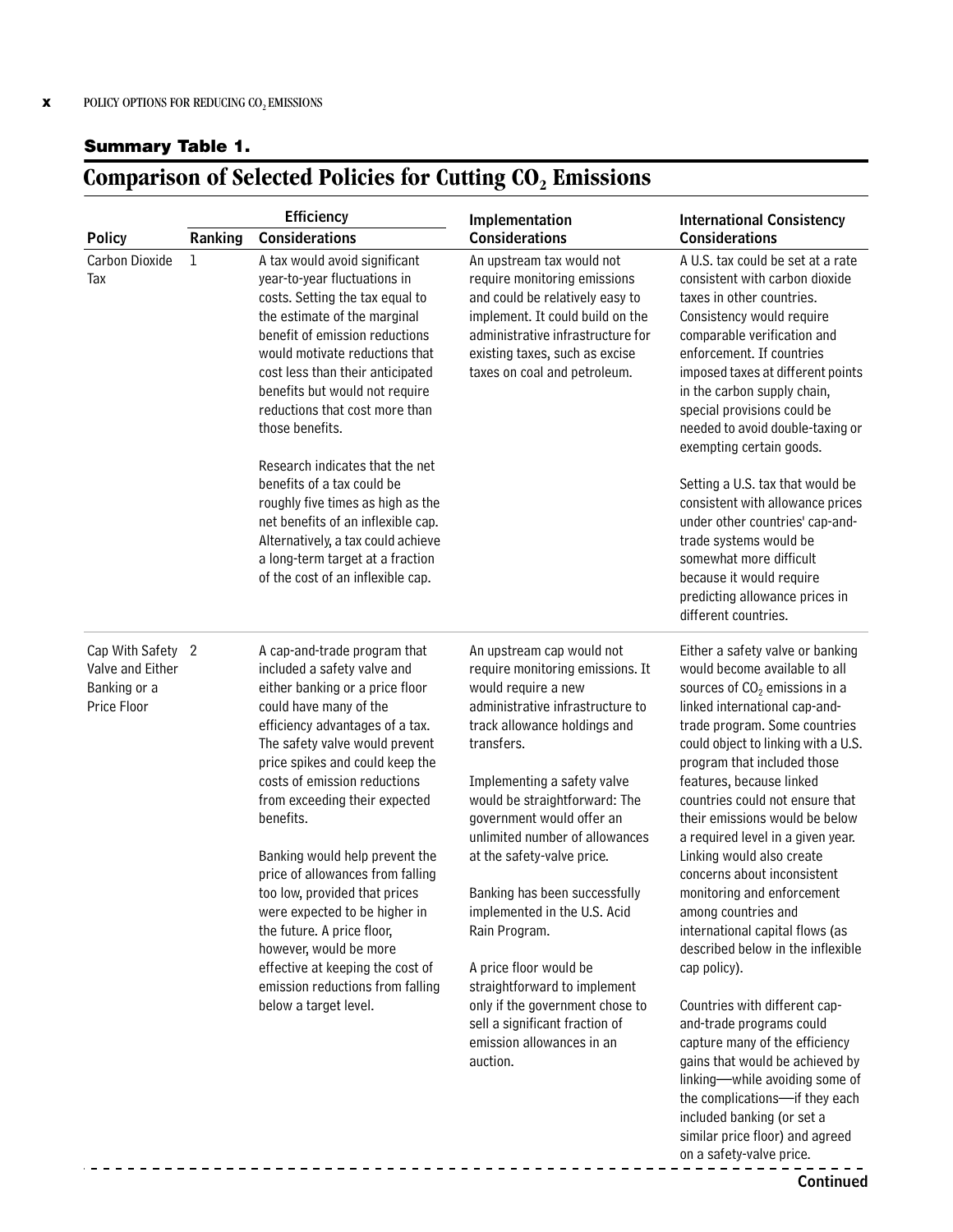#### **Summary Table 1.**

### **Continued**

|                                                                                   | <b>Efficiency</b> |                                                                                                                                                                                                                                                                                                                                     | Implementation                                                                                                                                                                                                                                                                                                  | <b>International Consistency</b>                                                                                                                                                                                                                                                                                                                                                                                                                                                                                       |
|-----------------------------------------------------------------------------------|-------------------|-------------------------------------------------------------------------------------------------------------------------------------------------------------------------------------------------------------------------------------------------------------------------------------------------------------------------------------|-----------------------------------------------------------------------------------------------------------------------------------------------------------------------------------------------------------------------------------------------------------------------------------------------------------------|------------------------------------------------------------------------------------------------------------------------------------------------------------------------------------------------------------------------------------------------------------------------------------------------------------------------------------------------------------------------------------------------------------------------------------------------------------------------------------------------------------------------|
| <b>Policy</b>                                                                     | Ranking           | <b>Considerations</b>                                                                                                                                                                                                                                                                                                               | <b>Considerations</b>                                                                                                                                                                                                                                                                                           | <b>Considerations</b>                                                                                                                                                                                                                                                                                                                                                                                                                                                                                                  |
| Cap With<br>Banking and<br>Either a Circuit<br>Breaker or<br>Managed<br>Borrowing | 3                 | Allowing firms to bank<br>allowances would help prevent<br>the price of allowances from<br>falling too low, provided that<br>prices were expected to be<br>higher in the future.                                                                                                                                                    | An upstream cap would not<br>require monitoring emissions.<br>It would require a new<br>administrative infrastructure to<br>track allowance holdings and<br>transfers.                                                                                                                                          | Including banking and either a<br>circuit breaker or borrowing in<br>the U.S. program could reduce<br>the likelihood of linking because<br>it would cause uncertainty about<br>the stringency of the U.S. cap<br>relative to other countries' caps<br>and about the total supply of<br>allowances in the global trading<br>market.                                                                                                                                                                                     |
|                                                                                   |                   | Including a circuit breaker-or<br>increasing the ability of firms to<br>borrow allowances-would help<br>keep the price of allowances<br>from climbing higher than<br>desired, but would be<br>significantly less effective at<br>doing so than a price ceiling.                                                                     | Banking has been successfully<br>implemented in the U.S. Acid<br>Rain Program.<br>Determining when to trigger a<br>circuit breaker, or modify<br>borrowing restrictions, would<br>require judgment about current<br>and future allowance prices.<br>Such interventions could<br>aggravate price fluctuations if |                                                                                                                                                                                                                                                                                                                                                                                                                                                                                                                        |
|                                                                                   |                   |                                                                                                                                                                                                                                                                                                                                     | those judgments were incorrect.                                                                                                                                                                                                                                                                                 |                                                                                                                                                                                                                                                                                                                                                                                                                                                                                                                        |
| Inflexible Cap                                                                    | 4                 | Allowance prices could be<br>volatile. An inflexible cap could<br>require too many emission<br>reductions (relative to their<br>benefits) if the cost of achieving<br>them was higher than<br>anticipated and could require<br>too few reductions if the cost of<br>meeting the cap was lower than<br>policymakers had anticipated. | An upstream cap would not<br>require monitoring emissions.<br>It would require a new<br>administrative infrastructure to<br>track allowance holdings and<br>transfers.                                                                                                                                          | Linking an inflexible U.S. cap<br>with other countries' cap-and-<br>trade systems would create a<br>consistent global incentive for<br>reducing emissions. However,<br>inconsistent monitoring and<br>enforcement in any one country<br>could undermine the entire<br>linked trading system. Further,<br>linking would alter allowance<br>prices in participating countries,<br>create capital flows between<br>countries, and possibly<br>encourage countries to set their<br>caps so as to influence those<br>flows. |

#### Source: Congressional Budget Office.

Note: An "upstream" tax or cap would be imposed on suppliers of fossil fuel on the basis of the carbon dioxide ( $CO<sub>2</sub>$ ) emitted when the fuel was burned. A "safety valve" would set a ceiling on the price of allowances. "Banking" would allow firms to exceed their required emission reductions in one year and use their extra allowances in a later year. Under a "circuit breaker," the government would stop a declining cap from becoming more stringent if the price of allownces exceeded a specified level.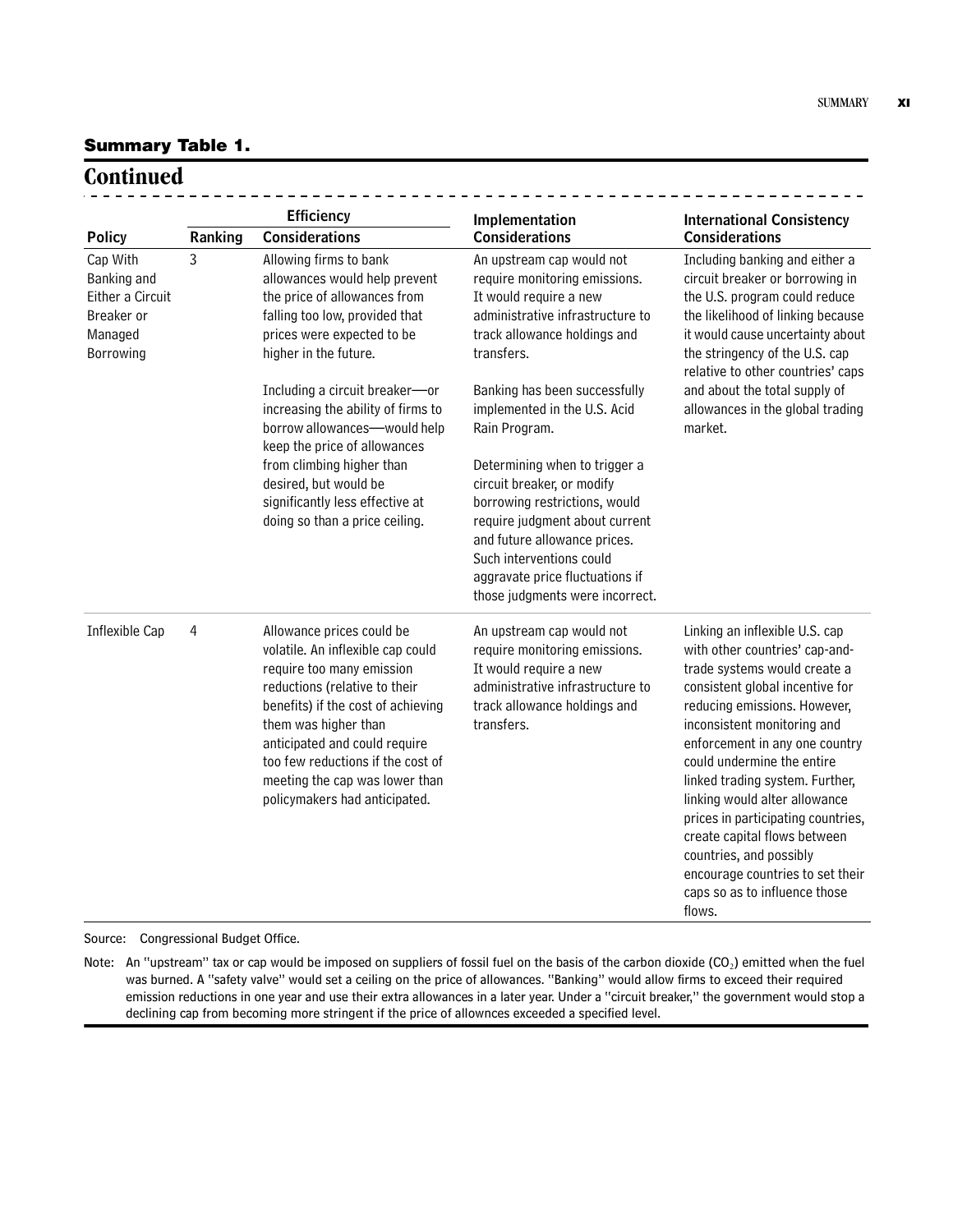**Flexible Cap Approaches.** A cap-and-trade program could incorporate various design features that would keep allowance prices from rising or falling farther than policymakers wanted. Combined, some of those features could allow a cap-and-trade program to achieve many of the efficiency advantages of a tax on emissions.

*Keeping Costs From Climbing Too High.* Including a safety valve could make a cap-and-trade program more efficient than an inflexible cap. Such a policy would set a ceiling on the price of allowances, preventing the cost of reducing emissions from exceeding either the best available estimate of the benefit (avoided damage) that would result from those reductions or the cost that policymakers consider acceptable.

Alternatively, policymakers could attempt to cap the price of allowances by adjusting the stringency of the cap. For example, policymakers could specify a circuit breaker, which would prevent a declining cap from becoming more stringent (fixing the cap at one level) if the price of allowances reached a certain level. Unlike a safety valve, a circuit breaker would not necessarily stop the price of allowances from continuing to rise, but it would result in smaller price increases than would otherwise occur. (The price would probably still increase because meeting a fixed cap would become more and more costly over time as the economy grew.)

Finally, allowing companies to borrow allowances—and thus defer emission reductions to the future—could help keep the price of allowances from rising too high. Policymakers could alter the constraints placed on firms' use of borrowed allowances on the basis of the price of allowances. Like a circuit breaker, such an approach could help constrain the price of allowances under some circumstances, but it is unlikely to be as effective at doing so as a safety valve. Policymakers would need to forecast future allowance prices in order to know when to loosen or tighten constraints on borrowing. To the extent that those forecasts were inaccurate, borrowing could exacerbate price fluctuations. Further, firms would find it profitable to borrow future allowances only if they expected the price of allowances to be lower in the future. That is, borrowing could help deal with temporary spikes in allowance prices but not circumstances in which allowance prices were expected to remain high in the long term.

*Keeping Costs From Falling Too Low.* Policymakers could prevent the price of allowances from falling too low by setting a price floor. If the government chose to sell a significant portion of the allowances by auction, it could specify a reserve price and withhold allowances from the auction as needed to maintain that price. Attempting to prevent the price of allowances from dropping too low by adjusting the supply of allowances would entail the same complications associated with a circuit breaker.

Alternatively, policymakers could help keep the price of allowances from falling below some desired level by allowing companies to exceed their required emission reductions in low-cost years in order to bank allowances for use in future high-cost years. The additional emission reductions motivated by banking in low-cost years would put upward pressure on the price of allowances in those years. Similarly to borrowing, banking would be most effective in addressing short-term lows in allowance prices rather than circumstances in which allowance prices were expected to remain low in the long term.

#### **Comparison of Policies' Implementation**

Policies that are efficient in theory will be efficient in practice only if they can be implemented effectively without excessive administrative costs. Either a tax or an inflexible cap could meet that criterion.

Administering an "upstream" tax or cap-and-trade program for  $CO<sub>2</sub>$  emissions would involve taxing or regulating the suppliers of fossil fuels—such as coal producers, petroleum refiners, and natural gas processors. Compared with a "downstream" design, which would tax or regulate users of fossil fuels, an upstream approach would have two administrative advantages. It would involve regulating a limited number of entities, and it would not require firms to monitor actual emissions. Rather, each firm's tax payment or allowance requirement could be based on the carbon content of its fuel and the amount it sold. $3$ 

<sup>3.</sup> For more information about the implications of placing a cap upstream or downstream, see Congressional Budget Office, *An Evaluation of Cap-and-Trade Programs for Reducing U.S. Carbon Emissions* (June 2001).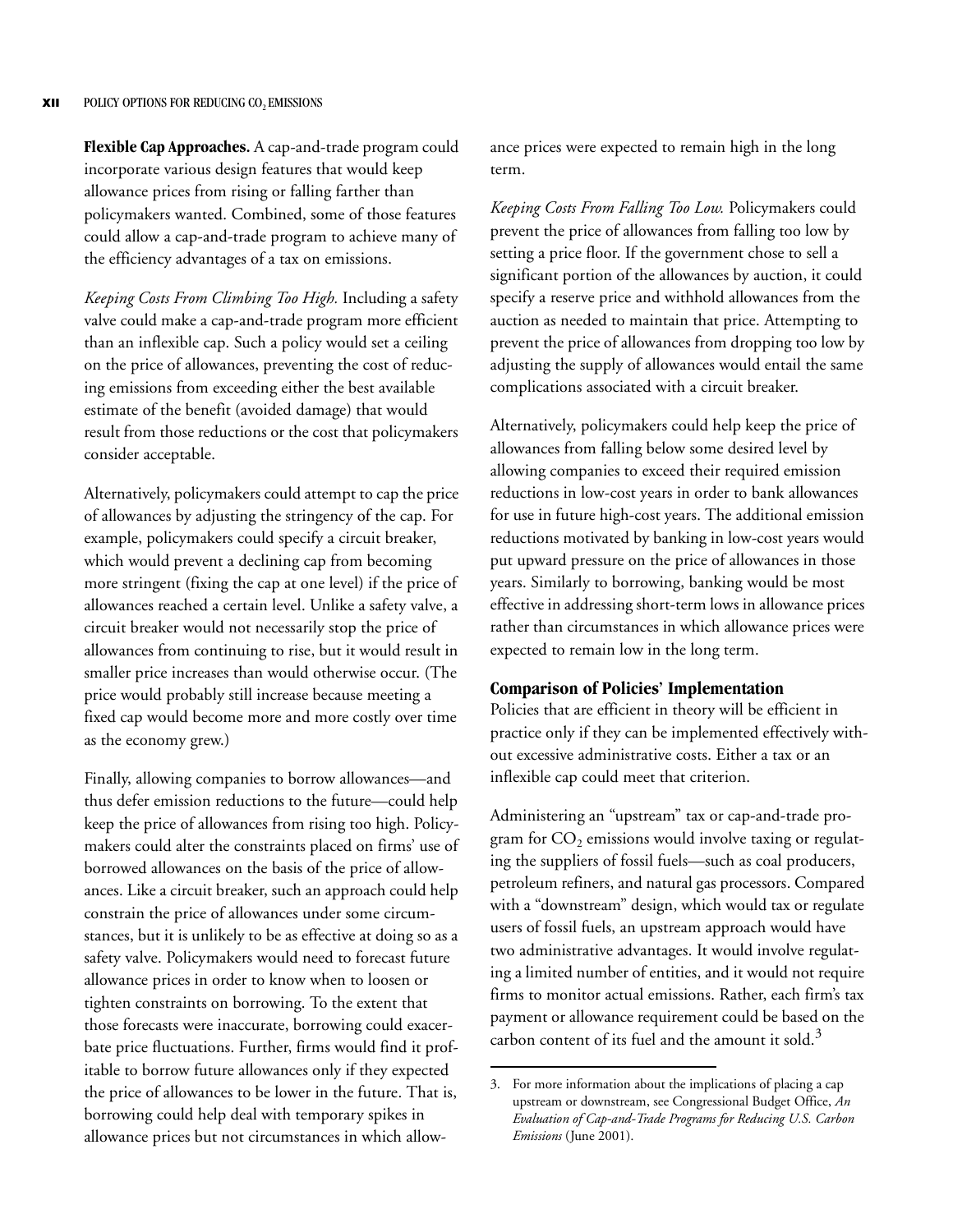An upstream tax may be somewhat easier to implement than an upstream cap-and-trade program because many of the entities that would be covered by either policy are already subject to excise taxes.<sup>4</sup> A CO<sub>2</sub> tax could build on that existing structure. Implementing a cap-and-trade program, by contrast, would probably require a new administrative infrastructure. However, the Environmental Protection Agency's experience with the Acid Rain Program (a cap-and-trade program designed to reduce emissions of sulfur dioxide by electricity generators) suggests that the cost of administering such a program could be modest.

Some design features that might improve the efficiency of a cap-and-trade program—such as a price ceiling, banking, and borrowing—could be implemented without unduly increasing administrative costs. A price floor could be relatively easy to implement, but only if the government chose to auction off a significant fraction of the allowances. Other design features could prove more challenging to implement. For example, determining the basis for triggering a circuit breaker (or, more generally, for loosening or tightening the stringency of a cap) would require the government to make judgments about current and future allowance prices.

#### **Comparison of Policies' International Consistency**

Carbon dioxide is a global pollutant. A ton of emissions from any point on the globe at any given time would have the same effect on the atmospheric concentration of  $CO<sub>2</sub>$  and thus would cause the same amount of damage. Consequently, the most cost-effective way to reach a specific atmospheric concentration would be to undertake the lowest-cost emission reductions regardless of where they were located. Achieving that goal would require creating a uniform incentive to reduce emissions in countries that are major emitters of  $CO<sub>2</sub>$ .

One option is to have each of the major emitting countries agree to adopt a similar tax on  $CO<sub>2</sub>$  emissions. However, a system of harmonized taxes would produce a consistent global incentive for cutting emissions only if participating countries also adopted similar monitoring, verification, and enforcement provisions.

Alternatively, major emitting nations could agree to link their cap-and-trade programs. In that case, competitive forces would equalize the price of allowances between countries and create consistent incentives to reduce emissions. Uniformity of monitoring and enforcement would be even more important in such an international program. With harmonized taxes, lax monitoring or enforcement by any one country could reduce the incentives for emission reductions in that country. But with linked capand-trade programs, laxity in one area could undermine the integrity of allowances throughout the entire system. In addition, linking existing cap-and-trade programs could result in significant flows of capital between countries (from the sale of allowances) and could encourage a nation to set the level of its cap so as to influence those flows.

If the United States included a safety valve or banking or borrowing provisions in its cap-and-trade program, those design features would become available to all sources of  $CO<sub>2</sub>$  emissions within a linked cap-and-trade system, regardless of their location. The increased flexibility provided by those design features could undermine the ability of all participating countries to meet a fixed emissions limit in a given year or compliance period; thus, they could be seen as an obstacle to linking with a U.S. capand-trade program. For example, if the United States had a cap-and-trade program with a safety valve and linked that program to the European Union's Emission Trading Scheme, which has a fixed cap and no safety valve, countries in the European system would no longer be able to ensure that they could meet the fixed caps they agreed to under the Kyoto Protocol.

Alternatively, any set of policies that resulted in a similar allowance price in different countries would produce efficiency gains similar to those of linking, without requiring nations to give up sovereignty over the price of their allowances or the integrity of their programs. For example, countries with nonlinked cap-and-trade programs could agree to include a safety valve set at a similar level, or the United States could set its safety valve at the same level as a  $CO<sub>2</sub>$  tax in another country.

One challenge in crafting an efficient global approach to cutting  $CO<sub>2</sub>$  emissions is the inclusion of developing countries that are becoming (or are expected to become) major emitters. China, for example, contributed roughly 8 percent of the world's  $CO<sub>2</sub>$  emissions from fossil fuels in 1980, but its share reached 19 percent in 2005. (Dur-

<sup>4.</sup> For example, coal producers pay an excise tax that is used to fund the Black Lung Trust Fund, and petroleum producers and importers pay an excise tax that finances the Oil Spill Trust Fund.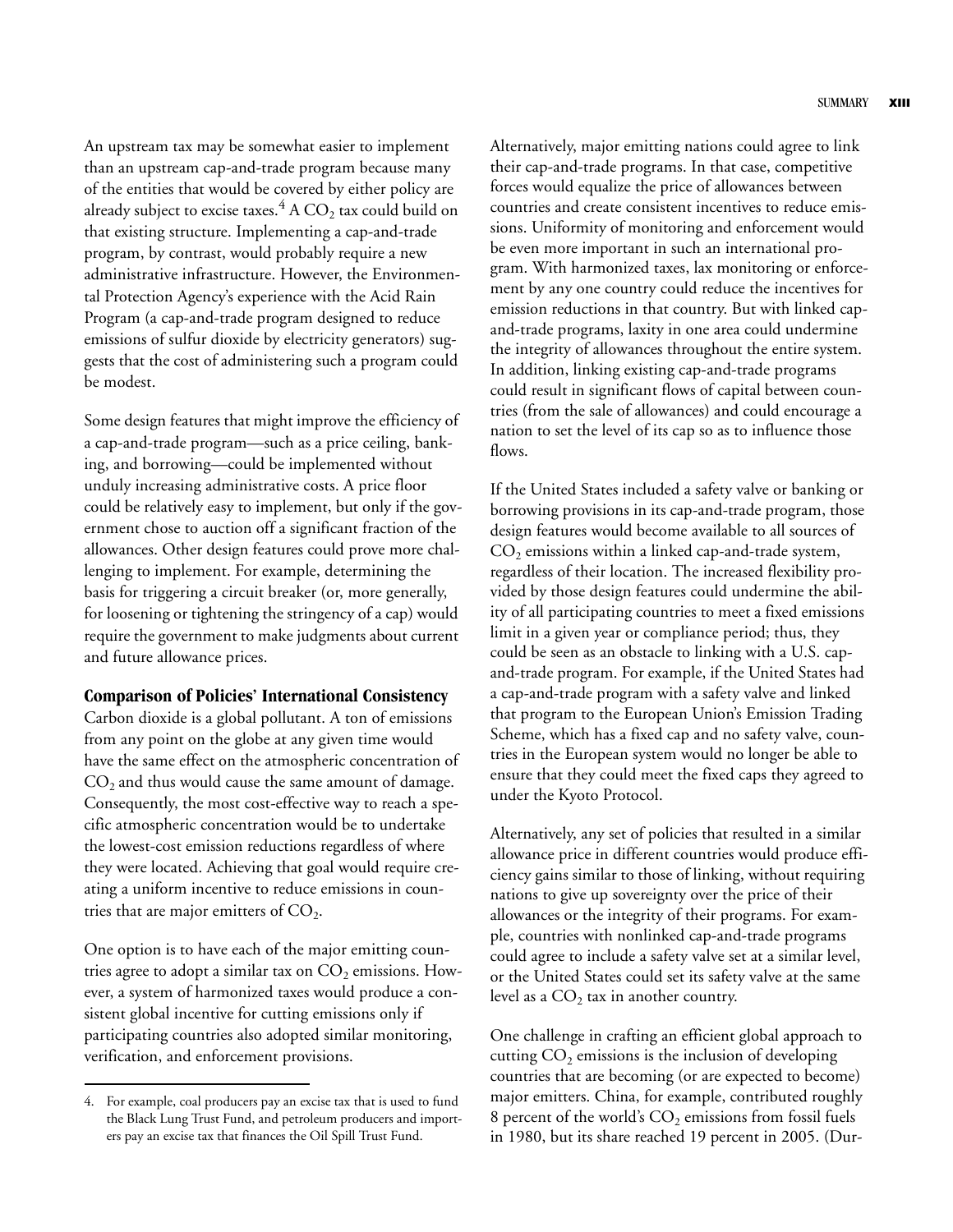ing the same period, the U.S. share of global emissions fell from 26 percent to 21 percent.<sup>5</sup>) Some researchers suggest that a system of linked cap-and-trade programs could equalize the marginal cost of emission reductions among participating countries while allowing for different levels of reduction among the countries on the basis of fairness or other criteria.<sup>6</sup> Alternatively, some analysts suggest that the revenue generated by taxing  $CO<sub>2</sub>$  emissions or selling emission allowances in developed countries could be used to fund emission reductions in developing nations.<sup>7</sup>

Other opportunities also exist for including developing countries. For example, in the European Union's trading program for  $CO<sub>2</sub>$  emissions, companies are allowed to comply with some of their allowance requirements by funding emission reductions in developing countries, such as financing a low-emission power plant in China.

<sup>5.</sup> Department of Energy, Energy Information Administration, *International Energy Annual 2005* (updated September 18, 2007), Table H.1co2, available at www.eia.doe.gov/iea/carbon.html.

<sup>6.</sup> This point was made by Robert N. Stavins in "Linking Tradable Permit Systems: Opportunities, Challenges, and Implications" (paper presented at the 7th International Emissions Trading Association's Forum on the State of the Greenhouse Gas Market, Washington, D.C., September 27, 2007).

<sup>7.</sup> See Joseph E. Aldy, Peter R. Orszag, and Joseph E. Stiglitz, "Climate Change: An Agenda for Global Collective Action" (paper prepared for the Pew Center on Global Climate Change's workshop "The Timing of Climate Change Policies," Washington, D.C., October 11–12, 2001); and Joseph E. Aldy, Scott Barrett, and Robert N. Stavins, *13+1: A Comparison of Global Climate Change Policy Architectures*, Discussion Paper 03-26 (Washington, D.C.: Resources for the Future, August 2003).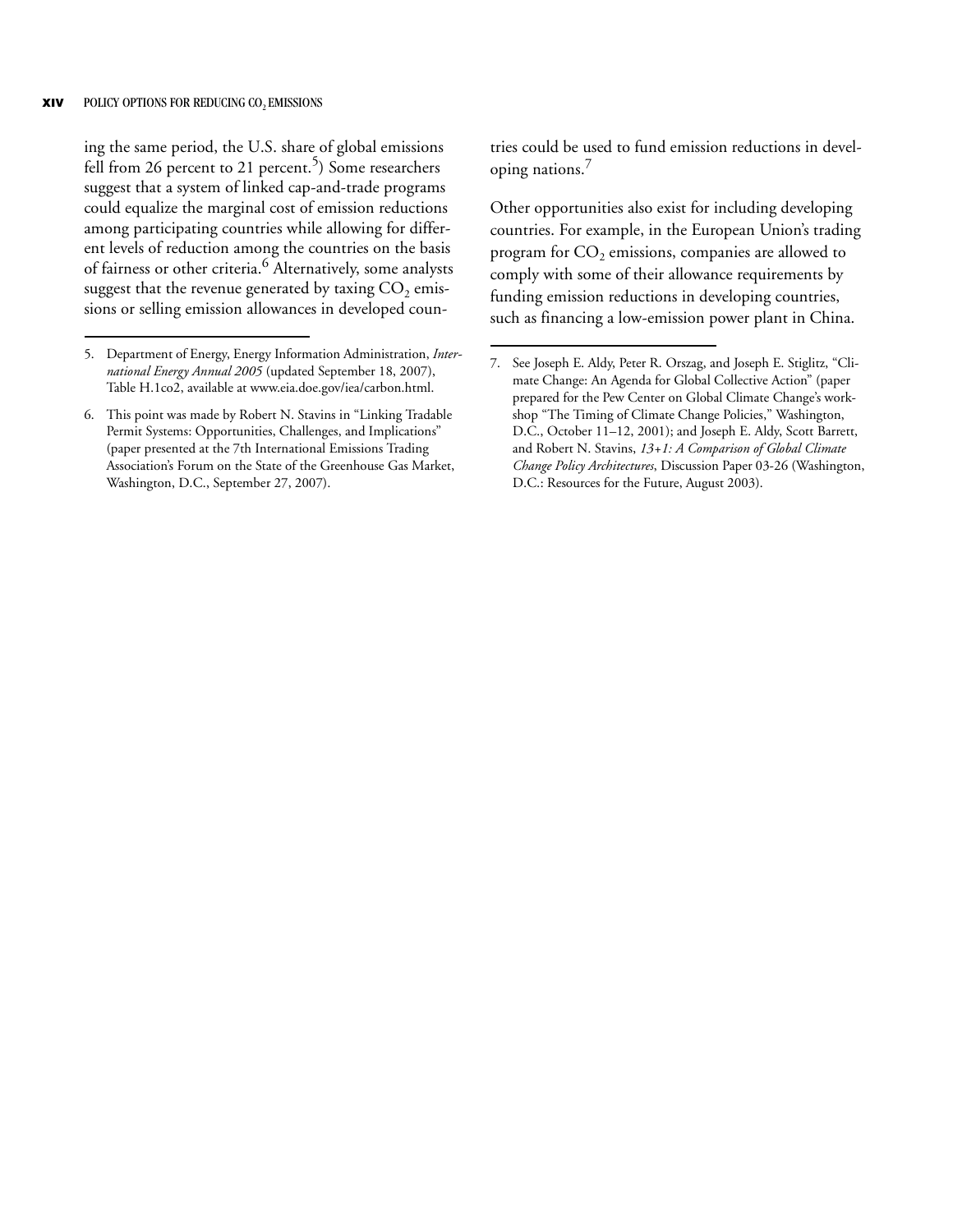# **CHAPTER 1**

# <span id="page-16-1"></span><span id="page-16-0"></span>**Efficiency Implications of Different Policy Designs**

**I**ncentive-based policies can reduce emissions of carbon dioxide  $(CO<sub>2</sub>)$  and other greenhouse gases, thereby reducing the risks associated with global climate change, at a lower cost than less flexible alternatives. Policymakers have many options, however, for giving businesses and households an economic incentive to reduce emissions. One option is to regulate the price of emissions—for example, by imposing a tax on them. A tax would limit the cost of cutting emissions but would leave the amount of  $CO<sub>2</sub>$  emitted in a given year uncertain. As an alternative, the government could adopt a market-based system to regulate the quantity of emissions—for instance, by combining a cap on total annual emissions with a system of tradable emission permits, or allowances. If monitoring and enforcement were effective, a cap-and-trade program would limit the amount of  $CO<sub>2</sub>$  emitted in a given year but would leave the cost of reducing emissions uncertain. The design of a cap could be modified in various ways to make it more flexible and to adopt some of the characteristics of a tax while maintaining the structure of a cap-and-trade program.

Any of those incentive-based approaches could achieve a given cut in emissions at a lower cost than commandand-control approaches, in which the government mandated how much individual factories could emit or what technologies they should use. However, incentive-based approaches would differ in their economic efficiency (the subject of this chapter) and in the ease with which they could be implemented in the United States and coordinated with other countries' emission-reduction policies (discussed in Chapters [2](#page-30-3) and [3\)](#page-34-3). The most economically efficient policy is the one that can best keep the marginal cost of reducing emissions—that is, the cost of cutting emissions by another ton—in balance with the marginal benefit (in terms of avoided damage from climate change). A related concept is cost-effectiveness. A costeffective policy would minimize the cost of meeting a given target for emissions, regardless of whether or not that target was chosen to balance benefits and costs. The efficiency criterion addresses how well policies might

function to minimize the cost of reducing emissions over a period of several decades; however, policymakers may choose to place more emphasis on providing certainty about the amount of emissions at specific points in time.

Neither the costs nor the benefits of reducing  $CO<sub>2</sub>$  emissions can be known when a reduction policy is put in place. Thus, policymakers must rely on estimates of both of them. The costs of reducing emissions would occur when the reductions were made and could vary substantially depending on such factors as the amount of economic activity, market conditions, weather, and available technologies. The benefits of reducing emissions, in contrast, would be realized decades or even centuries after the reductions were made. The reason is that each ton of  $CO<sub>2</sub>$  generates a rise in the average global temperature that peaks about 40 years after the  $CO<sub>2</sub>$  is emitted and then dissipates slowly, with a half-life of about 60 years.<sup>1</sup>

Estimating the benefits of cutting emissions is complicated by that long-term effect. In addition, analysts who try to estimate the benefits of cutting emissions face many other challenges, including addressing numerous scientific and economic uncertainties; measuring costs, such as mass species extinction, that are difficult to quantify in economic terms; and deciding how much weight to give to changes in the welfare of future generations. $<sup>2</sup>$ </sup>

Some experts think that the effects of climate change could be modest, especially if society is ingenious in adapting to the change. However, other experts are concerned that rising concentrations of greenhouse gases could produce far more severe consequences for the global and U.S. economies than have generally been pro-

<sup>1.</sup> See William A. Pizer, "Combining Price and Quantity Controls to Mitigate Global Climate Change," *Journal of Public Economics,* vol. 85 (2002), p. 416.

<sup>2.</sup> For a more detailed discussion, see Congressional Budget Office, *Uncertainty in Analyzing Climate Change: Policy Implications*  (January 2005).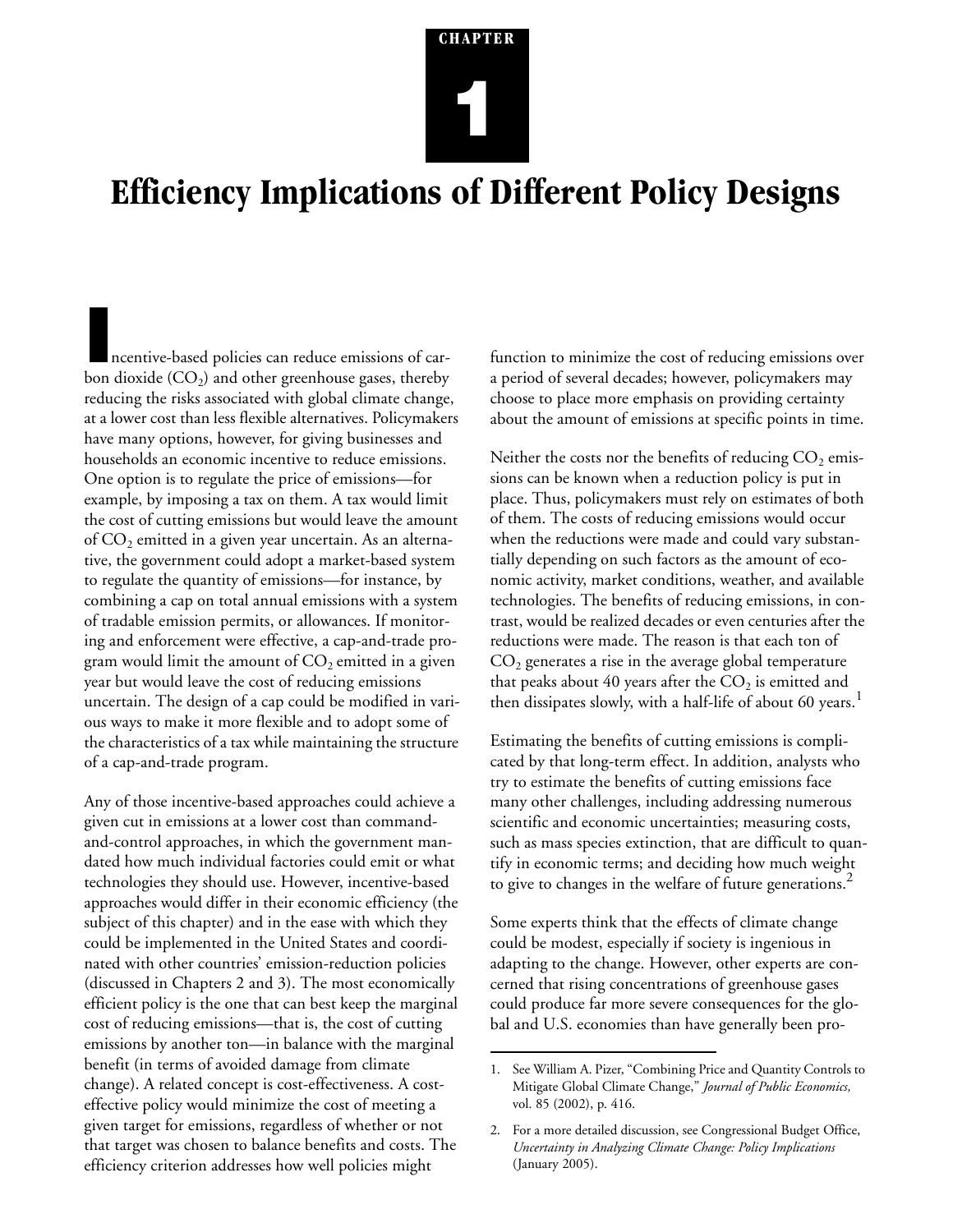jected. Curbing greenhouse-gas emissions would help limit not only the expected costs of future global climate change but also the chances of irreversible or potentially catastrophic damage.

In general, the possibility of significant damage provides an economic motivation for taking additional action to moderate the growth of emissions in the near future and, potentially, to cut emissions to very low levels in the longer run. Individuals take actions (such as reducing risky behavior or buying insurance) to lessen their harm from extreme events; similarly, societies or governments should and do take actions to avoid catastrophic collective harm. The difficulty for policymakers is determining the appropriate cost to be paid today to lessen what may be a small risk of a potentially catastrophic event in the future.<sup>3</sup>

Although estimating the benefits of emission reductions is difficult, policymakers cannot avoid making a judgment about them: Policy choices about climate change will necessarily imply a value for those benefits. That value would be explicit under a tax, because the tax rate provides an indication of what the government thinks an incremental reduction in emissions is worth. By contrast, that value would be implicit under a cap. A higher (less stringent) cap would imply a lower estimate of the marginal benefit of cutting emissions—as reflected in lower prices for emission allowances—than a lower (more stringent) cap would.

When comparing emission-reduction policies, the Congressional Budget Office (CBO) generally assumes that lawmakers would design them in the most efficient way—that is, to achieve the highest possible net benefits, given the limitations of each particular policy tool. Thus, for example, this analysis compares the most efficient tax on  $CO<sub>2</sub>$  with the most efficient cap. In other words, the tax or cap is assumed to be set at a level that encourages the affected parties to reduce emissions as long as the expected cost of doing so is less than or equal to the expected benefit. Those costs and benefits will inevitably be different than anticipated. Policy designs will yield different net benefits depending on their ability to balance the costs and benefits of emission reductions when those

turn out to be higher or lower than policymakers had anticipated. Designs that are relatively more efficient would also be relatively cost-effective: The characteristics of a policy design that enable it to equate the cost of additional emission reductions with their anticipated benefits also enable it to minimize the cost of achieving any given emission-reduction target.

To be most efficient, a tax would need to rise and a cap would need to decline gradually over time. The future benefits of avoiding climate-change damage by reducing  $CO<sub>2</sub>$  emissions by a ton would have an increasingly greater present value (that is, the value today after taking into account the time value of money) as the potential for large damage drew closer in time. An increasingly stringent tax or cap would reflect that increase in present value over time. Further, a gradually rising tax or tightening cap would allow for a smoother transition to a less carbonintensive economy. Businesses and households would have more time to replace their equipment and energyuse practices with more efficient alternatives.

#### <span id="page-17-0"></span>**A Carbon Dioxide Tax Versus an Inflexible Carbon Dioxide Cap**

According to many analysts, a tax would be a more economically efficient policy for reducing  $CO<sub>2</sub>$  emissions than an inflexible cap (with "inflexible" meaning a cap whose level was not affected by the price of emission allowances). That conclusion stems from the cumulative, long-term nature of climate change: The benefit of emitting one less ton of  $CO<sub>2</sub>$  in a given year is roughly constant, whereas the cost of emitting one less ton of  $CO<sub>2</sub>$ each year rises with each ton reduced. The reason for rising marginal costs is that companies that have to comply with an emission-reduction policy will make the cheapest cuts first and progressively more expensive cuts thereafter.

The contrast between constant marginal benefits and rising marginal costs means that the gap between uncertain costs and benefits is particularly sensitive to the amount of annual emission reductions. A cap that is too tight will disproportionately increase costs over benefits, and a cap that is not tight enough will disproportionately lower costs relative to benefits. A tax, by contrast, will tend to hold the costs of emission reductions in line with the constant (although uncertain) expected benefits, encouraging greater emission reductions when costs are low and allowing more emissions when costs are high.

<sup>3.</sup> For more discussion of policy choices in the face of catastrophic costs, see Cass R. Sunstein, *Worst-Case Scenarios* (Cambridge, Mass.: Harvard University Press, 2007).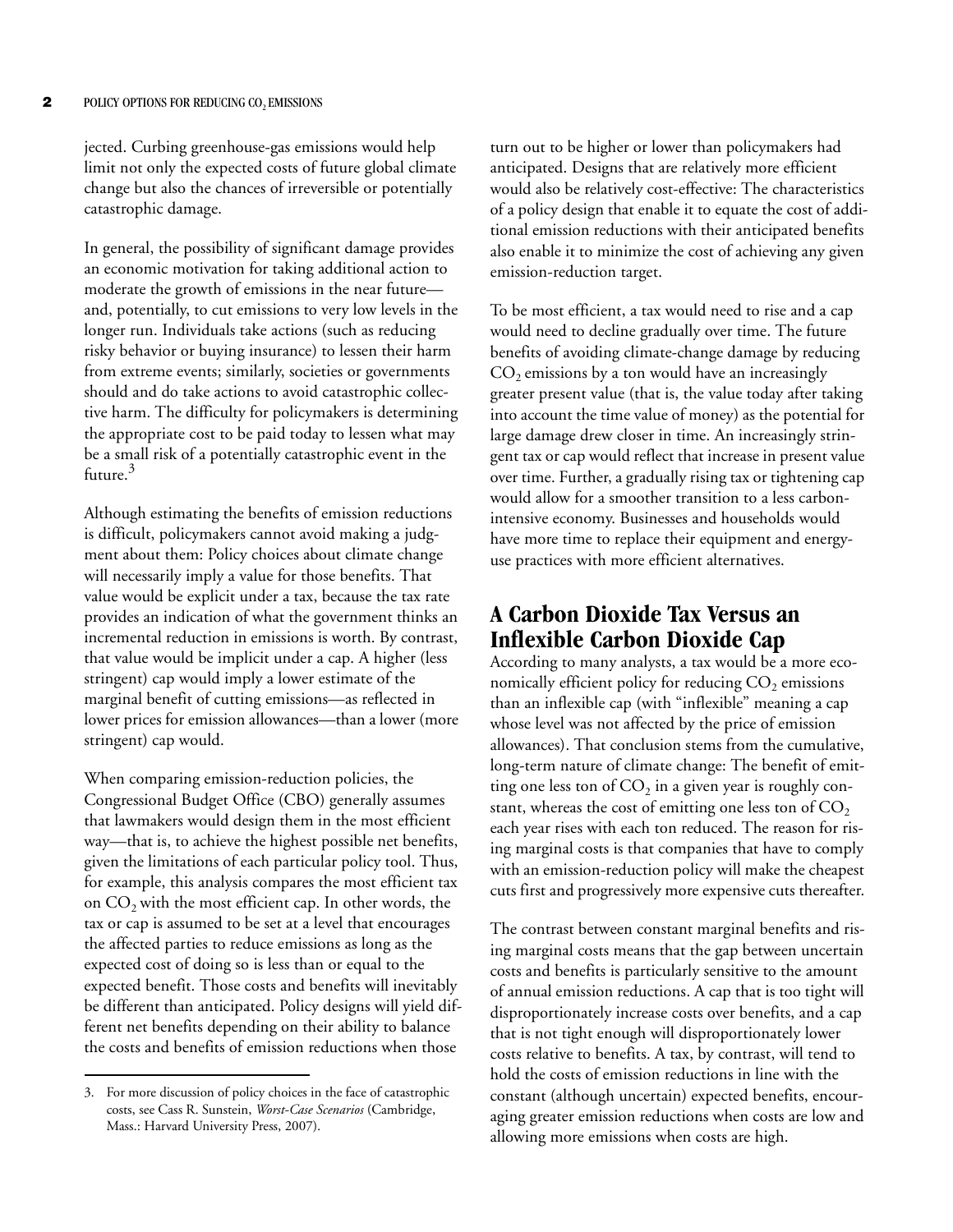#### <span id="page-18-0"></span>**Figure 1-1.**

#### <span id="page-18-1"></span>**Illustrative Comparison of Various Policies to Reduce CO<sub>2</sub> Emissions Under Different Cost Conditions**



Source: Congressional Budget Office.

Notes: For illustrative purposes only, this example assumes that the benefit of reducing carbon dioxide (CO<sub>2</sub>) emissions is \$15 per metric ton. It examines the net benefits that would result in the first year of each policy, assuming that the policy covered only the United States and took effect in 2017 after having been announced 10 years earlier. The cost of firms' emission reductions (and the response to various taxes) is derived from Mark Lasky, The Economic Costs of Reducing Emissions of Greenhouse Gases: A Survey of Economic Models, Congressional Budget Office Technical Paper No. 2003-03 (May 2003).

A safety valve is a ceiling on the price of emission allowances.

- a. Assumes that the actual marginal cost of reducing emissions by 437 million metric tons is \$15 per metric ton, the cost that policymakers anticipated when they set the cap.
- b. Assumes that the actual marginal cost of reducing emissions by 437 million tons is \$7.50 per metric ton but that the tax induces more reductions (up to 824 million tons) at a marginal cost of \$15 per metric ton.
- c. Assumes that the actual marginal cost of reducing emissions by 437 million tons is \$30 per metric ton but that the tax induces fewer reductions (234 million tons instead of 437 million), up to a marginal cost of \$15 per metric ton.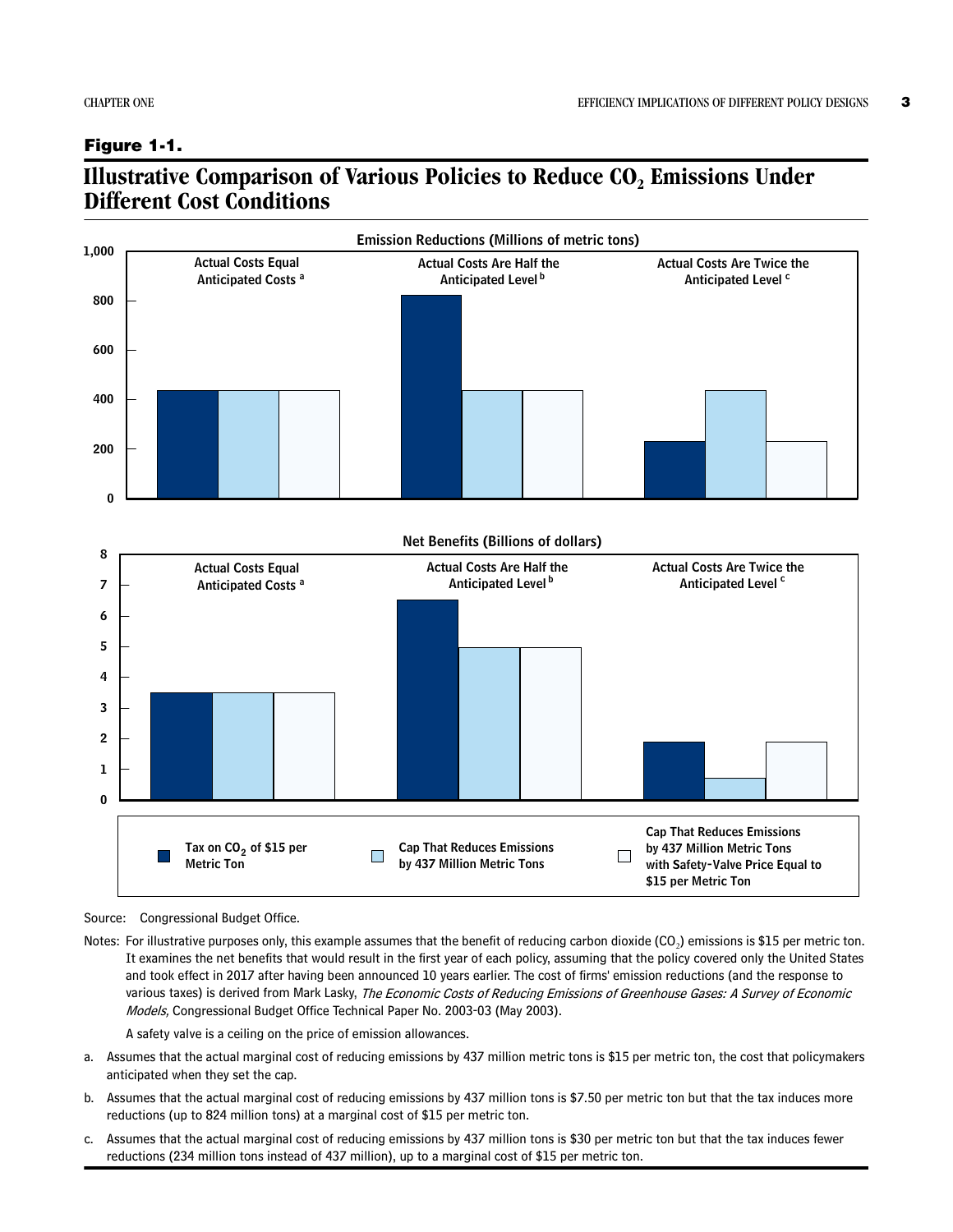#### **An Illustrative Example of How a Tax Would Be More Efficient Than a Cap**

To understand how a tax could offer efficiency advantages over a cap, assume that the future benefits of limiting emissions have a present value of \$15 per metric ton of  $CO<sub>2</sub>$  (or \$55 per metric ton of carbon), that those benefits would be constant over the range of potential emission reductions during the initial years of the policy, and that the tax or cap would take effect in the United States in 2017. $^4$  If the costs of cutting emissions turned out to be as expected, the tax and the cap would be equivalent. But if those costs differed from the government's expectations, a tax would be the more efficient policy.

For example, given the assumptions above, if lawmakers imposed a tax of \$15 per metric ton on U.S. emissions of  $CO<sub>2</sub>$ , and if the costs of limiting emissions equaled expectations, the \$15 tax would reduce U.S. emissions in 2017 by 437 million metric tons (see the top panel of [Figure 1-1\)](#page-18-0). That amount represents a cut of roughly 6.5 percent from the 6.7 billion metric tons that would otherwise be emitted that year, CBO estimates.<sup>5</sup> Alternatively, lawmakers could set a cap that was 437 million metric tons below the baseline level of U.S. emissions, and if the costs of reducing emissions were what they had expected, the incremental cost of meeting the cap would be \$15 per metric ton. Under the illustrative assumption that each ton of emission reductions would produce \$15 worth of avoided damage and using information about the cost of emission reductions derived from various models, CBO estimates that either policy would yield net benefits of \$3.5 billion in its first year (see the lower panel of [Figure 1-1](#page-18-0)). $^{6}$ 

If the costs of cutting emissions were different than expected, however—for example, if new technologies turned out to be less expensive than anticipated—the two policies would produce different outcomes.

If the costs of cutting emissions were half the anticipated level—for example, because of unforeseen technological breakthroughs—both policies would produce higher net benefits than expected.<sup>7</sup> The increase in net benefits, though, would be greater under a tax than under a cap: The tax would give firms an incentive to keep cutting emissions as long as doing so cost less than paying the tax. CBO estimates that in this scenario a tax would cause emissions to be cut by 824 million metric tons (roughly 12 percent below the baseline level), rather than by the 437 million metric tons required by the cap. Each of those additional cuts would boost net benefits because they would cost less than, or as much as, their \$15 per ton expected benefit.

Alternatively, if the cost of reducing emissions turned out to be twice as high as expected, the net benefits would be lower under each policy—but would fall much more under the cap than under the tax. In particular, under the inflexible cap, firms would be required to reduce emissions by 437 million metric tons, even though reaching that target would entail making reductions that cost up to \$30 per metric ton but provided benefits of only \$15 per metric ton. As a result of the higher costs, the total net benefits of the cap would fall to \$0.7 billion—just onefifth of the expected amount. A tax would also have lower net benefits if the costs of cutting emissions proved greater than expected. But net benefits would decline by less for a tax than for a cap. Because companies would have the flexibility to reduce emissions by less than 437

<sup>4.</sup> The stringency of emission-reduction policies is sometimes discussed in terms of carbon and sometimes in terms of  $CO<sub>2</sub>$ . Estimated costs or benefits that appear in dollars per ton of  $CO<sub>2</sub>$  can easily be translated into dollars per ton of carbon by multiplying by the ratio of the molecular weight of  $CO<sub>2</sub>$  to the molecular weight of carbon (44/12, or 3.67). Thus, a tax of \$15 per ton of  $CO<sub>2</sub>$  translates into a tax of \$55 per ton of carbon. Conversely, costs and benefits that are stated in terms of dollars per ton of carbon can be converted into dollars per ton of  $CO<sub>2</sub>$  by dividing by 3.67.

<sup>5.</sup> For a description of how CBO calculated the emission reductions that would result from a given tax, or the price of allowances that would result from a given cap, see Mark Lasky, *The Economic Cost of Reducing Emissions of Greenhouse Gases: A Survey of Economic Models,* CBO Technical Paper 2003-03 (May 2003).

<sup>6.</sup> The cost of reducing emissions in any given year is incurred in that year, while the benefits accrue over a period of decades or centuries. Thus, comparing the costs and benefits of emission reductions involves discounting the value of future benefits to the current year. This illustrative example assumes that the benefits of reducing a ton of emissions have a present value of \$15. As a result, reducing emissions by 437 million metric tons would produce benefits of \$6.55 billion. The cost of achieving those reductions would be \$3.07 billion, according to Lasky, *The Economic Cost of Reducing Emissions of Greenhouse Gases.*

<sup>7.</sup> The cost changes considered in this example correspond to two separate doublings of the price sensitivity parameter. Thus, the cost of cutting emissions by 437 million metric tons doubles from \$7.50 to \$15 per metric ton and then from \$15 to \$30 per metric ton.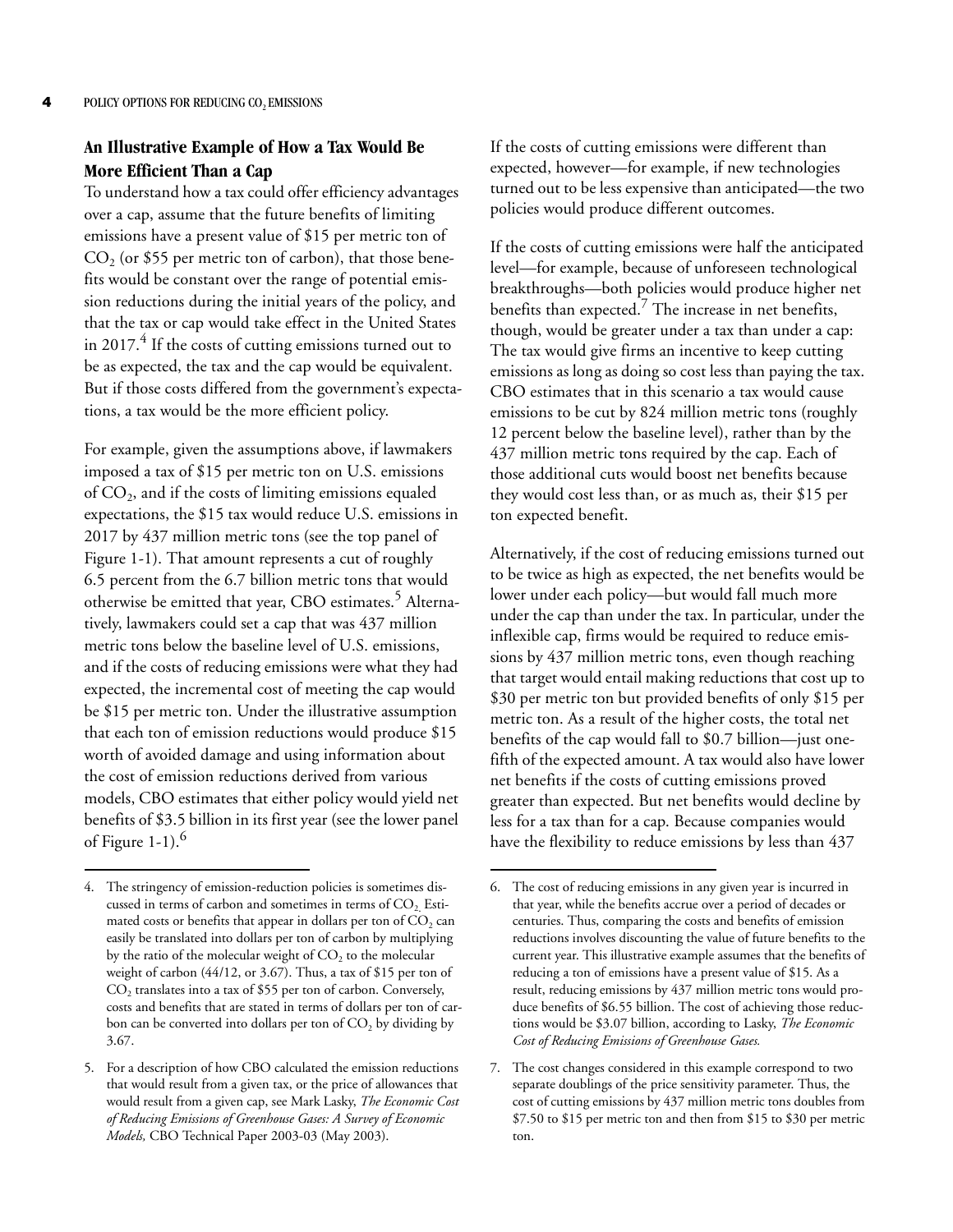million metric tons, the net benefits of a tax would be more than twice those of a cap.

Like costs, benefits could also be higher or lower than anticipated; however, neither policy would adjust to that change. If actual marginal benefits turned out to be much higher than expected, either a tax or a cap would produce too few cuts in emissions, and both policies would fall short of the most efficient level of emission reductions by the same amount.<sup>8</sup>

#### **Empirical Estimates of the Efficiency Advantage of a Tax**

If the government wanted to maximize expected net benefits, it would need to set the level of a cap or a tax in a given year on the basis of its best estimate of both the costs and benefits of reducing emissions in that year. However, actual costs in any year are likely to differ from the best estimate, sometimes exceeding it and sometimes falling below it. Because a tax would motivate only emission reductions that cost less than the tax rate, it would automatically adjust the quantity of emission reductions to keep their costs in line with their anticipated benefits, whereas a cap would not.

When analysts take into account the degree to which costs are likely to vary around a single best estimate, they conclude that a tax could offer much higher net benefits than a cap. One study suggests that the net benefits of a worldwide tax on  $CO<sub>2</sub>$  emissions in 2010 would be more than eight times larger than those of an equivalent inflexible cap. If the policies are assumed to be set in place for 100 years, the efficiency advantage of a tax declines to a factor of five.<sup>9</sup> Another study concluded that a tax could offer up to 16 times greater expected net benefits than a cap under some assumptions.<sup>10</sup> A third study examined outcomes when cost shocks were assumed to be correlated across time—that is, an unusually high cost of meeting the cap in any given year increases the likelihood of a higher than average cost in the following year. Using their base-case parameter estimates for factors that might affect costs (such as baseline emissions and changes in technology) and assuming a 10-year policy, those researchers estimated that the net benefits of a tax would be roughly five times higher than those of a cap.<sup>11</sup> Taken

together, those studies suggest that the net benefits of a tax could be roughly five times those of an inflexible cap (see [Figure 1-2\)](#page-21-0)—assuming that both policies were designed to balance expected costs and benefits.

Viewed another way, any long-term emission-reduction target could be met by a tax at a fraction of the cost of an inflexible cap-and-trade program. That cost savings stems from the fact that a tax could better accommodate cost fluctuations while simultaneously achieving a long-term emission target. It would provide firms with an incentive to undertake more emission reductions when the cost of doing so was relatively low and allow them to reduce emissions less when the cost of doing so was particularly high.

#### **The Impact of Price Volatility**

The flexibility in reducing emissions that a tax affords is important because the cost of cutting emissions by a given amount could vary from year to year depending on such factors as the weather, the level of economic activity, and the availability of low-carbon technologies. A tax would provide a steady, predictable price for emissions. An inflexible cap, however, could result in volatile allowance prices, making a cap-and-trade program more disruptive to the economy than a tax would be.

Experience with cap-and-trade programs has shown that price volatility can be a major concern when a program's

<sup>8.</sup> For a more detailed discussion of the uncertainty about the costs and benefits of emission reductions, see Congressional Budget Office, *Uncertainty in Analyzing Climate Change: Policy Implications* (January 2005), pp. 30–31.

<sup>9.</sup> See Pizer, "Combining Price and Quantity Controls to Mitigate Global Climate Change." That paper considered a worldwide tax or cap on carbon emissions. In analyzing the sensitivity of his results to how long the policies are assumed to remain in place, the author assumed that the damage from climate change would rise rapidly once a certain temperature increase had occurred (in other words, that the damage function was sharply kinked). In that case, a cap would yield larger net benefits than a tax. However, the difference (\$600 billion) would be small compared with the net benefits offered by either policy (roughly \$34 trillion). Thus, under a sharply kinked damage function, the paramount concern would be to make drastic cuts in emissions, and the choice of policy tool would be relatively unimportant.

<sup>10.</sup> Michael Hoel and Larry Karp, "Taxes and Quotas for a Stock Pollutant with Multiplicative Uncertainty," *Journal of Public Economics,* vol. 82 (2001), pp. 91–114. Only under the assumptions of very great damage from climate change and a large initial stock of allowances do those authors conclude that a cap would be more efficient.

<sup>11.</sup> See Richard G. Newell and William A. Pizer, "Regulating Stock Externalities Under Uncertainty," *Journal of Environmental Economics and Management,* vol. 45 (2002), pp. 416–432.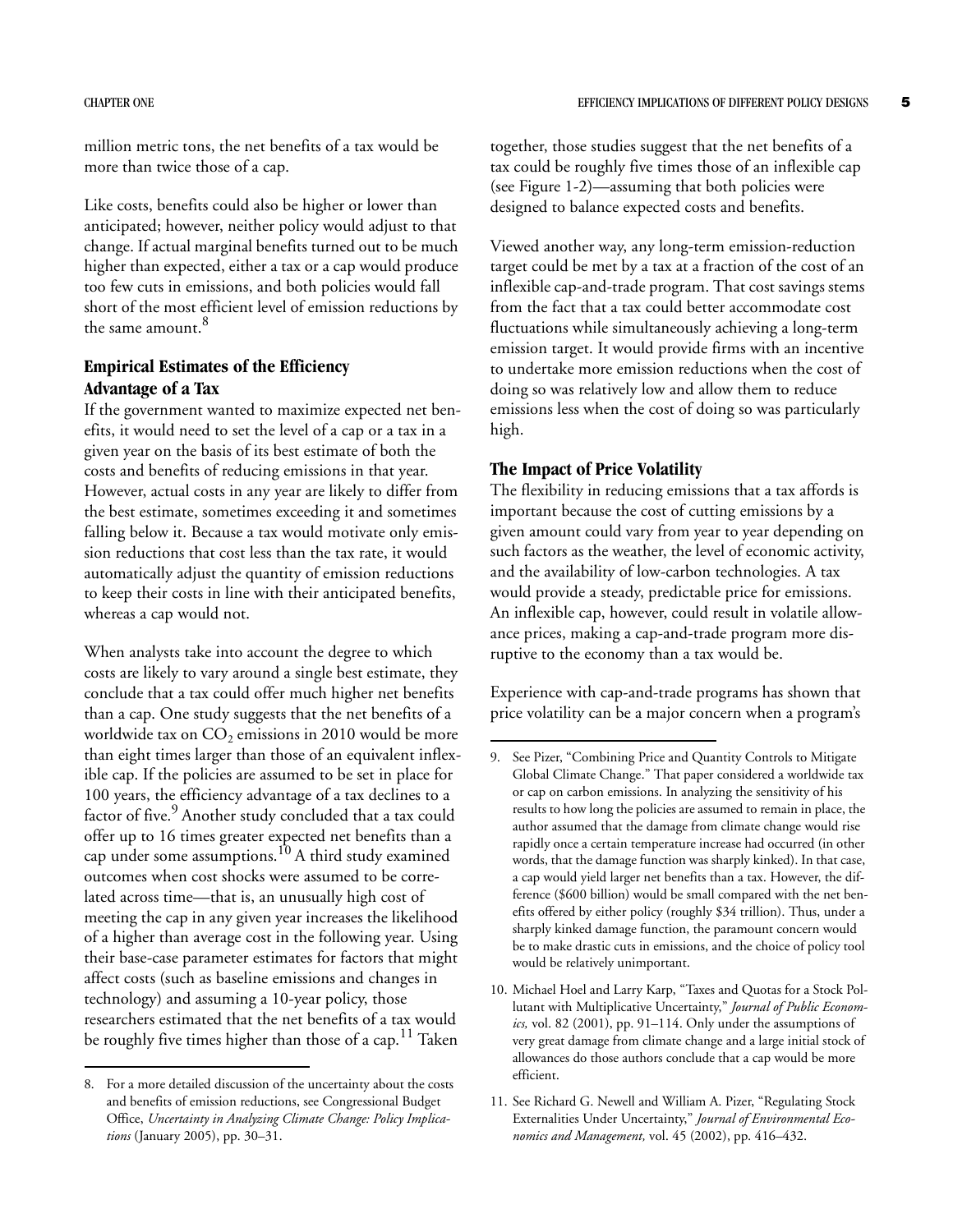#### <span id="page-21-0"></span>**Figure 1-2.**

#### Relative Economic Efficiency of Various Policies to Reduce CO<sub>2</sub> Emissions, **When Cost Uncertainty Is Taken Into Account**

#### (Index, inflexible cap  $= 1$ )



- Source: Congressional Budget Office based on estimates of the relative magnitude of the net benefits of various policies found in William A. Pizer, "Combining Price and Quantity Controls to Mitigate Global Climate Change," Journal of Public Economics, vol. 85 (2002), pp. 409-434, and in Richard G. Newell and William A. Pizer, "Regulating Stock Externalities Under Uncertainty," Journal of Environmental Economics and Management, vol. 45 (2002), pp. 416–432.
- Notes: The net benefits of each policy are shown in relationship to each other with the net benefits of an inflexible cap set equal to one. The inflexible cap and the tax are assumed to be set at the most efficient level—that is, at the point at which the expected marginal cost of complying with the policy would be equal to the anticipated marginal benefit of reducing emissions.

The net benefits of a cap with a safety valve (a ceiling on the price of emission allowances) are based on the assumption that the cap would be set at the level of the most efficient inflexible cap and the safety-valve price would be set at the level of the most efficient tax. Banking would enable firms to save unused allowances from one period to use in a future period.

The net benefits of a cap-and-trade program with a circuit breaker (not shown in the figure) would be greater than those of an inflexible cap and less than those of a cap with a safety valve; however, CBO lacked sufficient information to determine how much greater or less they would be.

A cap-and-trade program that included a safety valve and either a price floor or banking provisions could be significantly more efficient than an inflexible cap, although somewhat less efficient than a tax.

 $CO<sub>2</sub> =$  carbon dioxide.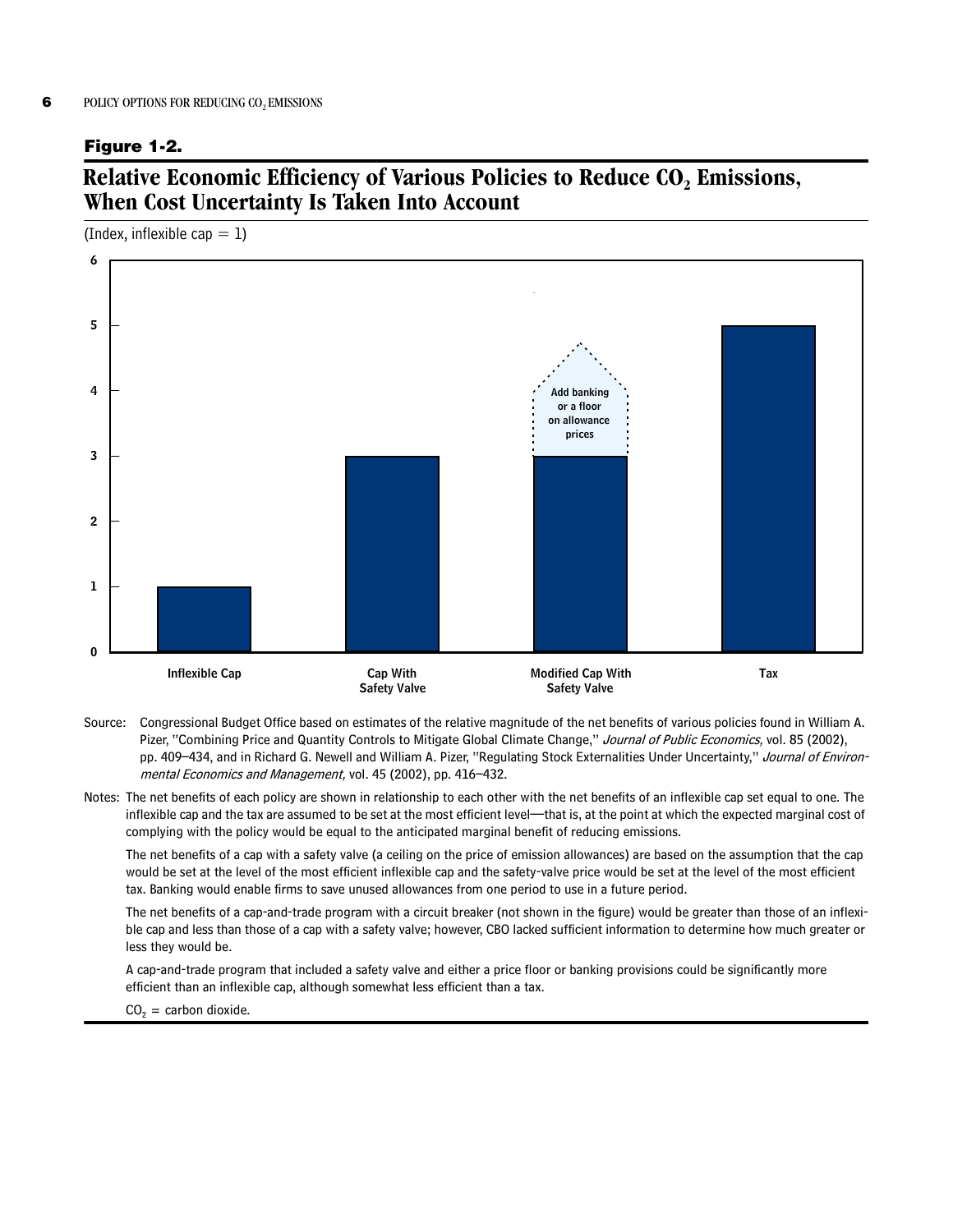#### <span id="page-22-1"></span><span id="page-22-0"></span>**Figure 1-3. Volatility of SO<sub>2</sub> Allowance Prices and Selected Other Prices, 1995 to 2006**

(Average annual percentage rate of volatility)



- Source: Congressional Budget Office based on William D. Nordhaus, "To Tax or Not to Tax: Alternative Approaches to Slowing Global Warming," Review of Environmental Economics and Policy, vol. 1, no. 1 (Winter 2007), pp. 26-44.
- Note: Volatility is calculated as the annualized absolute logarithmic month-to-month change in the consumer price index (CPI), the stock price index for the Standard & Poor's 500 (S&P 500), and the price of sulphur dioxide  $(SO<sub>2</sub>)$  allowances under the U.S. Acid Rain Program.

design does not include provisions to adjust for unexpectedly high costs and to prevent price spikes. For example, one researcher found that the price of sulfur dioxide allowances under the U.S. Acid Rain Program was significantly more volatile than stock prices between 1995 and 2006 (see [Figure 1-3](#page-22-0)).<sup>12</sup>

Price volatility was most apparent in the summer of 2000 in Southern California's Regional Clean Air Incentives Market (RECLAIM), a program that capped emissions of nitrous oxide  $(NO_x)$  from the power sector. A heat wave caused demand for electricity to soar that summer, while the availability of imported power from other states declined. The increase in demand had to be met by running many of California's old gas-fired generating facilities, which had not yet installed  $NO<sub>x</sub>$  emission controls.

As a result, the demand for  $NO<sub>x</sub> RECLAIM Trading$ Credits for 2000 rose significantly, boosting their average annual price tenfold (from \$4,284 per ton in 1999 to almost \$45,000 per ton in 2000) and contributing to high wholesale electricity prices in California during that period.13 In addition to the California experience, allowance prices in the European Union's (EU's) Emission Trading Scheme (ETS)—a trading program that covers  $CO<sub>2</sub>$  emissions from roughly 12,000 sources across 27 countries—fell drastically when it became evident that policymakers had overallocated emission allowances.

Price volatility could be particularly problematic with  $CO<sub>2</sub>$  allowances because fossil fuels play such an important role in the U.S. economy. They accounted for 85 percent of the energy consumed in the United States in  $2006$ .  $CO<sub>2</sub>$  allowance prices could affect energy prices, inflation rates, and the value of imports and exports. Volatile allowance prices could have disruptive effects on markets for energy and energy-intensive goods and services and make investment planning difficult.<sup>14</sup> The smoother price path offered by a  $CO<sub>2</sub>$  tax would better enable firms to plan for investments in capital equipment that would reduce  $CO<sub>2</sub>$  emissions (for example, by increasing efficiency or using low-carbon fuels) and could provide a more certain price signal for firms considering investing in the development of new emission-reduction technologies.

#### **Conditions Under Which a Cap Could Be More Efficient Than a Tax**

To compare the net benefits of a tax and a cap, researchers must estimate the marginal benefit of reducing a ton of  $CO<sub>2</sub>$  emissions. The efficiency advantage of a tax over a cap, however, does not depend on any particular measure of that benefit or even on the ability to place a monetary value on it. Rather, the advantage of a tax stems from the cumulative nature of climate change and from the fact that a tax is better able to reduce emissions over time

<sup>12.</sup> William D. Nordhaus, "To Tax or Not to Tax: Alternative Approaches to Slowing Global Warming," *Review of Environmental Economics and Policy,* vol. 1, no. 1 (Winter 2007), pp. 26–44.

<sup>13.</sup> See A. Denny Ellerman, Paul L. Jaskow, and David Harrison Jr., *Emissions Trading in the U.S.: Experience, Lessons, and Considerations for Greenhouse Gases* (Arlington, Va.: Pew Center on Global Climate Change, May 2003), pp. 24–25, available at www.pew climate.org/global-warming-in-depth/all\_reports/emissions\_ trading. Some observers argue that the lack of banking provisions contributed to the price spikes. Such spikes could have been prevented by the inclusion of a safety valve as well. (Those design features are discussed later in this chapter.)

<sup>14.</sup> Nordhaus, "To Tax or Not to Tax," pp. 37–39.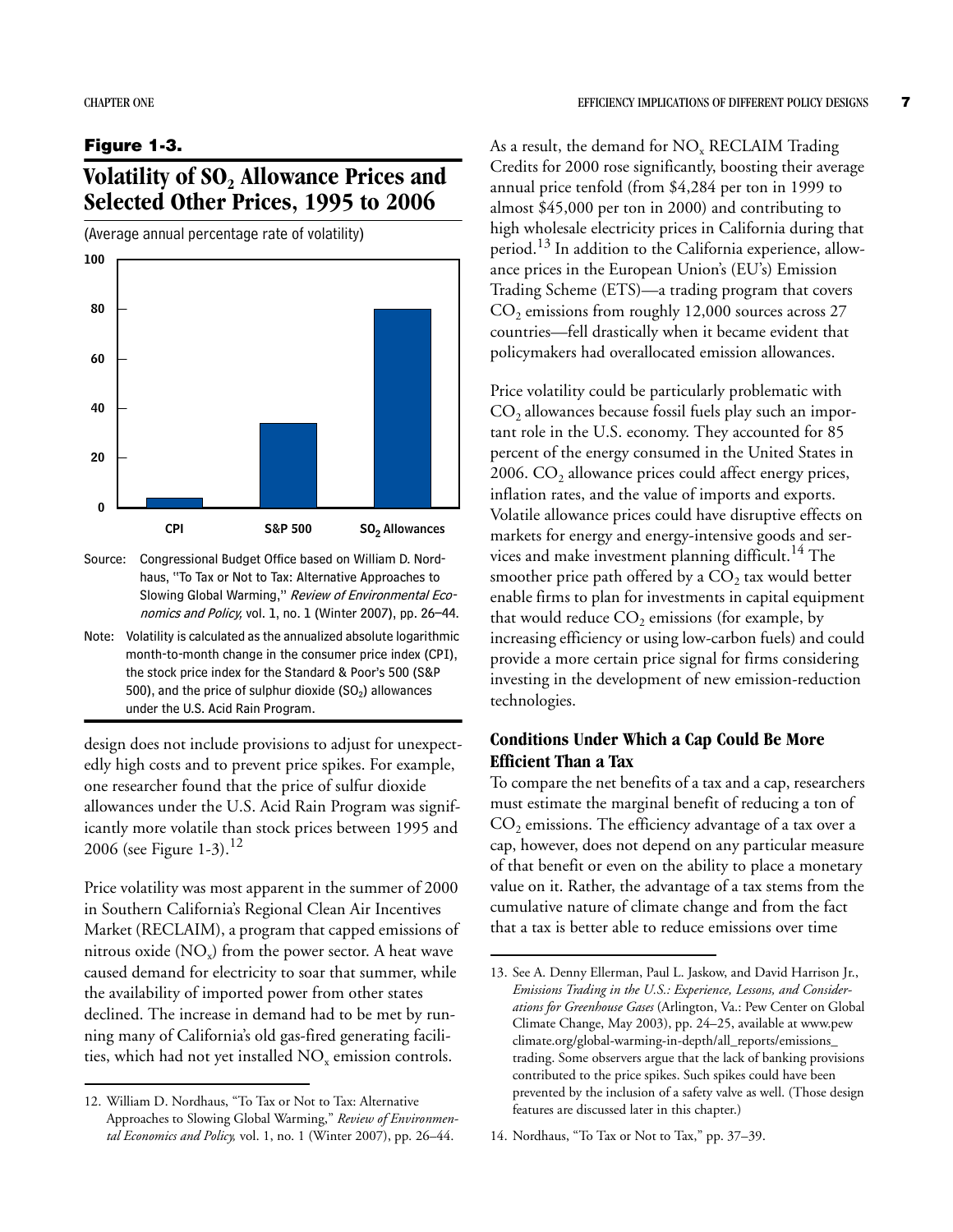without imposing potentially disruptive and unnecessarily expensive annual limits on emissions.

The relative advantages of a tax and a cap could change over time, however. One area of growing concern is that the buildup of greenhouse gases in the atmosphere could cause the global temperature to reach a critical level after which further growth in emissions could trigger a rapid increase in damage.<sup>15</sup> The existence of such a threshold could alter the assumption that the marginal benefit of reducing emissions would be relatively constant and could make a cap more efficient than a tax.

Although concerns about thresholds exist, analysts who have tried to define more precisely the conditions that would cause a cap to be more efficient than a tax have concluded that those conditions are quite narrow and unlikely to apply in the near term. Specifically, scientists would need to have fairly precise knowledge about the location of an emissions threshold, and the threshold would have to be sufficiently close that the government would want to make very large cuts in emissions each year to avoid crossing it.<sup>16</sup> If, instead, policymakers wanted to stabilize the concentration of greenhouse gases in the atmosphere after a period of several decades (at a level that would be expected to prevent the global temperature from rising to a trigger level), there could be considerable leeway about when the reductions took place. A tax would provide flexibility in the timing of emission reductions by encouraging companies to cut emissions more in years when the cost of doing so was low and cutting less when the cost was high. A rigid cap would not provide that flexibility over time.

A fundamental change in the cost of reducing emissions could also reverse the efficiency rankings of a tax and a cap. A cap could become more efficient than a tax if a new technology provided the opportunity to make extremely large cuts in emissions at a low and fairly constant cost, rather than at a rising marginal cost.

#### **Other Efficiency Implications of a Tax or a Cap**

Besides the efficiency advantages described earlier, a tax on  $CO<sub>2</sub>$  emissions could offer another advantage. By generating a significant amount of revenue, it would give the government a chance to use the revenue in a way that would lower the cost to the economy of curbing emissions. For example, studies have found that the economywide cost of reducing emissions could be more than twice as high if the reduction was achieved through a cap-andtrade program (with allowances allocated for free) than if it was achieved through a  $CO<sub>2</sub>$  tax (with the revenue used to reduce existing taxes that discourage economic activity, such as taxes on capital, labor, or income).<sup>17</sup> A cap-andtrade program could offer a similar opportunity, but only if the government chose to sell the allowances rather than give them away.

If the government elected to tax  $CO<sub>2</sub>$  emissions or sell allowances for them, it could opt to use some of the revenue to achieve other aims as well. One goal could be to offset the adverse financial impact of a  $CO<sub>2</sub>$  tax or cap on low-income households, who would bear a disproportionate burden (relative to their income) from the higher energy prices that the policy would trigger. In addition, lawmakers could compensate workers in carbon-intensive sectors (such as the coal industry) who might lose their jobs because of the policy.<sup>18</sup>

#### <span id="page-23-0"></span>**Flexible Cap Designs**

A cap on  $CO<sub>2</sub>$  emissions could achieve some of the efficiency advantages of a tax while maintaining the basic structure of a cap-and-trade program by incorporating various design features to make the cap more flexible. Such policies would allow the cap to be exceeded or altered depending on economic circumstances that affect the cost of reducing emissions.

#### **A Ceiling or Floor on Allowance Prices**

Combining an emissions cap with a ceiling on the price of allowances—or safety valve—could offer some of the advantages of a tax.<sup>19</sup> Under that approach, if the cost of cutting emissions (as indicated by the price of allowances)

<sup>15.</sup> See National Research Council, *Abrupt Climate Change: Inevitable Surprises* (Washington, D.C.: National Academy Press, 2002), pp. 13–14; R.B. Alley and others, "Abrupt Climate Change," *Science*, vol. 229 (March 28, 2003), pp. 2005–2010; and Congressional Budget Office, *Uncertainty in Analyzing Climate Change*, Box 2-1, pp. 10–11.

<sup>16.</sup> See William A. Pizer, *Climate Change Catastrophes*, Discussion Paper 03-31 (Washington, D.C.: Resources for the Future, May 2003).

<sup>17.</sup> See Congressional Budget Office, *Trade-Offs in Allocating Allowances for CO<sub>2</sub> Emissions* (April 25, 2007).

<sup>18.</sup> Ibid.

<sup>19.</sup> That feature is included in a cap-and-trade proposal (S. 1766) introduced by Senator Bingaman on July 11, 2007.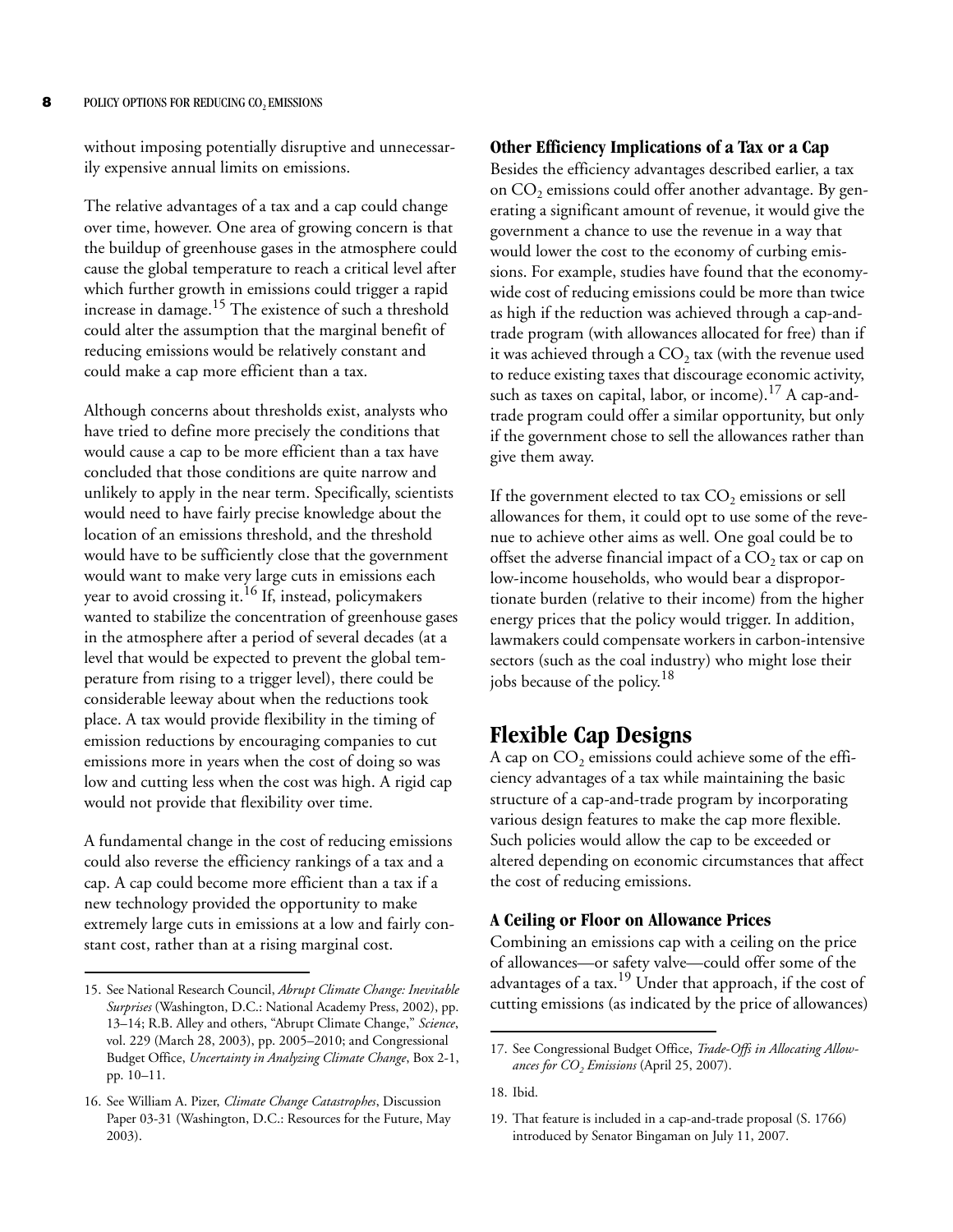#### <span id="page-24-0"></span>**Figure 1-4.**

### **Illustrative Range of Net Benefits for a Cap With a Safety Valve Compared With a**  Tax or an Inflexible Cap on CO<sub>2</sub> Emissions



Source: Congressional Budget Office based on information from Richard G. Newell and William A. Pizer, *Indexed Regulation*, Discussion Paper 06-32 (Washington, D.C.: Resources for the Future, June 2006).

Note:  $CO<sub>2</sub> =$ carbon dioxide; bmt = billion metric tons.

rose to the safety-valve level, the government would issue an unlimited number of allowances at that price, thus allowing emissions to exceed the cap. However, unlike a tax, a cap with a safety valve would not give firms and households an incentive to make additional emission cuts if the cost of doing so was lower than anticipated.

In the illustrative example described above, if a cap limiting  $CO<sub>2</sub>$  emissions to 6.3 billion metric tons in 2017 (437 million tons below the baseline level for that year) included a safety-valve price of \$15 per metric ton of carbon, it would produce the same outcome as a tax of \$15 per ton if the cost of meeting the cap was higher than expected (see [Figure 1-1 on page 3\)](#page-18-0). In that case, both the tax and the cap/safety valve policy would allow higher emissions than an inflexible cap and would limit the cost of reductions to \$15 per ton. Conversely, if the cost of meeting the cap was lower than expected, the cap/safety valve would produce the same outcome as an inflexible cap. The lower-than-expected costs would cause net benefits to be higher than anticipated, but not as high as they would be with a tax.

Under some circumstances, a cap with a safety valve could offer roughly half of the efficiency gains of a tax over a rigid cap. That situation would be most likely to occur if the safety-valve price was set at the amount of the most efficient tax (assumed to be \$15 per ton of  $CO<sub>2</sub>$  in this example) and the cap was set at the level of the most efficient inflexible cap (estimated to be 6.3 billion metric tons, on the basis of an assumed marginal benefit of \$15 per ton of  $CO<sub>2</sub>$  and the quantity of emission reductions that would result from that price).20 In that case, the net benefits of the cap/safety valve policy would fall roughly halfway between those of a cap and a tax (see [Figure 1-2](#page-21-0)  [on page 6](#page-21-0)).

If the safety-valve price was kept at the level of the most efficient tax but the cap was tightened, then the cap/ safety valve policy would function more like a tax and would become even more efficient (see [Figure 1-4\)](#page-24-0). Specifically, the amount of emission reductions would increasingly depend on the cost limit specified by the

<sup>20.</sup> As determined in Lasky, *The Economic Cost of Reducing Emissions of Greenhouse Gases*.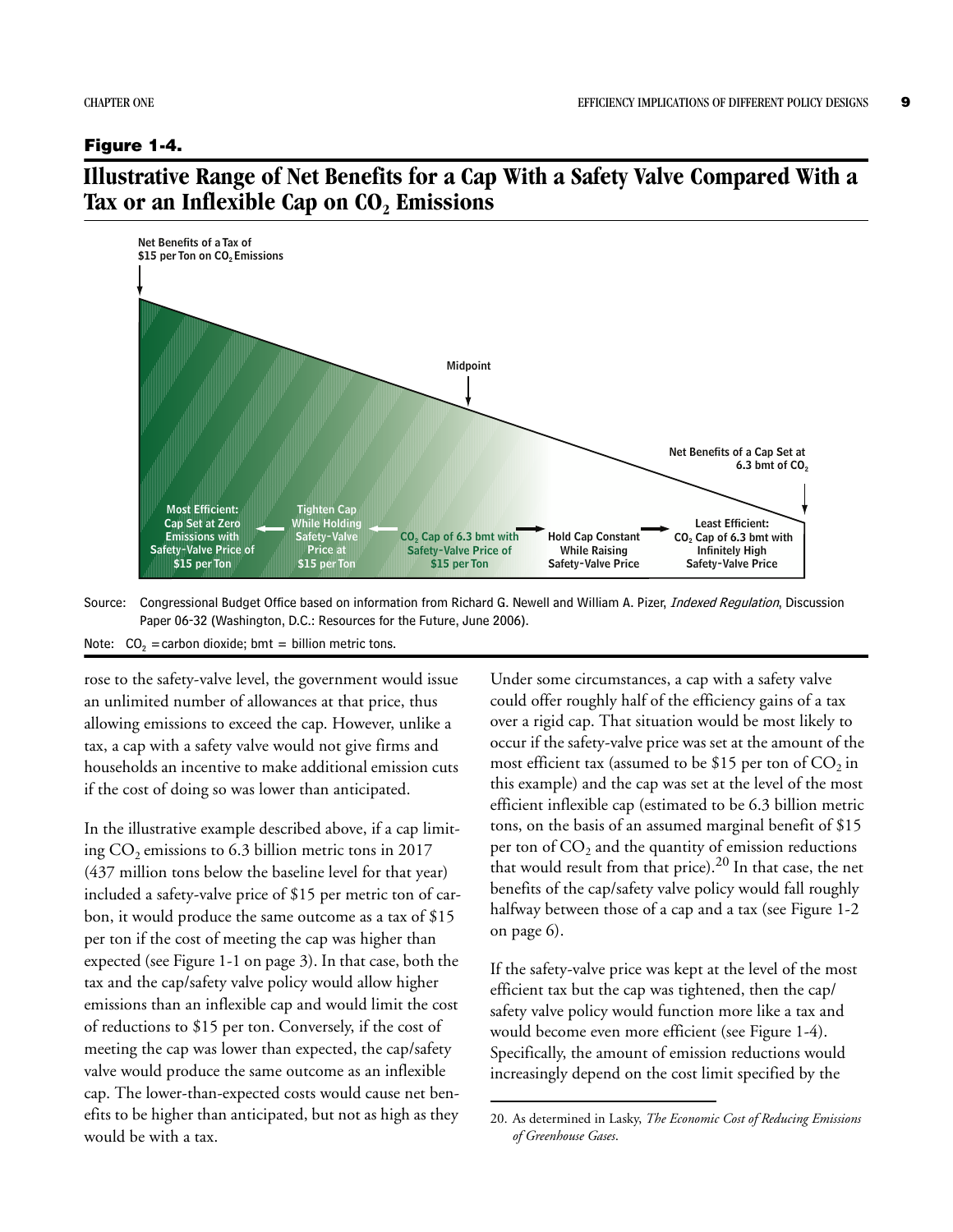safety-valve price rather than on the quantity limit specified by the cap. At the extreme, a cap of zero emissions with a safety-valve price of \$15 per ton of  $CO<sub>2</sub>$  would provide the same incentives as a tax of \$15 per ton. The cap of zero emissions would not prohibit emissions, but companies would have to purchase an allowance from the government at the safety-valve price for each ton of  $CO<sub>2</sub>$ they emitted. (Adding banking or a price floor to a capand-trade program with a safety valve offers another way to capture more of the efficiency advantages that could result from an appropriately designed tax. That option is discussed later in this chapter.)

In the other direction, if the cap in the cap/safety valve approach remained at the level of the most efficient inflexible cap but the safety-valve price rose above the level of the most efficient tax, then the cap/safety valve policy would function more like an inflexible cap and would become less efficient. In that case, the amount of emission reductions would be more likely to be determined by the cap than by the safety-valve price. At the extreme, if the safety-valve price was raised high enough that the safety valve would not be triggered, the policy would be equivalent to not having a safety valve, and the net benefits would be the same as those of an inflexible cap.

A recent criticism of a safety valve is that it could unintentionally reduce firms' incentives to replace carbonintensive capital equipment and to develop new technologies for lowering  $CO<sub>2</sub>$  emissions.<sup>21</sup> Either taxing or capping emissions would set a price on them. Researchers generally conclude that the most efficient price for  $CO<sub>2</sub>$ emissions would be relatively low in the near term but would rise substantially over time. Expectations of higher future prices would give companies an incentive to gradually replace their stock of physical capital associated with carbon-intensive energy use (such as coal-fired generators or inefficient heating systems) and to invest in researching and developing new technologies that would reduce emissions (such as improvements in solar power, wind power, or energy efficiency).22 The higher that future allowance prices were expected to rise, the greater that incentive would be. Including a safety valve in a cap-andtrade program, however, would lower expectations about future prices by ensuring that the price of allowances would not rise above the safety-valve level, although it could fall below. In other words, the fact that the range of potential future prices would be truncated at the high end by the safety valve but not at the low end would reduce the expected price.<sup>23</sup> As a result, the safety valve could have the unintended effect of inducing less capital-stock turnover and less investment in research and development (R&D) than would occur under an inflexible cap or a tax.  $^{24}$ 

That problem could be addressed by adding a floor on allowance prices.<sup>25</sup> Enforcing a minimum price for allowances could be fairly straightforward if the government chose to sell a significant share of the allowances rather than give them to affected businesses for free. If allowances were auctioned, policymakers could specify a reserve auction price and restrict the supply of allowances to maintain that price. In combination, a reserve price and a safety valve could define a band of acceptable clearing prices for the allowance market in a cap-and-trade system and could stabilize price expectations. Thus, that combined policy could capture much of the efficiency advantage offered by a tax on emissions (see [Figure 1-2](#page-21-0)  [on page 6](#page-21-0)). $^{26}$ 

- 24. That effect is not reflected in Figure 1-4.
- 25. Burtraw and Palmer, "Dynamic Adjustment to Incentive Based Policy to Improve Efficiency and Performance."
- 26. If both the price floor and the safety valve were set at the expected marginal benefit of emission reductions, the combined policy would be analogous to a tax.

<sup>21.</sup> See Dallas Burtraw and Karen Palmer, "Dynamic Adjustment to Incentive Based Policy to Improve Efficiency and Performance" (draft, Resources for the Future, Washington, D.C., November 30, 2006).

<sup>22.</sup> The amount of investment in research and development under either a tax or a cap-and-trade program could be less than the amount that would be best for society because such investment may generate "spillover benefits" to society that do not translate into profits for the firm doing the investing. For a discussion of that issue, see Congressional Budget Office, *Evaluating the Role of Prices and R&D in Reducing Carbon Dioxide Emissions* (September 2006).

<sup>23.</sup> For example, suppose policymakers set a cap on emissions in 2020, and observers generally agreed that there was a 25 percent chance that the allowance price necessary to meet the cap would be \$25, a 50 percent chance that it would be \$50, and a 25 percent chance that it would be \$75. With no safety valve, the expected allowance price would be \$50 [that is, (0.25 x \$25) +  $(0.50 \times $50) + (0.25 \times $75)$ ]. If, however, policymakers set a safety valve at \$50, the expected allowance price would fall to \$43.75  $[(0.25 \times $25) + (0.75 \times $50)].$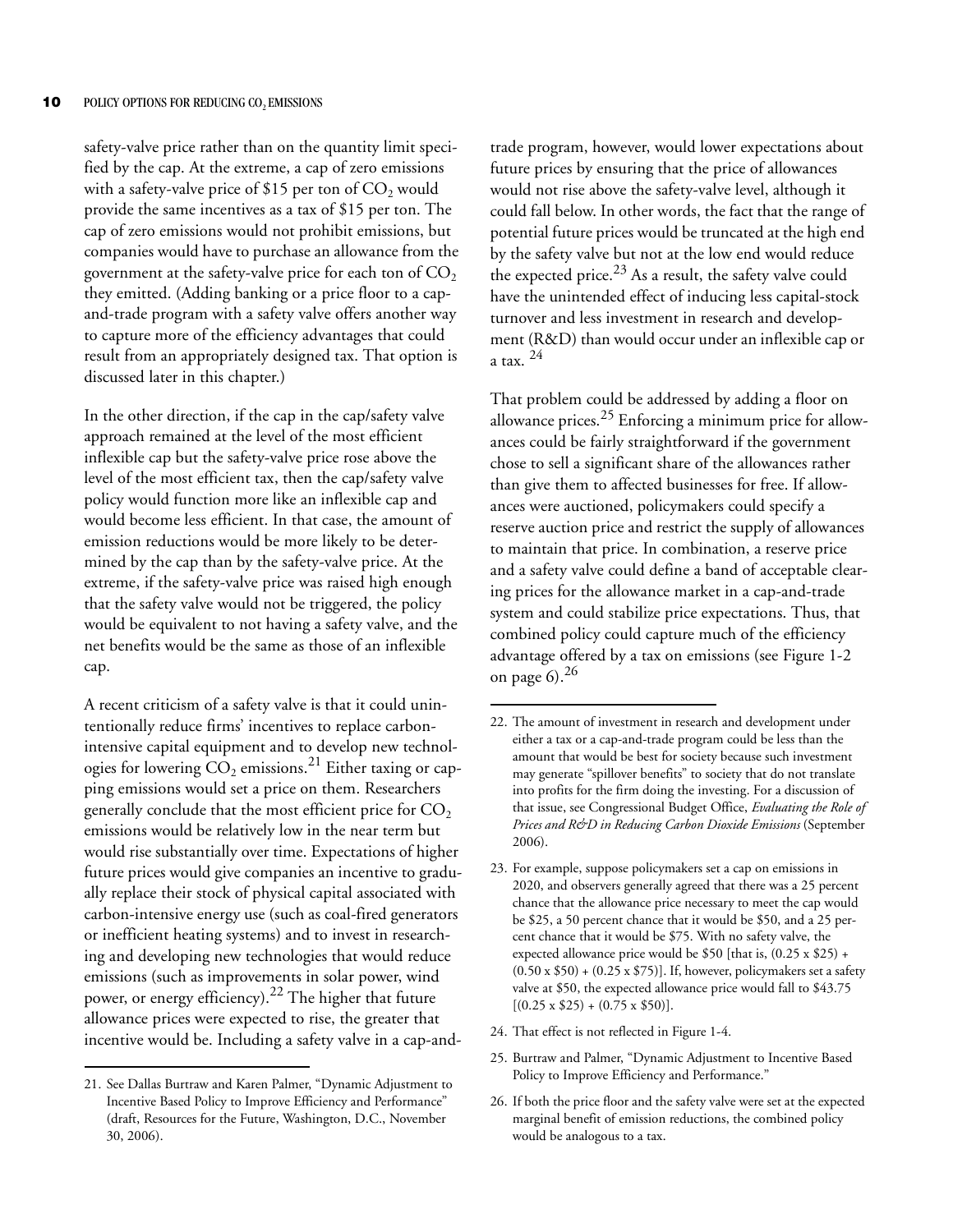Enforcing a minimum price would be considerably more difficult if nearly all of the allowances were given away for free. In that case, the government could attempt to enforce a minimum price only by reducing the supply of allowances—for example, it could buy back allowances from firms or decrease the value of allowances so that each allowance would permit less than one ton of emissions. Determining when such actions should be undertaken would require the government to make judgments about current and future allowance prices (for example, distinguishing short-term dips from long-term trends). To the extent that those judgments were incorrect, the adjustments to the supply of allowances might undercorrect or overcorrect the allowance price. Further, some analysts are concerned that identifying a trigger price at which policymakers would alter the cap could actually promote price volatility. For example, firms might resist buying allowances once the price began to approach or exceed the trigger point, waiting for policymakers to loosen the cap. But once the demand for allowances dropped, the price would begin to fall and the possibility of intervention would diminish. As a result, purchases (and prices) would once again begin to increase. $27$ 

Alternatively, increasing the stringency of the cap, while holding the safety valve constant, would reduce the potential problem of underinvestment in R&D and insufficient capital-stock turnover. As noted above, the safety valve would become increasingly likely to determine the quantity of emission reductions and the price of allowances. It would also keep the amount of reductions from falling below the efficient level when the cost of cutting emissions was low. Another option that could help address the underinvestment problem would be to allow emitters to bank allowances for future use.

#### **Banking and Borrowing Allowances**

Banking and borrowing would give firms the opportunity to move allowances—and the emissions that correspond to them—between time periods. Each emission allowance would be valid for a specific year or alternative compliance period. (A 2017 allowance, for example, would allow the company that held it to emit one ton of emissions in that year.) With banking, a company could reduce its emissions below the amount it would be permitted to emit on the basis of its allowance holdings for a given year, thereby using fewer allowances in that year, and could bank the extra allowances to use in a future year.<sup>28</sup> With borrowing, by contrast, a firm could exceed its permitted level of emissions in one year by borrowing from its allocation of allowances for a future year.

Emitters would want to bank allowances in years when they thought the price of allowances was low relative to that of future years (for example, because of a mild winter or a period of slow economic activity, or because they believed that tighter caps in the future would lead to higher allowance prices). Conversely, companies would want to borrow allowances in years when they thought the price of allowances was high relative to that of future years (for example, because they expected a new, low-cost technology for reducing emissions to become available later).

**Banking Allowances.** Banking provisions could improve the efficiency of a cap-and-trade program, regardless of whether the program included a safety valve. While a safety valve could prevent the price of allowances from climbing too high, banking could help prevent the price from falling lower than policymakers would like. Firms would have an incentive to bank allowances in a given year if the cost of making *additional* emission reductions in the current year—that is, reductions in excess of the aggregate amount that firms need for compliance in that year—was less than the expected present value of the cost of reducing emissions or buying allowances in the future. By providing firms with an incentive to save their own allowances—or purchase additional allowances for saving—banking would boost the demand for, and the price of, allowances in years in which that price was relatively  $low.<sup>29</sup>$ 

The combination of banking and a safety valve could help keep the marginal cost of emission reductions in line with their anticipated benefits under some conditions. For example, such a policy could be effective in preventing relatively short-term lows in allowance prices, but it

<sup>27.</sup> See Ian W.H. Parry and William A. Pizer, "Emissions Trading Versus  $CO<sub>2</sub>$  Taxes Versus Standards," in Raymond J. Kopp and William A. Pizer, eds., *Assessing U.S. Climate Policy Options: A Report Summarizing the Work at RFF as Part of the Inter-Industry U.S. Climate Policy Forum* (Washington, D.C.: Resources for the Future, November 2007), pp. 83–84.

<sup>28.</sup> Uncertainty about the existence of a cap-and-trade program in the future would undermine incentives for banking.

<sup>29.</sup> See Henry D. Jacoby and A. Denny Ellerman, "The Safety Valve and Climate Policy," *Energy Policy,* vol. 32, no. 4 (March 2004), pp. 481–491.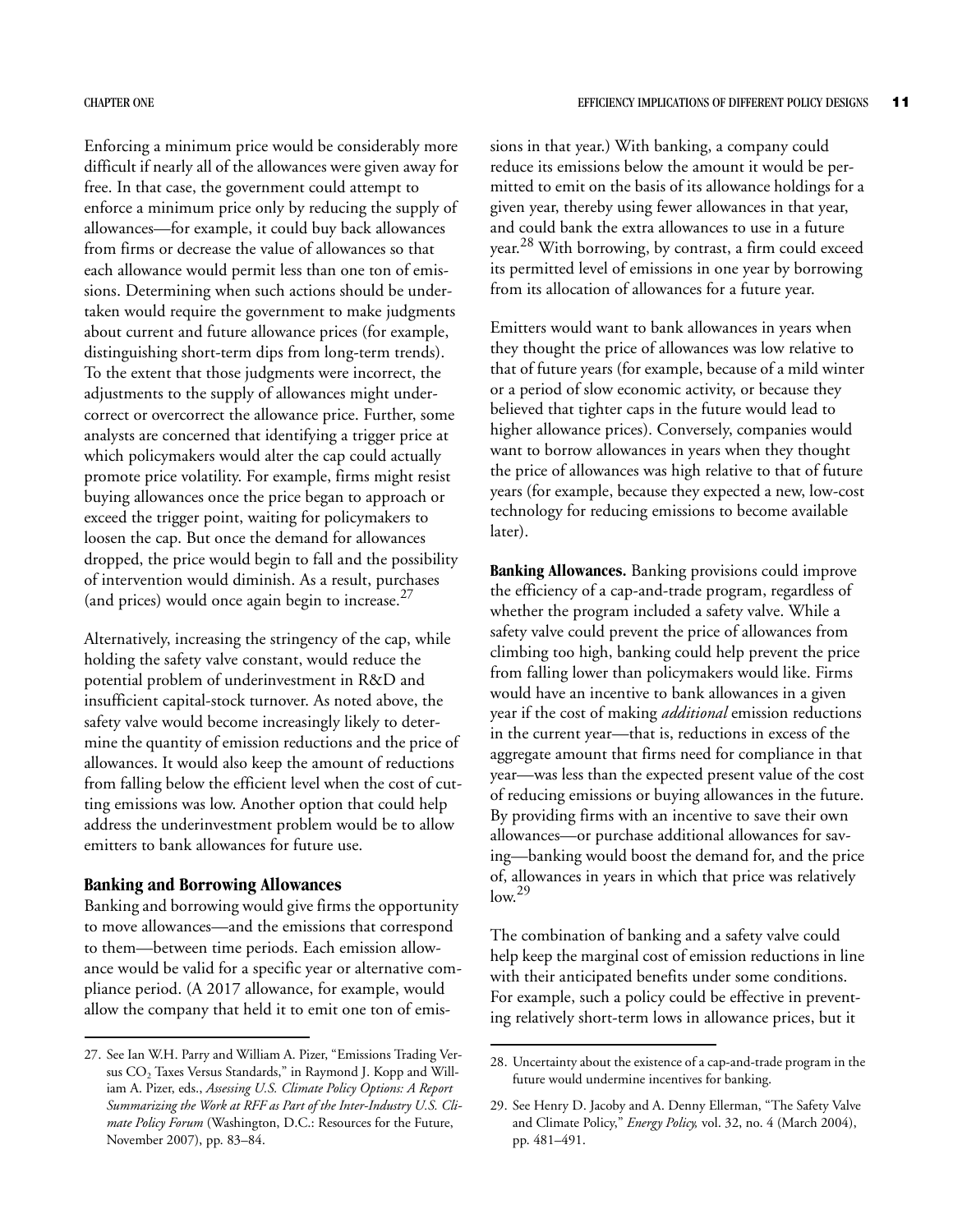would be less effective in boosting the price of allowances if the cost of reducing emissions turned out to be significantly lower than anticipated in both the near term and the long term—because of the introduction of a new technology, for instance.30 In that case, the market price for allowances could stay well below the safety-valve price (that is, below the expected marginal benefits), and the policy would motivate too few emission reductions. As discussed above, policymakers could help ensure that the safety valve would be triggered by setting the cap relatively tightly in comparison with the safety-valve price (see [Figure 1-4\)](#page-24-0).

Provided that the safety valve was expected to be eliminated at some point, combining a safety valve with banking provisions could create an incentive for firms to purchase very large amounts of allowances through the safety-valve mechanism and bank them for use once the safety valve was removed.<sup>31</sup> That strategy could prevent a sharp increase in the price of allowances once the safety valve was removed, but it could also mean that the cap would not be met for several years after the removal. The potential for such an outcome would be greatest if the safety valve was holding the price of allowances well below the actual cost of meeting the cap. For example, suppose that firms were allowed to buy allowances through the safety valve in 2020 for \$20 but that the safety valve was expected to be removed in 2021 and that, in its absence, the price of allowances required to actually meet the 2021 cap was anticipated to be \$40. In that case, firms would have an incentive to purchase very large quantities of allowances through the safety valve in 2020 and use those allowances once the safety valve was removed.

The large excess supply of allowances purchased through the safety valve would prevent the steep jump in allowance prices that would have occurred if firms had not been allowed to bank allowances, but it would also mean that the annual cap in 2021—and for a period of time

thereafter—would not be met, even though the safety valve was no longer in place. If policymakers wished to reduce the potential for a multiyear delay in attaining the cap after the safety valve was removed, they could require firms to use allowances purchased at the safety-valve price in the year in which they were purchased. $32$ 

In addition, policymakers could choose to sell safetyvalve allowances through an auction—rather than at a given price—and specify a reserve price for the auction that would increase as greater quantities of allowances were sold in any given year. For example, policymakers could choose to auction blocks of allowances, with increasing reserve prices, just prior to each year's compliance deadline. The reserve price could be \$22 for the first block, for instance, \$24 for the second block, and so on. Such a strategy could prevent the price of allowances from jumping up once the safety valve was removed while limiting firms' incentives to bank a large supply of allowances for use in future years.<sup>33</sup>

**Borrowing Allowances.** Including either borrowing provisions or a safety valve in a cap-and-trade program could help prevent spikes in the price of allowances; however, a safety valve could offer greater efficiency advantages. Borrowing would help bring down the price of allowances in a given year only if the price in that year was high relative to prices anticipated in future years. For example, if the price of allowances was \$30 in 2010 and was expected to be \$15 in 2015, then a firm would have an incentive to borrow 2015 allowances for use in 2010. If, however, the price was expected to be \$45 in 2015, no such incentive would exist. Thus, borrowing could help avoid a price spike but would not necessarily keep the cost of emission reductions from exceeding their expected benefits. A safety valve, in contrast, could prevent the cost of emission reductions from exceeding estimates of the benefit of those reductions.

<sup>30.</sup> For a discussion of this point, see Burtraw and Palmer, "Dynamic Adjustment to Incentive Based Policy to Improve Efficiency and Performance."

<sup>31.</sup> This observation was made by William A. Pizer of Resources for the Future in a personal communication to the Congressional Budget Office.

<sup>32.</sup> That requirement would reduce, but not eliminate, the delay. Firms would be able to comply in 2020 by using safety-valve allowances and then banking 2020 allowances that they had obtained by other means (such as receiving for free, making reductions, or purchasing from other firms).

<sup>33.</sup> This suggestion was offered by William A. Pizer of Resources for the Future.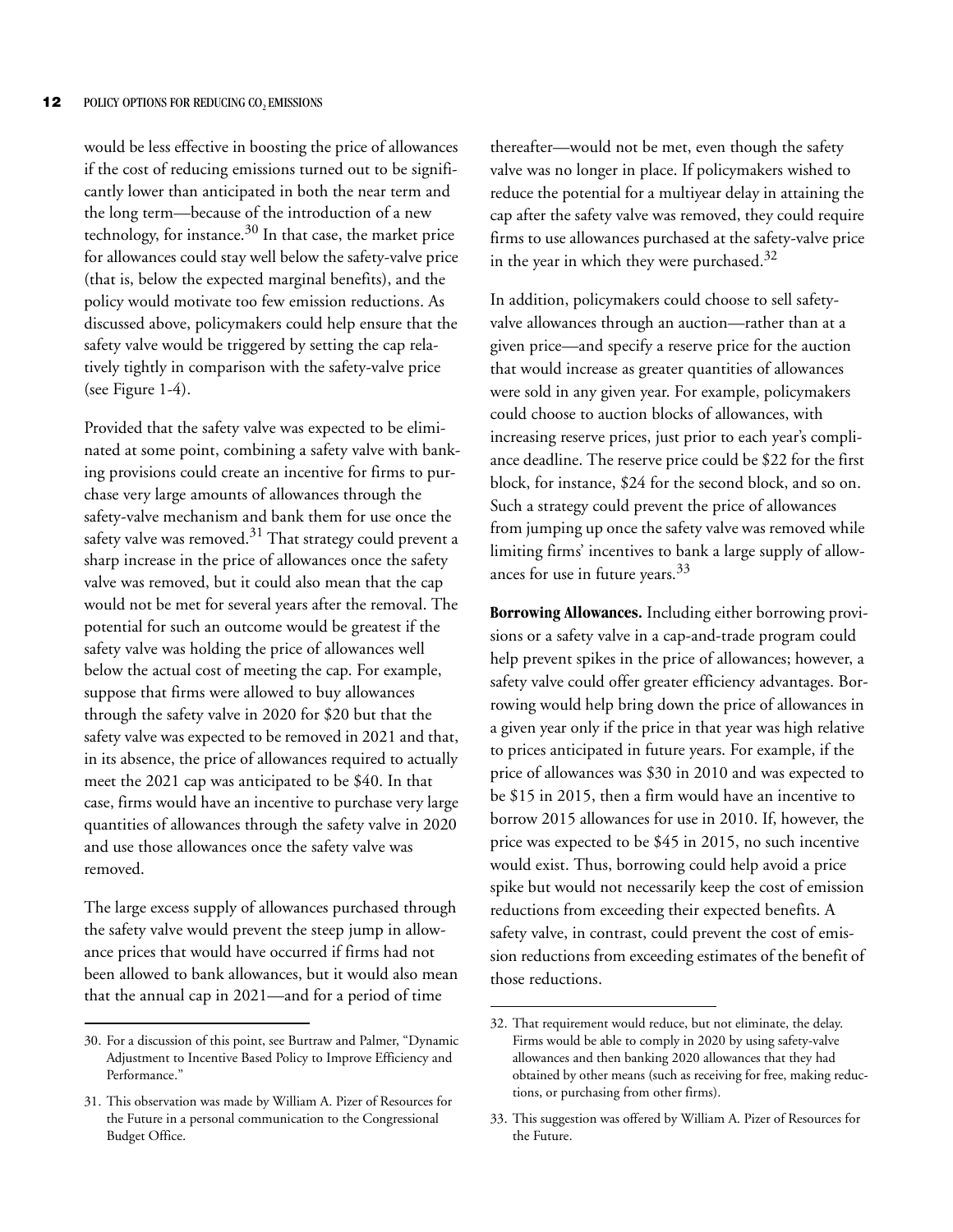Allowing firms to make one-for-one trades between current and future allowances (and, correspondingly, between current and future emissions) would provide them with too much incentive to defer emission reductions to the future. Because firms discount future costs relative to current costs, they would have an incentive to engage in borrowing (and, thus, defer the cost of reducing emissions) simply to delay the cost of reducing emissions. The potential for excessive borrowing could be avoided if the government discounted borrowed allowances at the rate that companies use to discount future costs.<sup>34</sup> That rate will generally vary from firm to firm; however, policymakers would need to choose a single discount rate. Some researchers suggest that the government could use a discount rate equal to the industry average interest rate used to finance medium-term capital expenditures.35 In addition, policymakers could choose to limit the amount of borrowed allowances that companies might use for compliance in any given period or the length of time over which borrowing might occur.

Policymakers could attempt to enforce a ceiling on the price of allowances (for example, keeping it roughly in line with the expected benefits of reducing emissions) by altering the terms under which firms could borrow allowances.<sup>36</sup> Reducing restrictions on borrowing or lowering the rate at which borrowed allowances were discounted could increase the supply of borrowed allowances and thus reduce allowance prices in the near term. As described above, such a strategy could only be effective if firms anticipated that the price of emission reductions in the future would be low (in present-value terms) relative to the current price of allowances. (If that was not the case, firms would not have an incentive to borrow, even under the revised terms.) As a result, altering the terms under which firms might borrow allowances would be more effective in dealing with relatively short-term price

spikes than with a situation in which policymakers had underestimated the cost of compliance—in both the near term and in the future—when they set the level of the cap.

Using such a strategy to enforce a limit on the price of allowances would require policymakers to have relatively accurate information about both the current and future prices of allowances. To the extent that those estimates were wrong, the changes that policymakers made to borrowing terms could over- or undercorrect the price. For example, if policymakers reduced restrictions on borrowing in order to lower the current price of allowances, but market conditions changed, the increased supply of allowances could cause their price to drop more than policymakers had intended. Alternatively, the increased availability of allowances might fail to reduce the current price as much as policymakers had anticipated.

#### **Circuit Breaker**

Some analysts have suggested that an emissions cap that declined at a preset rate and that included a "circuit breaker" would offer economic advantages relative to an inflexible cap and perhaps relative to a cap with a safety valve as well. The circuit breaker would freeze the cap if the price of an allowance exceeded a specified level. $3<sup>7</sup>$ 

Provided that the circuit breaker price was set at an efficient level (that is, the level that reflected the best available information on costs and benefits), a cap-and-trade program with a circuit breaker could be more efficient than a rigid cap. Specifically, it would offer some economic relief if the cost of meeting the declining cap was higher than the anticipated marginal benefits. Unlike a safety valve, however, a circuit breaker would not set an upper limit on the cost of reducing emissions. Once the circuit breaker was triggered and the cap stopped declining, the allowance price could continue to increase (albeit by not as much as if the circuit breaker was absent). In fact, continued price increases would be likely because meeting a constant cap would become increasingly costly as the economy grew. Thus, assuming that the circuit breaker price was set equal to the expected marginal benefits of reducing emissions, the allowance price (and the cost of achieving additional emission reductions) would be likely to rise above those expected benefits.

<sup>34.</sup> If each allowance let firms emit one ton of  $CO<sub>2</sub>$ , a borrowed allowance could permit a firm to emit less than one ton, with the amount of the reduction depending on the discount rate that policymakers chose and the number of years in the future from which the reduction was borrowed. Alternatively, policymakers could allow firms to emit one ton of emissions for each borrowed allowance but could require that they reduce emissions by more than one ton when they pay back the allowance loan.

<sup>35.</sup> See Catherine Kling and Jonathan Rubin, "Bankable Permits for the Control of Environmental Pollution," *Journal of Public Economics,* vol. 64, no. 1 (April 1997), p. 112.

<sup>36.</sup> For example, that feature is included in the cap-and-trade proposal (S. 2191) introduced by Senators Lieberman and Warner on October 18, 2007.

<sup>37.</sup> See the statement of Joel Bluestein before the Subcommittee on Clean Air, Climate Change, and Nuclear Safety of the Senate Committee on Environment and Public Works, May 8, 2003.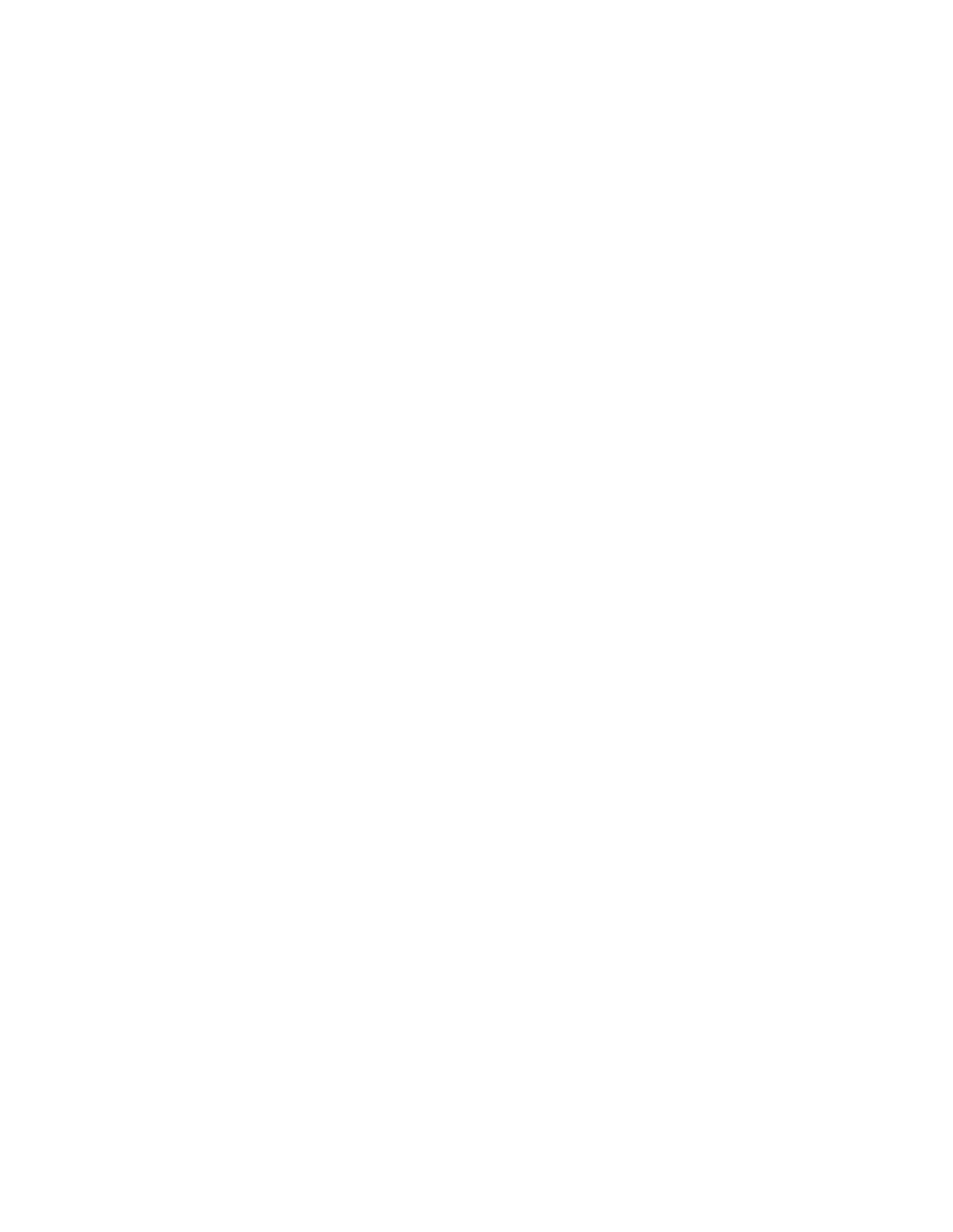# <span id="page-30-3"></span>**CHAPTER 2**

## <span id="page-30-1"></span><span id="page-30-0"></span>**Implementation Considerations for Different Policy Designs**

**I**n addition to the efficiency trade-offs highlighted in the previous chapter, policymakers may wish to weigh other aspects of alternative policies, including the likelihood that the policy could be easily implemented. The following discussion examines the relative ease of implementing a carbon dioxide tax, an inflexible cap, and the flexible cap designs discussed in the previous chapter. It is not meant to provide a comprehensive examination of the challenges associated with implementing individual policies but rather to highlight implementation considerations that would vary across policies.

#### <span id="page-30-2"></span>**A Carbon Dioxide Tax Versus an Inflexible Carbon Dioxide Cap**

Successfully implementing either a  $CO<sub>2</sub>$  tax or an inflexible cap would entail several similar requirements. Under an upstream design, suppliers of fossil fuels (such as coal producers, petroleum refiners, and natural gas processors) would be required to pay a tax—or hold an allowance for each ton of carbon that was contained in the fuel they sold (and, thus, would be emitted in the form of  $CO<sub>2</sub>$ when the fuel was burned). In that case, firms would need to report their sales data and the carbon content of the fuels they sold so that regulators could determine each firm's tax or allowance requirement. Regulators would need to have methods of verifying the accuracy of the reported data. In that way, they could detect underpayments of taxes or excessive emissions and impose adequate, consistent, and predictable penalties.

Further, regulators would need to have a method of ensuring that all fuels that should be subject to the regulatory requirements were covered by the policy. That would entail accounting for fossil fuels that did not pass through a domestic mine mouth (less than 0.5 percent of all coal consumed in the United States), a domestic petroleum refinery (approximately 1 percent of the petroleum produced or imported into the United States), or a natural gas processing plant (approximately 22 percent of the natural gas consumed in the United States).<sup>1</sup> Finally, regulators would need to be able to accurately identify fossil fuels that were not combusted and, therefore, should be exempt from the tax or allowance requirement, such as petroleum that was used in producing plastics or tires. On the basis of information from the Energy Information Administration, such a system would entail regulating roughly 150 oil refineries, 1,460 coal mines, and 530 natural gas processing plants.<sup>2</sup>

Moving the point of regulation downstream—to users of fossil fuels—could be more difficult to implement in some sectors. For the power sector, such a change would be relatively simple to make because large power producers subject to the Acid Rain Program are required under the Clean Air Act to have equipment in place that continuously monitors  $CO<sub>2</sub>$  emissions. (See the appendix for a description of the Acid Rain Program.) Outside the power sector, however, a downstream system could impose significant implementation challenges. The number of entities that would need to be regulated would grow, and identifying their emissions would initially be difficult. In fact, inaccurate data about the baseline emissions of downstream industries (such as cement, iron, and steel plants) in the European Union's trading program

<sup>1.</sup> Based on information provided to the Congressional Budget Office by the Environmental Protection Agency's Clean Air Markets Division (July 5, 2007).

<sup>2.</sup> See Department of Energy, Energy Information Administration, "EIA-820, Annual Refinery Report" as of January 1, 2006, and "EIA-816, Monthly Natural Gas Liquids Report," both available at www.eia.doe.gov/oss/forms.html, and EIA's 2005 Coal Production Data Files, available at www.eia.doe.gov/cneaf/coal/page/ database.html.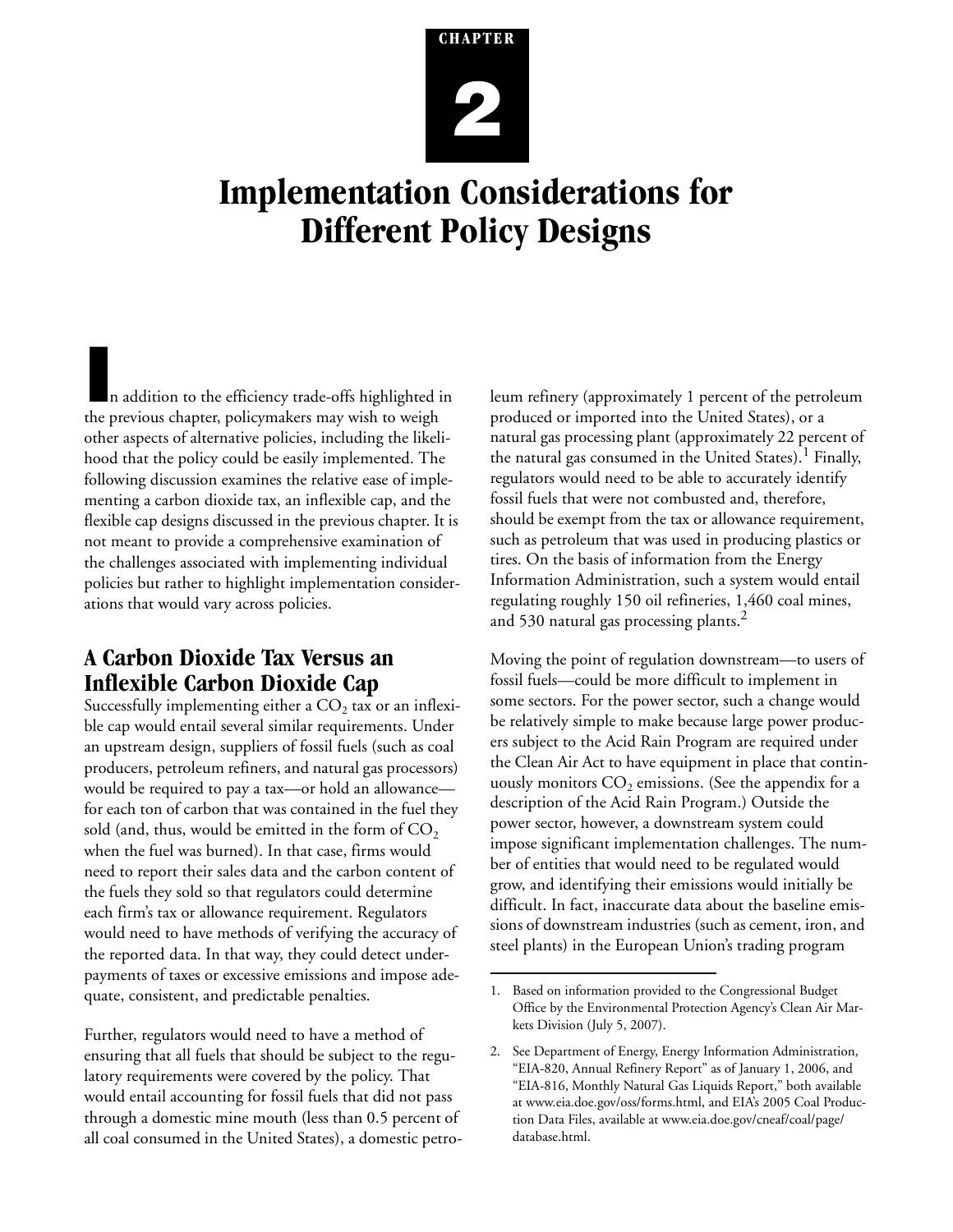for  $CO<sub>2</sub>$  emissions caused regulators to issue more allowances to those industries than they intended to under the first phase of the program. That overallocation contributed to large price swings at the end of the first year of reporting.<sup>3</sup>

Similar data problems occurred with the start-up of the Acid Rain Program. It took the Environmental Protection Agency two rounds of data review with industry (through public notice and comment) over the course of two years to sort out anomalies in the data used for determining generating units' initial allocations (based on energy data reported to the Department of Energy). For example, EPA made adjustments for electricity generating units that had significant outages during the period that was used to determine the initial allocations. Because EPA had a much longer time to implement the Acid Rain Program than the EU had to implement the initial phase of its program for carbon dioxide, EPA was able to review and revise the data before allocating the allowances. And because the anomalies were discovered before the initial allocations were made and the trading program was operational, the revisions did not lead to price swings in the allowance market.<sup>4</sup>

Another implementation consideration is whether allowances should be grandfathered, or given away for free, on the basis of previously existing circumstances. A cap-andtrade program in which allowances were not grandfathered could have substantially lower start-up costs (because it would avoid the lengthy process of determining the basis for grandfathering) than a cap-and-trade program in which allowances were grandfathered. A tax would have significantly lower start-up costs than a capand-trade program with grandfathering provided that policymakers did not decide to grant exemptions based on historical production or emissions data. Further, implementing a tax would not require the government to set up a process for auctioning allowances.

The cost of implementing an upstream carbon tax is likely to be less than that of a cap-and-trade program (regardless of how allowances were initially allocated) because the tax could build upon an existing infrastructure. For example, coal producers already pay an excise tax (which is used to fund the Black Lung Trust Fund) as do producers and importers of petroleum (to fund the Oil Spill Trust Fund). A  $CO<sub>2</sub>$  tax based on the sales of coal or petroleum would be an additional excise tax and could, presumably, be implemented at a relatively modest incremental cost. While natural gas is not subject to a federal excise tax, many natural gas processors are subject to a corporate income tax.

In contrast, implementing an upstream cap-and-trade program would probably require a new administrative infrastructure. However, based on EPA's experience with the Acid Rain Program, the cost of administering such a program could be relatively modest. Regulators would need to take the following steps:

- $\blacksquare$  Set up an allowance account for each regulated unit and for other nonregulated entities that might wish to trade allowances (such as brokers),
- Record information on allowance allocations for each regulated unit,
- Review submitted allowance transfers to make sure that they have all necessary information and meet the regulatory requirements,
- Record transfers into and out of each account, and
- B Notify both participants in a transfer when the transfer was recorded.<sup>5</sup>

EPA estimates that it spends approximately \$1.5 million annually to operate its Allowance Tracking and Allowance Transfer Systems for the Acid Rain Program.<sup>6</sup> That program maintains accounts for regulated power generators (who must comply with the cap-and-trade program) as well as for other traders. On the basis of the most recent data, a little more than half of the accounts

<sup>3.</sup> Once this fact was revealed, prices of allowances fell by more than 75 percent. See the statement of Jill Duggan, Head of International Emissions Trading, U.K. Department for Environment, Food, and Rural Affairs, *EU Cap-and-Trade Programme,* before the House Committee on Energy and Commerce (March 29, 2007), p. 3.

<sup>4.</sup> Based on information provided to the Congressional Budget Office by the Environmental Protection Agency's Clean Air Markets Division (July 5, 2007) as well as Joseph Kruger and William A. Pizer, *The EU Emissions Trading Directive: Opportunities and Potential Pitfalls* (Washington, D.C.: Resources for the Future, April 2004), pp. 14–15.

<sup>5.</sup> Those steps are based on EPA's responsibilities for operating both the Allowance Tracking System and the Allowance Transfer System for sulfur dioxide trading under the Acid Rain Program. See Environmental Protection Agency, *Information Collection Request Renewal for the Acid Rain Program Under the Clean Air Act Amendments Title IV* (July 26, 2006), pp. 31–32.

<sup>6.</sup> Ibid., p. 32.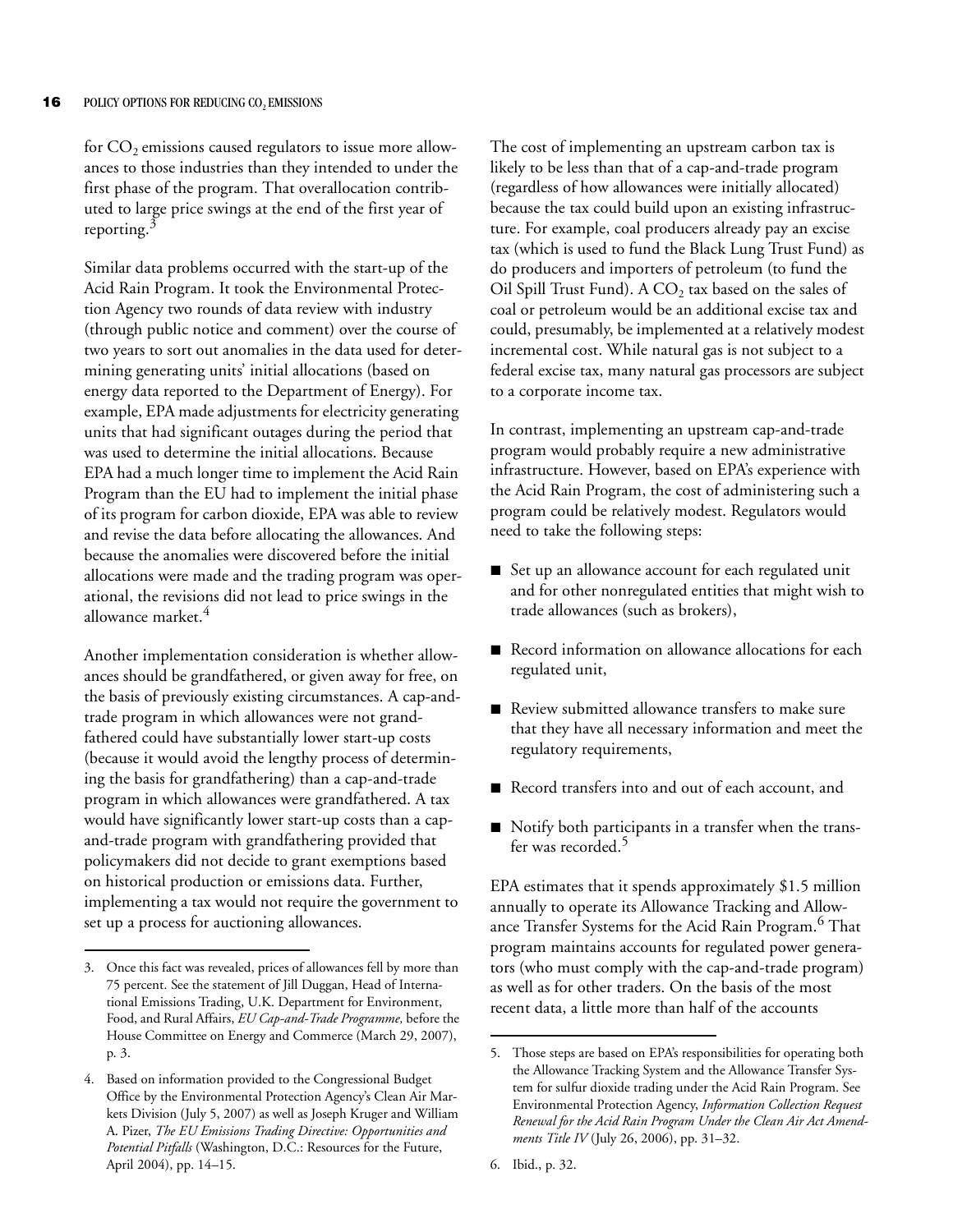(roughly 1,200) are held by regulated generators, and the remainder (915) are general accounts.<sup> $\prime$ </sup> In 2005, nearly 5,700 private allowance transfers (moving roughly 20 million allowances) were recorded in EPA's Allowance Tracking System.<sup>8</sup>

#### <span id="page-32-0"></span>**Flexible Cap Designs**

As discussed in the previous chapter, including features in a cap-and-trade program that would make it more responsive to annual variations in the cost of reducing emissions could improve its efficiency. In some cases, those features could be relatively easy to incorporate:

- $\blacksquare$  Implementing a safety valve (a ceiling on the price of emission allowances) could be relatively straightforward. The government could offer an unlimited amount of allowances at the safety-valve price.
- $\blacksquare$  Implementing banking provisions (in which firms could save allowances from one period to use in a future period) could also be straightforward. Banking has already been successfully implemented in several existing cap-and-trade systems. For example, emitters in the Acid Rain Program may bank allowances for an unlimited amount of time, and some countries participating in the European Union's Emission Trading Scheme allowed banking in the first phase of the program (2005 to 2007). For implementation purposes, borrowing (in which firms use allowances designated for a future period in the current period) would be similar to banking.

Other features of a cap-and-trade program could be more difficult to implement. A circuit breaker, which would freeze an otherwise declining cap once the price of allowances rose to a predetermined circuit-breaker price (and would keep the cap at that level until the allowance price fell back below the circuit-breaker price) could pose more significant implementation challenges. In order to determine when to trigger the circuit breaker, policymakers would need accurate information on allowance prices. They would also need to decide how sensitive the trigger

would be. For example, would the circuit breaker be triggered if any single allowance was traded at a price above the circuit-breaker price? Or would it be based on a price index? If so, would the chosen price indicator have to remain above the circuit-breaker price for a given amount of time? Making such determinations could be difficult, for several reasons:

- Allowances for  $CO<sub>2</sub>$  could be traded in "over the counter" transactions between an individual buyer and seller (possibly through a broker)—as is the case for the sulfur dioxide  $(SO<sub>2</sub>)$  allowances that are traded under the Acid Rain Program. In such transactions, the parties involved are not required to report the price at which the commodity is traded. In the case of  $SO<sub>2</sub>$ , most brokers voluntarily report prices, and several publications report prices or publish indexes—but those prices are not verified.<sup>9</sup>
- Traders could have an incentive to provide inaccurate information about prices. For example, sellers of allowances could inflate their price information to convince buyers that they need to pay more for their allowances. Likewise, regulated entities might wish to have the price of allowances appear high enough to trigger the circuit breaker so as to prevent the  $CO<sub>2</sub>$  cap from becoming more stringent.
- $\blacksquare$  Prices could fluctuate widely over time. Determining whether a change in price represented a temporary spike or a more permanent shift in underlying market conditions would be difficult.
- $\blacksquare$  There could be several different prices for allowances at any given point, and those prices would vary during a year. As a result, determining when the circuit breaker should be triggered could be difficult: Policymakers would need to decide which allowance price the circuit breaker would be based on and how long that price would have to be above the specified level to cause the cap to stop declining. Policymakers would need to make similar decisions in order to determine when the circuit breaker should no longer be in effect—and the cap should once again begin to

<sup>7.</sup> Based on information provided to the Congressional Budget decline. Office by the Environmental Protection Agency's Clean Air Markets Division (July 5, 2007).

<sup>8.</sup> See Environmental Protection Agency, *Acid Rain 2005 Progress Report,* EPA-430-R-06-15 (October 2006), p. 9.

<sup>9.</sup> Based on information provided to the Congressional Budget Office by the Environmental Protection Agency's Clean Air Markets Division (July 5, 2007).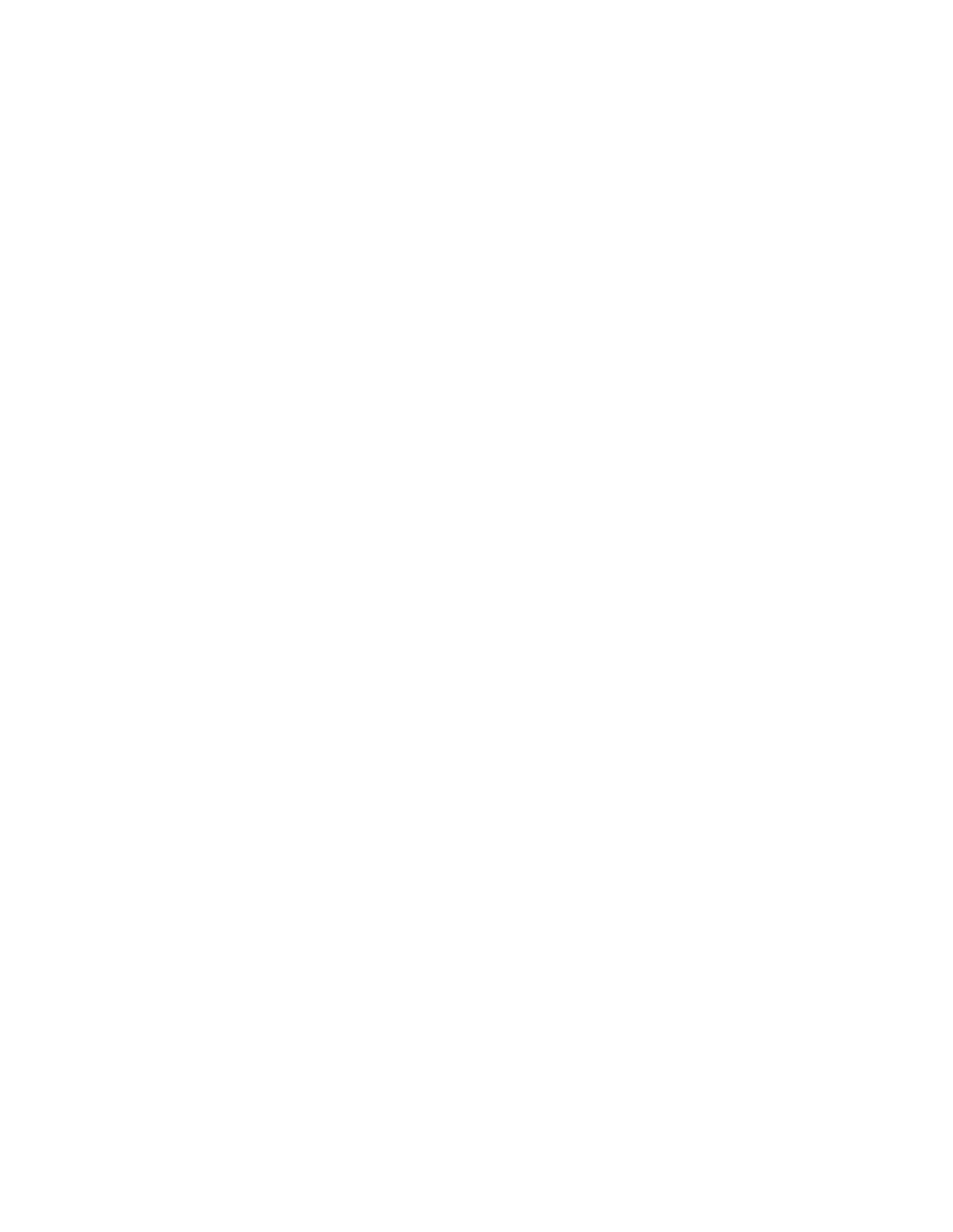# <span id="page-34-3"></span>**CHAPTER 3**

# <span id="page-34-1"></span><span id="page-34-0"></span>**International Consistency Considerations for Different Policy Designs**

**C**arbon dioxide is a global pollutant: A ton of emissions from any point on the globe (at a given time) would have the same effect on the atmospheric concentration of  $CO<sub>2</sub>$  and, therefore, would result in the same amount of damage. As a consequence, the most cost-effective method of achieving a given atmospheric concentration of  $CO<sub>2</sub>$  would be to undertake the lowest-cost emission reductions, regardless of where those opportunities were located. Achieving that goal would require that major emitting countries coordinate their policies to create a consistent economic incentive to reduce emissions. Choices that U.S. policymakers might make could affect the feasibility of creating such an incentive.

As in the previous chapter, this discussion is not meant to provide a comprehensive examination of the challenges in coordinating policies with other countries but rather to highlight how the ability to achieve that goal might vary across the policy designs. For example, effective government institutions and legal systems in each country would be necessary to successfully implement any type of multinational tax or cap-and-trade program and, therefore, would not give one policy a comparative advantage over another. Further, this discussion focuses primarily on the efficiency implications of creating a consistent economic incentive to reduce emissions in major emitting countries and touches only briefly on the potential equity issues associated with achieving that goal.

## <span id="page-34-2"></span>**A Carbon Dioxide Tax Versus an Inflexible Carbon Dioxide Cap**

Major emitting countries could achieve a uniform price on  $CO<sub>2</sub>$  by agreeing to implement the same tax on emissions (that is, to harmonize their countries' policies). Alternatively, each country could establish a national capand-trade program and agree to link their programs by

permitting allowance trading across borders. In that case, competitive forces would lead to a single allowance price.

#### Harmonizing a U.S. Tax on CO<sub>2</sub> With Policies in **Other Countries**

A direct method of achieving a uniform price on  $CO<sub>2</sub>$ across multiple countries would be for each country to adopt the same tax. For example, each country might agree upon a specific tax rate, such as \$15 per metric ton of  $CO<sub>2</sub>$  (That tax rate was used as an illustrative example in Chapter 1.) A uniform tax rate would ensure an equal level of incentive to reduce emissions in participating countries only if the following conditions were met:

- Participating countries had equally effective monitoring and enforcement provisions. Less effective monitoring, lower penalties, or less rigorous enforcement in any given country would reduce the economic incentive provided by its tax and would be equivalent to reducing the country's tax rate.<sup>1</sup>
- Participating countries agreed on similar tax exemptions or other special provisions. For example, if one country provided an exemption for the steel industry, that industry would have a reduced incentive to cut its

<sup>1.</sup> In addition, countries would need to be prevented from changing their tax codes in order to neutralize the effect of the carbon tax. See Joseph E. Aldy, Scott Barrett, and Robert N. Stavins, *13+1: A Comparison of Global Climate Change Policy Architectures,* Discussion Paper 03-26 (Washington, D.C.: Resources for the Future, August 2003), p. 13. For a discussion of some potential methods of inducing international compliance—such as using economic sanctions, social sanctions, "carrots," or other indirect incentives—see Joseph E. Aldy, Peter R. Orszag, and Joseph E. Stiglitz, "Climate Change: An Agenda for Global Collective Action" (paper prepared for the Pew Center on Global Climate Change's workshop "The Timing of Climate Change Policies," Washington, D.C., October 11–12, 2001).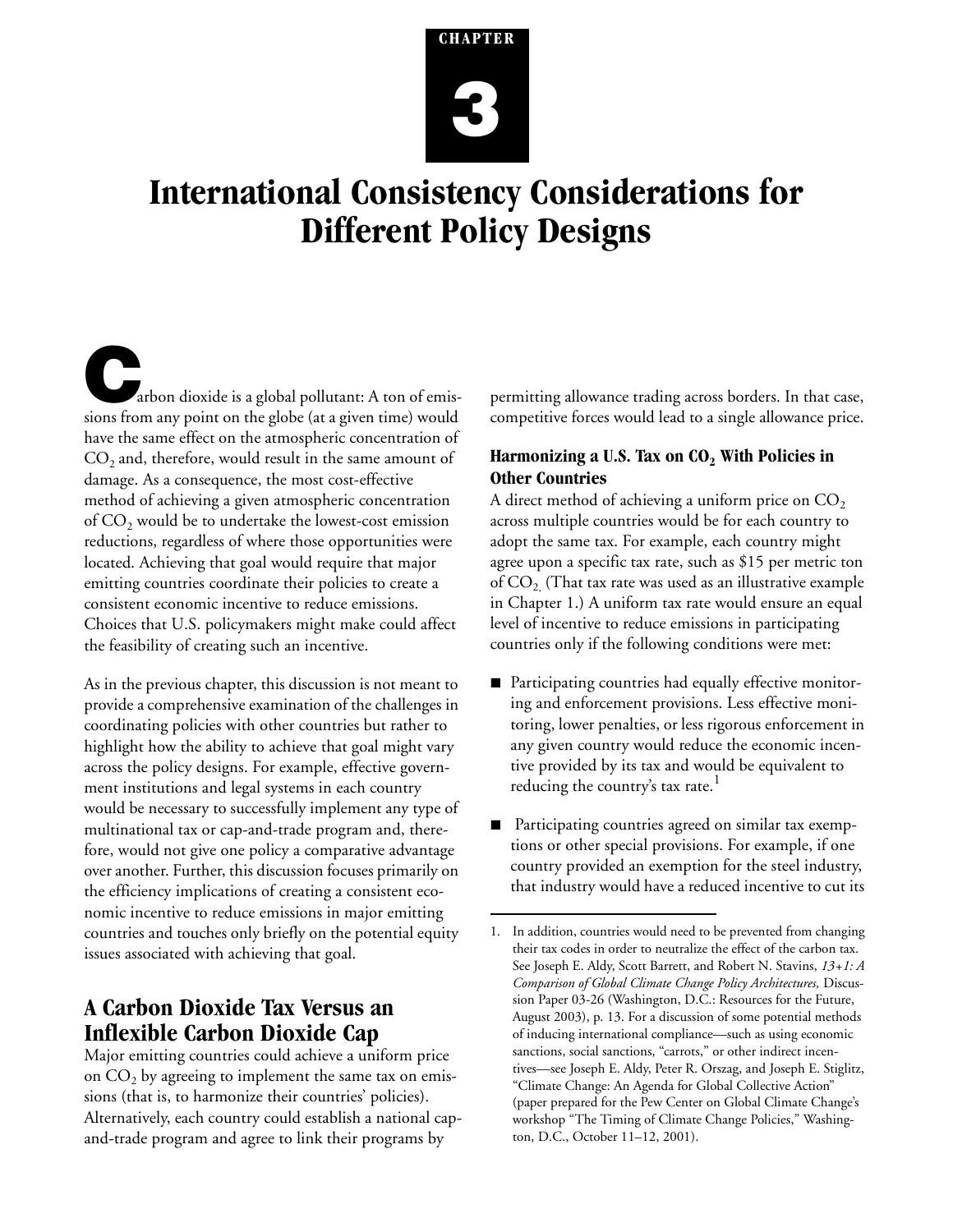emissions and would have a competitive advantage over steel industries in other countries with the same tax but no exemption.

■ Participating countries implemented the tax at the same point in the carbon supply chain or made special provisions for differences in the point of implementation. For example, a country with an upstream tax on fossil fuel suppliers would need to exempt fossil fuels that were sold to a country with a downstream tax on fossil fuel users in order to avoid double-taxing emissions.

Alternatively, the United States could choose to implement a  $CO<sub>2</sub>$  tax set at a rate to be consistent with the price of  $CO<sub>2</sub>$  in an outside cap-and-trade system, such as the European Union's Emission Trading Scheme (see the appendix). Such a tax could only roughly approximate the allowance price because allowance prices are difficult to predict and can fluctuate widely over time. $2$  Further, attempts to harmonize the  $CO<sub>2</sub>$  tax rate in the United States with the allowance price in an outside trading program would have to take into account differences in the point of implementation. For example, if the United States adopted an upstream tax, it would need to exempt any fossil fuels that were sold to countries participating in the EU's ETS, because that system regulates emissions at the point of combustion.

#### **Linking a U.S. Cap-and-Trade Program With Outside Cap-and-Trade Programs**

Linking the cap-and-trade programs of multiple countries to achieve a uniform price of  $CO<sub>2</sub>$  would involve the same complications associated with harmonizing tax rates. As with a tax, participating countries would need similar monitoring of emissions, tracking of allowance transactions, penalties for noncompliance, and enforcement provisions. In contrast with a harmonized tax, lax monitoring or enforcement in one country would undermine the effectiveness of the policy not only in that country but in other participating countries as well. The country with lax enforcement could become a supplier of fraudulent allowances (ones that did not correspond to

actual reductions), diminishing the environmental integrity of the entire trading system.<sup>3</sup> Further, the systems that track and transfer allowances in different countries (referred to as "registries" in the EU) would need to be able to communicate with each other. $4$  Finally, as with a harmonized tax, each country's cap-and-trade program would need to cover similar sources of emissions, and provisions would need to be made to avoid doublecharging (or not charging for) emissions if countries applied their caps at different points in the carbon supply chain.

Linking cap-and-trade programs would also entail additional challenges beyond those associated with harmonizing a tax on  $CO<sub>2</sub>$ . Linking would change the price of allowances in each participating country, which would alter gains and losses and could create incentives for strategic behavior. A country with a relatively high allowance price (because of a more stringent cap, for example, or a greater dependence on high-carbon fuels) would experience a price decrease as a result of linking. In contrast, a country with a relatively low price before linking would see an increase. Those price changes would have several effects that countries would need to consider:

- $\blacksquare$  The change in the price of allowances would alter the gains and losses experienced by companies that, before linking, had been net buyers or net sellers of allowances. For example, if the United States experienced an increase in the price of allowances as a result of linking, U.S. firms that had been net sellers could benefit, whereas net buyers could be worse off.
- In addition to altering the gains and losses experienced by individual firms, linking would create net flows of allowances—and flows of resulting revenues—into, or out of, countries. Countries could have an incentive to choose their caps strategically so as to take advantage of those potential flows. For example, a country might

<sup>2.</sup> Prices depend on numerous factors, including the stringency of the cap, available technologies, supply and demand conditions in energy markets, and monitoring and enforcement provisions.

<sup>3.</sup> See Richard Baron and Stephen Bygrave, *Towards International Emissions Trading: Design Implications for Linkages* (Paris: Organisation for Economic Co-Operation and Development and International Energy Agency, October 2002), p. 21.

<sup>4.</sup> See Joseph A. Kruger and William A. Pizer, "Greenhouse Gas Trading in Europe: The New Grand Policy Experiment," *Environment*, vol. 46, no. 8 (October 2004), p. 15.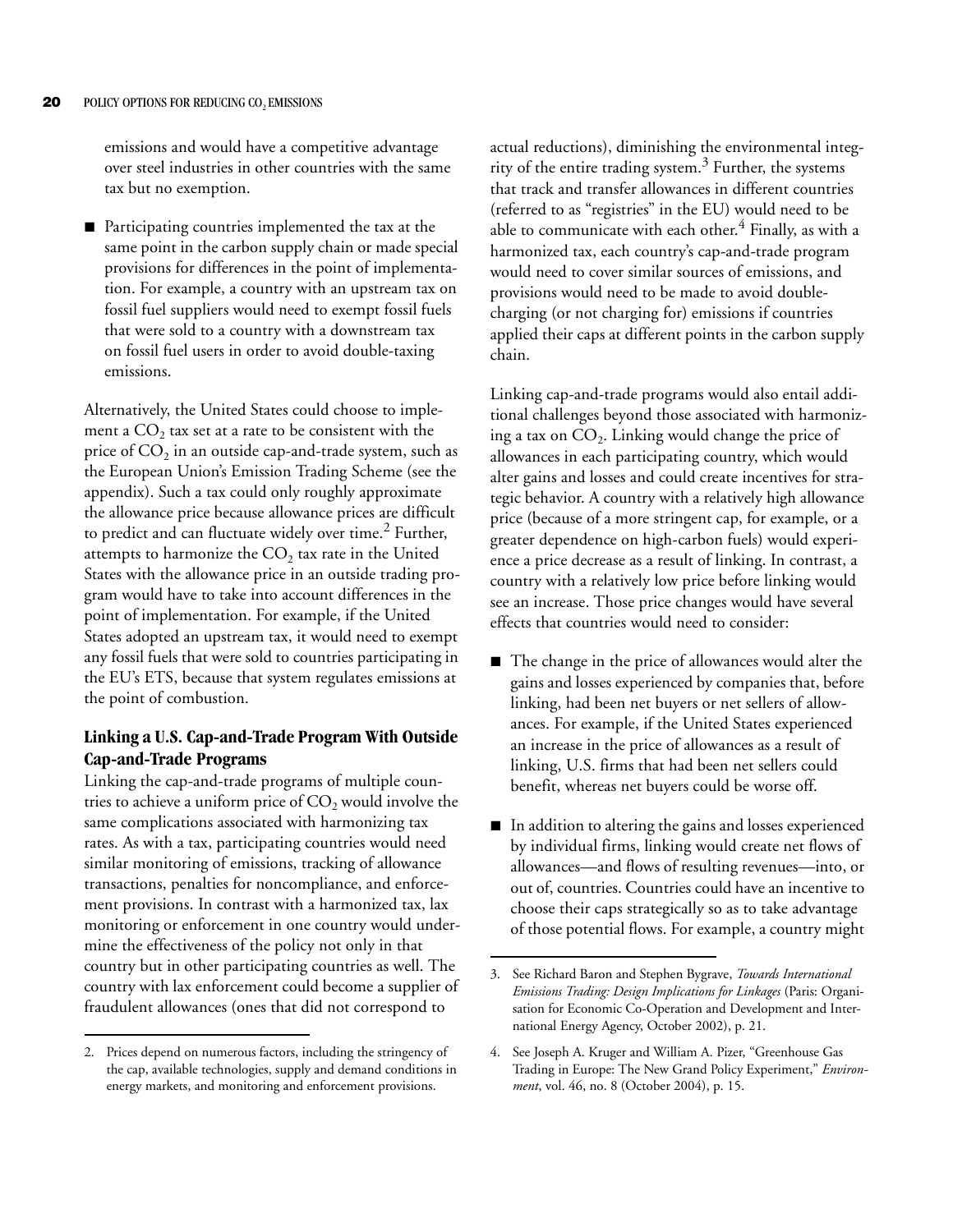try to choose a less stringent cap so that it could become a net supplier of allowances.<sup>5</sup>

 $\blacksquare$  A change in the price of allowances as a result of linking could alter the incentive of domestic producers to invest in new technologies—such as energy efficiency improvements or alternative fuels—that would reduce  $CO<sub>2</sub>$  emissions.

Linking would remove a country's ability to determine the terms of regulation for its own businesses. For example, if a country that did not allow its firms to borrow future allowances for current use was to link with a country that did, firms in both countries would have access to borrowed allowances. In a similar manner, the use of other flexible design features—such as banking, offsets, and a safety valve (discussed in the next section)—would be available to all firms in a linked system should any one country allow its firms to comply in those ways.

#### <span id="page-36-0"></span>**Flexible Cap Designs**

Design features that could make a U.S. cap-and-trade program more efficient than an inflexible cap could make other countries more or less willing to link their cap-andtrade program with a U.S. program. The following discussion examines linkage considerations associated with efficiency-improving design features discussed in the previous chapter: a safety valve, a price floor, banking and borrowing provisions, and a circuit breaker. It does not address other design features that could influence whether a country decides to link its trading system with a U.S. system. Those features might include U.S. decisions about how to allocate allowances to domestic sources or decisions about whether to allow sources to comply by using offsets such as biological sequestration (capturing carbon for long-term storage in trees or soil), geological sequestration (capturing carbon and storing it in the ocean or in the earth), and projects designed to reduce emissions in developing countries.<sup>6</sup>

Including a safety valve in a U.S. cap-and-trade program could limit the likelihood that countries participating in a system with an inflexible cap, such as the EU's ETS, would be willing to link with a U.S. program. That reluctance could stem from two concerns. First, if the EU agreed to link with a U.S. program, it would no longer be able to maintain a rigid cap because EU sources would have access to allowances at the safety-valve price. $^7$  In addition, the U.S. government could receive significant revenue by selling allowances to EU firms.

Linking a U.S. cap-and-trade program with trading programs in other countries could limit the ability of the U.S. government to set a floor on the price of allowances, even if it chose to sell a significant fraction of domestic allowances in an auction. Linking could greatly expand the size of the allowance market, which, in turn, would lessen the government's ability to affect their price by withholding allowances from the domestic auction.

As with a safety valve, if one country in a multinational cap-and-trade program chose to allow its emitters to bank or borrow allowances, then those options could become available to all emitters within the system, regardless of their location. For example, if firms in one country were allowed to bank allowances (for example, in 2010), those additional allowances would be available through the allowance trading market to firms in all countries in the linked trading system in a future year (for example, in 2015). Banking could be problematic if some countries had binding targets that had to be met within a given period, however. That concern has caused EU countries to prevent emitters from banking allowances from the first phase (2005 to 2007) of its ETS for use in the second phase, which has binding targets for the 2008– 2012 period. $8$ 

8. Ibid., p. 23.

<sup>5.</sup> See Jane Ellis and Dennis Tirpak, *Linking GHG Emission Trading Schemes and Markets* (Paris: Organisation for Economic Co-Operation and Development and International Energy Agency, October 2006), p. 24; and Erik Haites, "Harmonisation Between National and International Tradeable Permit Schemes: CATEP Synthesis Paper," in *Greenhouse Gas Emissions Trading and Project-Based Mechanisms* (Paris: Organisation for Economic Cooperation and Development's Global Forum on Sustainable Development, Emissions Trading CATEP Country Forum, March 17–18, 2003), p. 107.

<sup>6.</sup> For a discussion of the implications of those design features for linking, see Ellis and Tirpak, *Linking GHG Emission Trading Schemes and Markets;* and Kruger and Pizer, "Greenhouse Gas Trading in Europe."

<sup>7.</sup> See Ellis and Tirpak, *Linking GHG Emission Trading Schemes and Markets,* p. 26. Even if EU firms were prohibited from purchasing U.S. allowances through the safety-valve mechanism, U.S. entities could serve as intermediaries: They could purchase safety-valve allowances for their own use, freeing up other allowances to sell to firms in the European Union.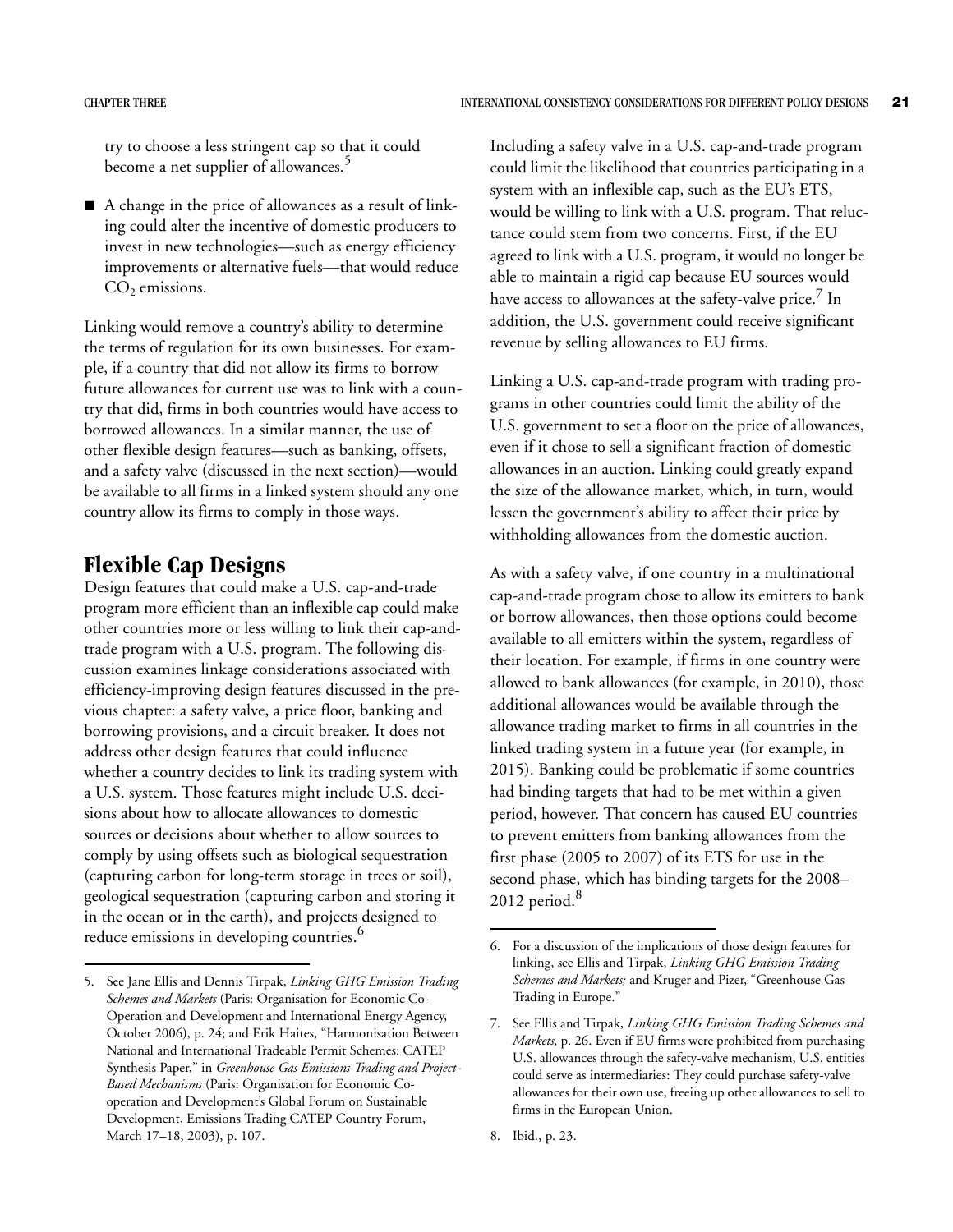One of the challenges in designing an efficient global approach to reducing  $CO<sub>2</sub>$  emissions is how to include developing countries. Those countries have contributed a small fraction of global emissions in the past, but they are expected to become major contributors in the future. Some researchers suggest that linking a system of fixed cap-and-trade programs could offer an opportunity to equalize the marginal cost of emission reductions among participating countries while allowing for a differentiated level of effort among countries (that is, some countries could be required to make larger emission reductions than others) based on fairness or other criteria.<sup>9</sup> Other researchers suggest that the revenue generated by taxing

 $CO<sub>2</sub>$  emissions—or by selling allowances—in developed countries could be used to fund emission reductions in developing countries.<sup>10</sup>

<sup>9.</sup> This point was made by Robert N. Stavins in "Linking Tradable Permit Systems: Opportunities, Challenges, and Implications" (paper presented at the 7th International Emissions Trading Association's Forum on the State of the Greenhouse Gas Market, Washington, D.C., September 27, 2007).

<sup>10.</sup> See Aldy, Orszag, and Stiglitz, "Climate Change: An Agenda for Global Collective Action"; and Aldy, Barrett, and Stavins, *13+1: A Comparison of Global Climate Change Policy Architectures*.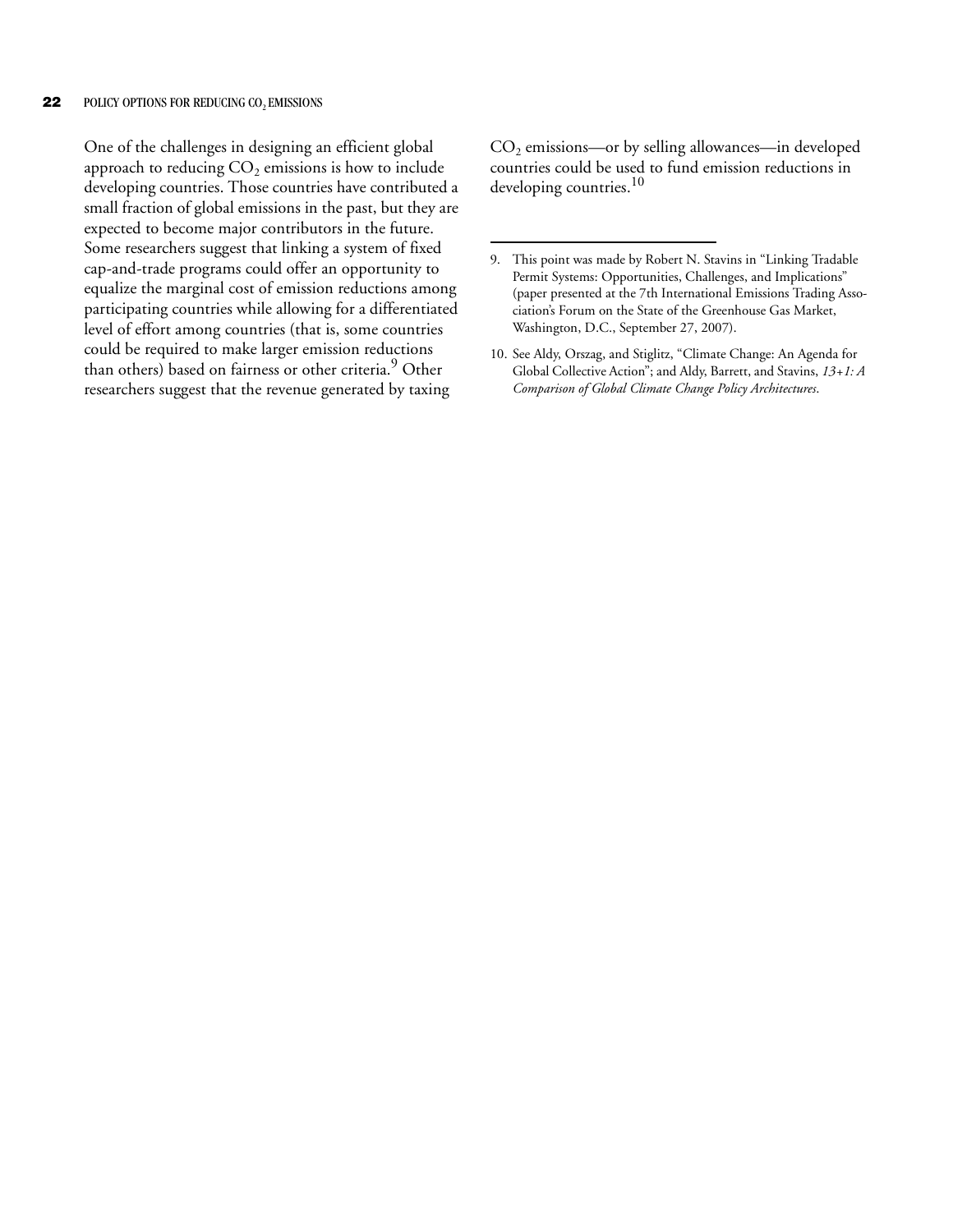# **APPENDIX A**

# <span id="page-38-1"></span><span id="page-38-0"></span>**Current and Proposed Cap-and-Trade Programs in the United States and Europe**

**T**he concept of distributing tradable pollution rights—what this paper refers to as emission allowances—first appeared in the academic literature in 1968.<sup>1</sup> Trading programs can be attractive alternatives to more traditional approaches that mandate specific pollution limits for all sources. A primary advantage of trading programs is that they can lower the costs of achieving a given environmental goal by giving participants some flexibility about where and how reductions are made.

Trading programs have been used for various purposes in the United States, such as to decrease the amount of lead in gasoline, to reduce discharges into rivers and reservoirs, and to lower emissions of two air pollutants—sulfur dioxide  $(SO<sub>2</sub>)$  and nitrous oxide  $(NO<sub>x</sub>)$ . The trading programs for  $SO_2$  and  $NO_x$  provide the most relevant comparison for a trading program for carbon dioxide  $(CO<sub>2</sub>)$  emissions. Trading programs to reduce such emissions have been proposed in the United States and are in effect in Europe.

#### **U.S. Programs for Sulfur Dioxide and Nitrous Oxide**

The United States has two major emissions cap-and-trade programs that cover multiple states. $^2$  The Acid Rain Program is a nationwide program that caps  $SO_2$  emissions from large electric power units. The program took effect in 1995 and was expanded to cover additional units in

2000. It currently covers about 3,000 generating units at more than 700 power plants. The initial free allocation of allowances was based on each unit's fuel input in the mid-1980s, multiplied by an emissions performance standard. Units were allocated 30 years' worth of allowances, and those allowances could be banked indefinitely, meaning that an allowance for a ton of emissions in any given year could be used in that year or in any future year.

The Acid Rain Program is run by the Environmental Protection Agency (EPA) and is widely viewed as being very successful, bringing about large reductions in  $SO<sub>2</sub>$  emissions for lower-than-expected costs. Banking provisions contributed to the program's cost-effectiveness, but the free allocation of allowances did not. The method of allocating allowances would have a substantial impact on the distribution of policy costs but, in general, would not affect the overall cost of achieving a cap. (An exception is that free allocations to regulated utilities could increase the cost of achieving a cap by preventing price increases that are essential for triggering cost-effective emission

<sup>1.</sup> See J.H. Dales, *Pollution, Property, and Prices* (Toronto: University of Toronto Press, 1968). Also see David W. Montgomery, "Markets in Licenses and Efficient Pollution Control Programs,*" Journal of Economic Theory*, vol. 5 (1972); and Tom H. Tietenberg, *Emissions Trading: An Exercise in Reforming Pollution Policy* (Washington, D.C.: Resources for the Future, 1985).

<sup>2.</sup> For a summary of these programs, see Joseph A. Kruger and William A. Pizer, "Greenhouse Gas Trading in Europe: The New Grand Policy Experiment," *Environment,* vol. 46, no. 8 (October 2004), p. 14. For more detailed descriptions of the multistate trading programs for sulfur dioxide and nitrous oxide, see the "Clean Air Markets" section of the Environmental Protection Agency's Web site, available at www.epa.gov/airmarkets (with links to "Acid Rain Program" and "NOx Trading Programs"). For a detailed description of those programs as well as the Regional Clean Air Incentives Market program, see A. Denny Ellerman, Paul L. Joskow, and David Harrison Jr., *Emissions Trading in the U.S.: Experience, Lessons, and Considerations for Greenhouse Gases* (Arlington, Va.: Pew Center on Global Climate Change, May 2003), available at www.pewclimate.org/global-warming-indepth/all\_reports/emissions\_trading.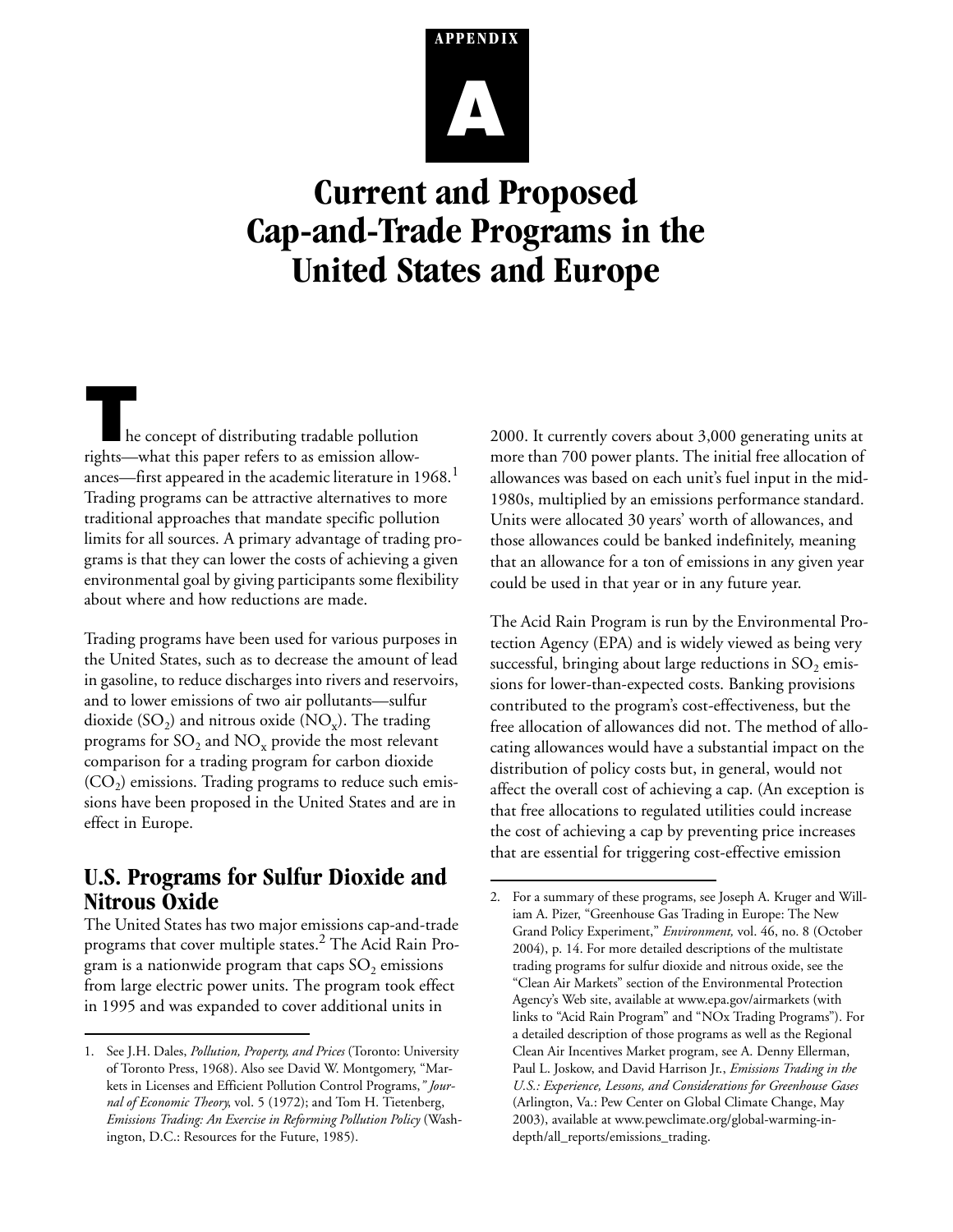reductions.) Further, giving allowances to firms, as opposed to selling them, could preclude the government from using the proceeds from selling allowances to reduce existing taxes that dampen economic activity.<sup>3</sup>

The NO<sub>x</sub> Budget Trading Program is a multistate trading program that caps nitrous oxide emissions from large industrial boilers and electricity generating units in 19 states, the District of Columbia, and portions of two additional states. That program, which originally encompassed nine northeastern states in the late 1990s, is a partnership between the federal government and state governments. States have responsibility for allocating emission allowances; the EPA implements an emissions and allowance registry, verifies emissions data, runs the trading program, and reconciles emissions and allowances (to determine compliance) at the end of each year. As under the  $SO_2$  trading program, the  $NO_x$  allowances are bankable.

In addition to those multistate programs, the South Coast Air Quality Management District, a local air pollution agency in southern California, has operated the Regional Clean Air Incentives Market (RECLAIM) since 1994. That program caps  $SO_2$  and  $NO_x$  emissions from various sectors (including the power sector and some industrial sectors). Unlike the Acid Rain and  $NO<sub>x</sub>$  Budget Trading programs, no banking is allowed under RECLAIM because of concern that banking would lead to unacceptably high emissions in a future year. The lack of banking is thought to have contributed to a severe price spike for  $NO_x$  emission rights in California in 2000 (see Chapter 1).

### **U.S. and European Programs for Greenhouse Gases**

No mandatory cap-and-trade programs for greenhousegas emissions such as carbon dioxide currently exist in the United States, but state-level efforts to develop them are under way. For example, 10 states—Connecticut, Delaware, Maine, Maryland, Massachusetts, New Hampshire, New Jersey, New York, Rhode Island, and Vermont—are developing a multistate cap-and-trade program covering greenhouse-gas emissions, the Regional Greenhouse Gas Initiative (RGGI). RGGI will begin capping emissions in 2009 and will initially cover  $CO<sub>2</sub>$  emissions from power plants in participating states. In the future, RGGI may be extended to include other sources of  $CO<sub>2</sub>$  emissions and other greenhouse gases.<sup>4</sup>

Further, the state of California is actively considering the feasibility of implementing a cap-and-trade program for  $CO<sub>2</sub>$  emissions. In September 2006, California enacted legislation that directs the California Air Resources Board (CARB) to establish a comprehensive program that would reduce the state's greenhouse-gas emissions to 1990 levels by  $2020$ .<sup>5</sup> The legislation does not specifically require the use of a market-based system, such as a capand-trade program, but instructs CARB to consider other proposed or existing trading programs, including RGGI.

The largest cap-and-trade program for  $CO<sub>2</sub>$  emissions at present is the European Union's Emission Trading Scheme (ETS). The initial phase of the ETS—the warmup phase—went into effect in 2005 and continued through 2007. The second phase, which is in effect from 2008 through 2012, coincides with the initial phase of the Kyoto Protocol. The ETS currently covers carbon

<sup>3.</sup> For a discussion of the distributional and efficiency aspects of alternatives for allocating allowances, see Congressional Budget Office, *Trade-Offs in Allocating Allowances for CO<sub>2</sub> Emissions* (April 2007).

<sup>4.</sup> For more information, see the Regional Greenhouse Gas Initiative's Web site at www.rggi.org.

<sup>5.</sup> See Jonathan Ramseur, *Climate Change: Action by States to Address Greenhouse Gas Emissions,* CRS Report for Congress RL33812 (Congressional Research Service, January 18, 2007).